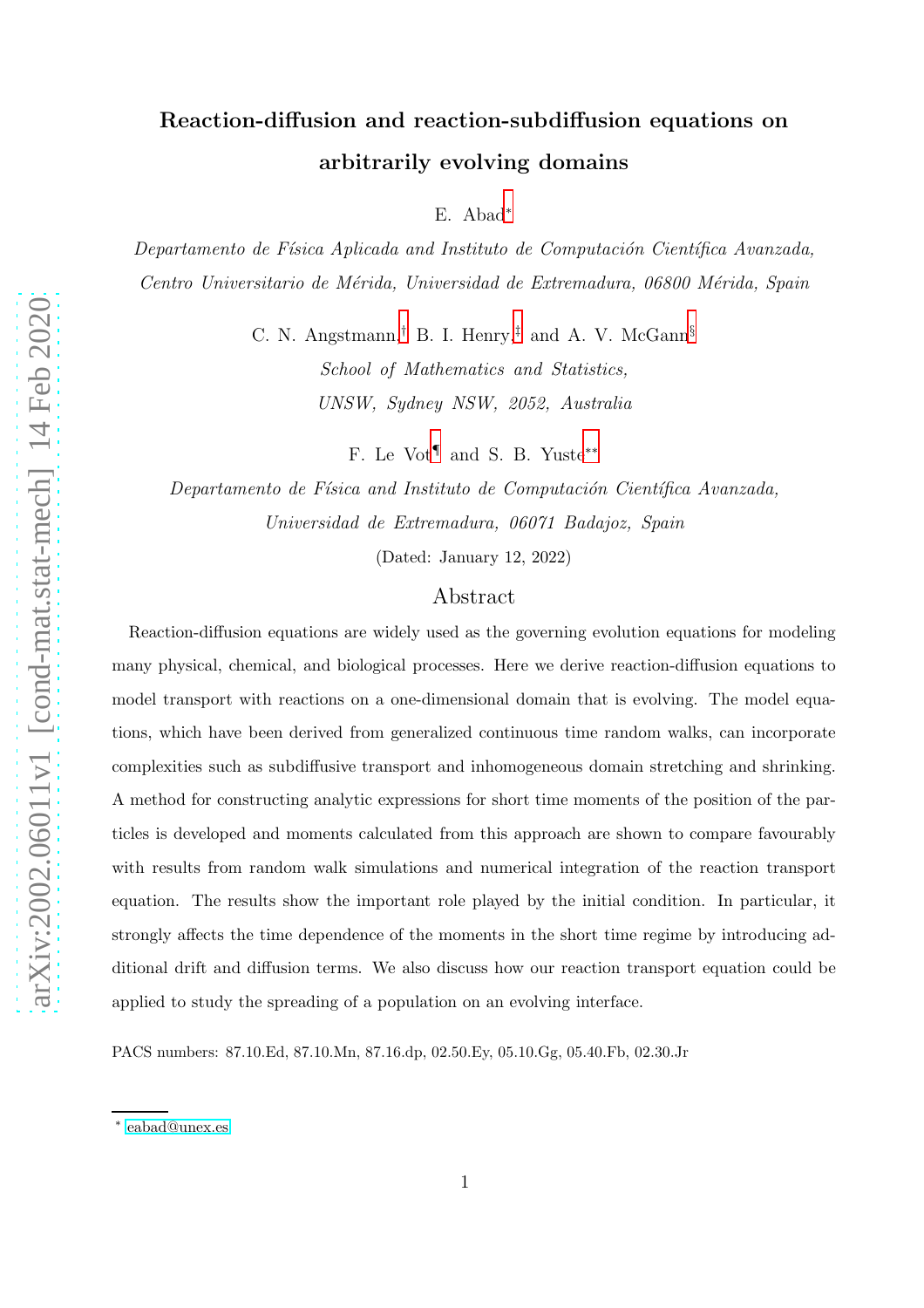<span id="page-1-0"></span><sup>†</sup> [c.angstmann@unsw.edu.au](mailto:c.angstmann@unsw.edu.au)

<span id="page-1-1"></span><sup>‡</sup> [b.henry@unsw.edu.au](mailto:b.henry@unsw.edu.au)

<span id="page-1-2"></span> $\S$ [a.mcgann@unsw.edu.au](mailto:a.mcgann@unsw.edu.au)

<span id="page-1-4"></span><span id="page-1-3"></span><sup>¶</sup> [felipelevot@unex.es](mailto:felipelevot@unex.es)

<sup>∗∗</sup> [santos@unex.es](mailto:santos@unex.es)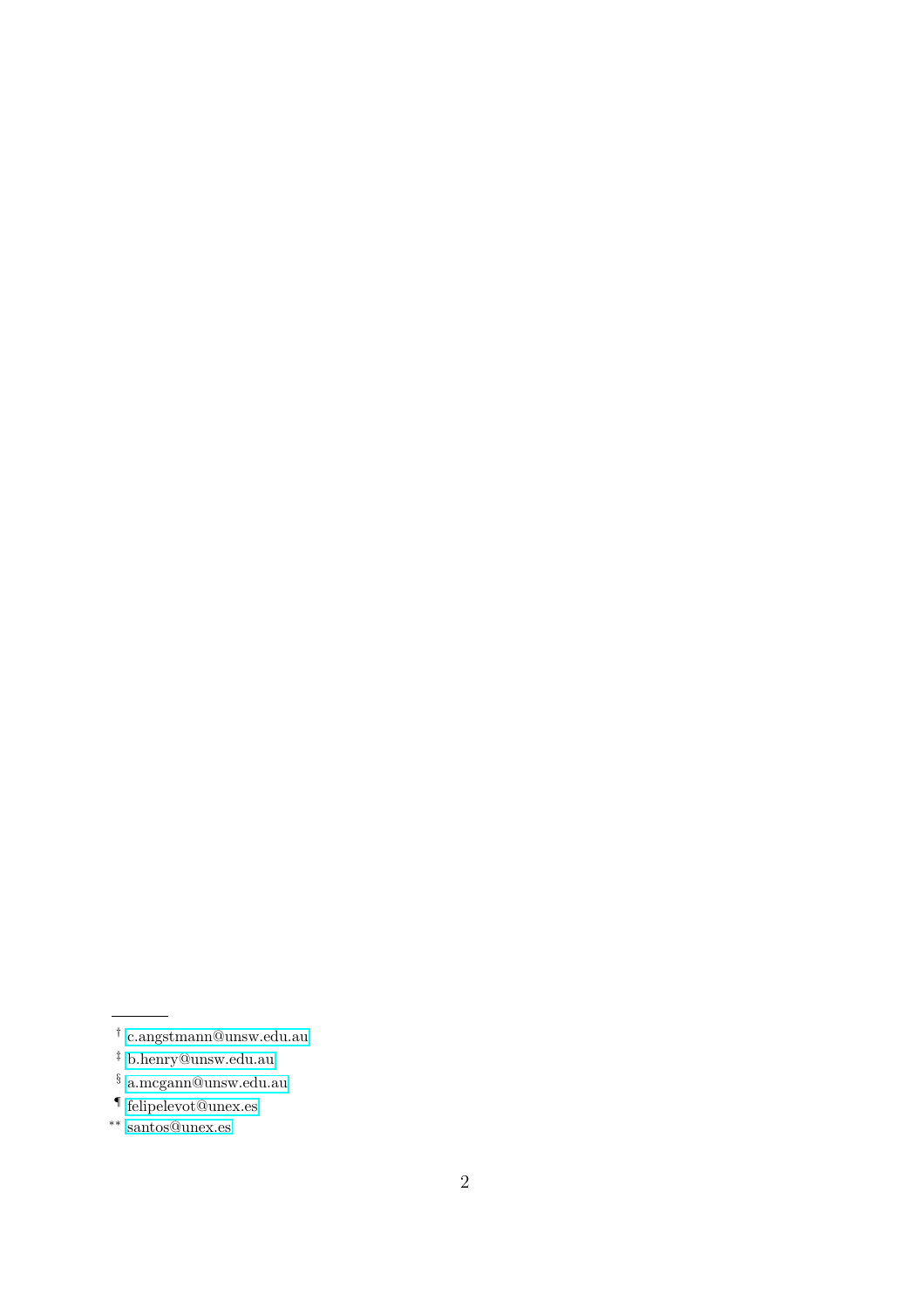#### I. INTRODUCTION

Reaction-diffusion partial differential equations have been widely employed to provide mathematical models across many physical, chemical and biological processes [\[1](#page-34-0)[–3\]](#page-35-0), with classic applications including the spread of bushfires, the development of animal coat patterns, and the spread of epidemics. In recent decades the fundamental development of reaction-diffusion equations has focussed on extensions to incorporate physical complexities in two key areas; anomalous subdiffusion  $[4-11]$ , and domain growth  $[3, 12-21]$  $[3, 12-21]$  $[3, 12-21]$ . Anomalous subdiffusion, which has been reported in numerous experimental observations [\[22](#page-36-1)[–30\]](#page-36-2), refers to diffusion processes in which the mean square displacement scales as a sublinear power law in time. Domain growth is used generically to refer to stretching and shrinking of the domain over time. In this work we have developed reaction-diffusion equations to allow for the possibility of including both features, subdiffusion and domain growth, simultaneously.

The study of subdiffusion with reactions on growing domains is still in its infancy, but some important steps have already been made. In this context, the main tool used so far are continuous time random walk (CTRW) models. Such models can be generalized at various levels. One possibility is the inclusion of chemical reactions, but this should be done carefully, since the correct form of the evolution equations is not always the most intuitive one [\[4](#page-35-1)[–11](#page-35-2)].

We now proceed to give a brief overview of recent progress and how it relates to the goals of this paper. Le Vot, Abad and Yuste [\[31\]](#page-37-0) used a CTRW approach to obtain evolution equations for unbiased diffusion, including anomalous diffusion, in uniformly expanding or contracting media. Later, these results were extended by Le Vot and Yuste [\[32\]](#page-37-1) to account for the effect of a biasing force field. Another significant advance was made by Angstmann, Henry and MacGann [\[33\]](#page-37-2), which employed a generalized CTRW formalism [\[34,](#page-37-3) [35\]](#page-37-4) to deal with the general case of random walkers that move diffusively or subdiffusively in domains with inhomogeneous growth/contraction rates. In particular, this means that some regions of the domain may expand, while others may simultaneously shrink. The next step was the inclusion of chemical reactions in models with normal diffusion. This was done in Refs. [\[20,](#page-36-3) [36,](#page-37-5) [37\]](#page-37-6), where evolution equations for encounter-controlled reactions between reactants performing normal diffusive walks in uniformly evolving domains were derived and solved for the special cases of particle coalescence and annihilation. Here, we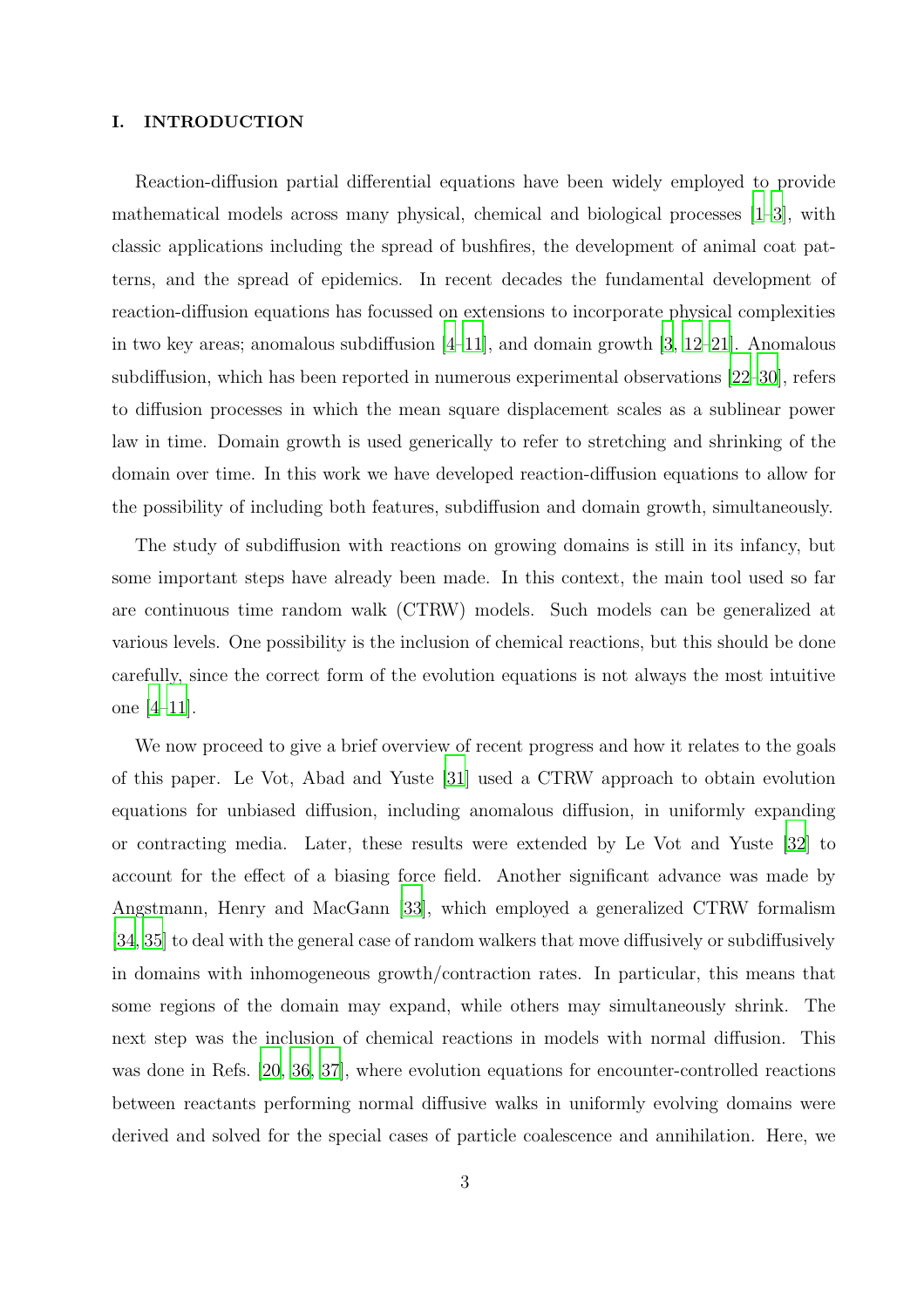take the formalism developed in Ref. [\[33](#page-37-2)] as a starting point by including chemical reactions in the transport equations that hold for arbitrarily evolving domains. Such reactions are not restricted to death processes as in [\[20](#page-36-3), [36](#page-37-5), [37](#page-37-6)], but may also involve particle birth.

We begin in Section II by setting up a formalism and co-ordinate system to describe non-uniform domain growth. In Section III we first consider a single particle CTRW on a growing domain, with a death probability between steps. The CTRW on the growing domain is mapped to an auxiliary CTRW in terms of comoving coordinates, i.e., spatial coordinates referring to the initial fixed domain. Then, the master equation is obtained for this auxiliary process. We subsequently consider an ensemble of particles undergoing CTRWs with death probabilities and creation probabilities between steps and the master equation for the auxiliary CTRW on the fixed domain with reactions is obtained. In Section IV we derive the diffusion limits of the auxiliary CTRW master equation with a jump length density corresponding to unbiased jumps of fixed length on the evolving domain, and with two distinct waiting time densities, exponential and Mittag-Leffler. These densities are known to limit to standard diffusion, and subdiffusion respectively on fixed domains. The fixed length jump on the growing domain maps to a space- and time- varying jump length for the auxiliary CTRW on the fixed domain. An iterative method for evaluating moments to higher orders in time is introduced and moments are evaluated for special cases. These moments are first evaluated for the auxiliary process and then mapped to moments on the evolving domain. The moment calculations are shown to compare favourably with numerical simulations, both on the auxiliary domain and on the evolving domain. In Section V we map the diffusion limit equations for the auxiliary CTRW on the fixed domain back to the evolving domain. This yields reaction-diffusion equations for systems undergoing standard diffusion, or subdiffusion, including reactions, on arbitrarily evolving domains. We present a physical example in Section VI and we conclude with a brief summary and outlook in Section VII.

# II. SPATIAL AND TEMPORAL DOMAIN EVOLUTION FUNCTION

To obtain the governing evolution equations for diffusing particles on an evolving domain it is useful to establish a mapping between points on the evolving domain at time  $t$  and points on the initial fixed domain at time  $t = 0$  [\[33\]](#page-37-2).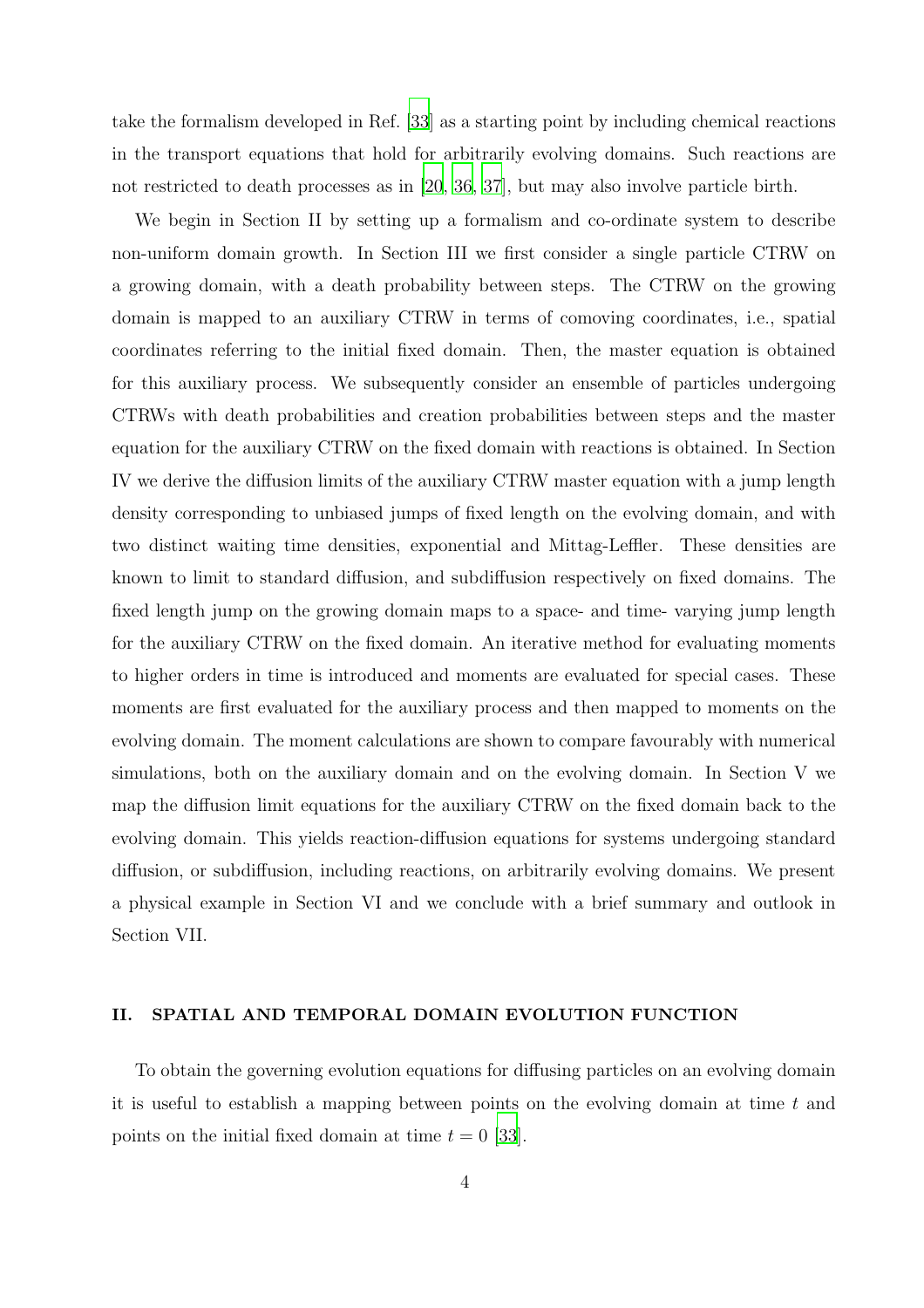For simplicity, in the following, we will assume a finite domain of initial size  $L(t = 0) \equiv L_0$ . At a given time t we associate each point on the evolving domain  $y(t) \in [0, L(t)]$ , with a point on the initial domain  $x \in [0, L_0]$  through a one-to-one mapping  $y(t) = \overline{g}(x, t)$ . It should be noted that, although in the present discussion we assume that the domain remains finite at all times, there is no problem in considering it as large as necessary, or even infinite. Here, and subsequently, we use a bar to denote any function of the space variable  $x$  on the original domain. Especially in cosmology, this  $x$ -co-ordinate is also termed "comoving" distance" [\[18,](#page-36-4) [36](#page-37-5)]. The mapping must satisfy the initial condition  $\bar{g}(x, 0) = x$ , the boundary conditions  $\bar{g}(0, t) = 0$  and  $\bar{g}(L, t) = L(t)$ , and the non-negativity condition  $\bar{g}(x, t) \geq 0$ .

Assuming that the domain is a differentiable manifold, the mapping  $\bar{g}(x, t)$  can be represented uniquely in terms of a local growth rate function  $\bar{\mu}(x, t)$ . We partition the initial domain into *n* intervals of equal length,  $\delta x = L_0/n$ . On the evolving domain, the length of each partitioned interval may change in time. We let  $\delta y_i(t)$  denote the length of the  $i^{\text{th}}$ partition at time t. We can now define a local growth function  $\bar{\mu}(x_i, t)$  through the evolution equation [\[33\]](#page-37-2)

<span id="page-4-0"></span>
$$
\frac{d\delta y_i}{dt} = \bar{\mu}(x_i, t)\delta y_i.
$$
\n(1)

Integrating Eq. [\(1\)](#page-4-0), and using the initial condition  $\delta y_i(0) = \delta x$  results in the expression,

$$
\delta y_i(t) = \left[ \exp \int_0^t \bar{\mu}(x_i, s) ds \right] \delta x = \bar{\nu}(x_i, t) \delta x,\tag{2}
$$

where, in the rightmost equation, the quantity

$$
\bar{\nu}(x,t) \equiv e^{\int_0^t \bar{\mu}(x,s)ds} \tag{3}
$$

has been introduced. In the language of cosmology, this quantity is referred to as "the scale factor". Summing all the  $\delta y_i$  intervals and taking the limit as  $n \to \infty$ , produces the mapping between the domains, which can be expressed as a function of the local growth rate. Explicitly,

<span id="page-4-1"></span>
$$
y = \lim_{n \to \infty} \sum_{i=0}^{n} \delta y_i = \int_0^x \bar{\nu}(z, t) dz = \bar{g}(x, t).
$$
 (4)

The local growth rate function might be positive or negative, at different locations, allowing for local expansion and contraction respectively. This may result in a significant distortion of the original morphology of the domain, as illustrated schematically in Fig. [1](#page-6-0) for the particular case of periodic boundary conditions. The evolution equations that we derive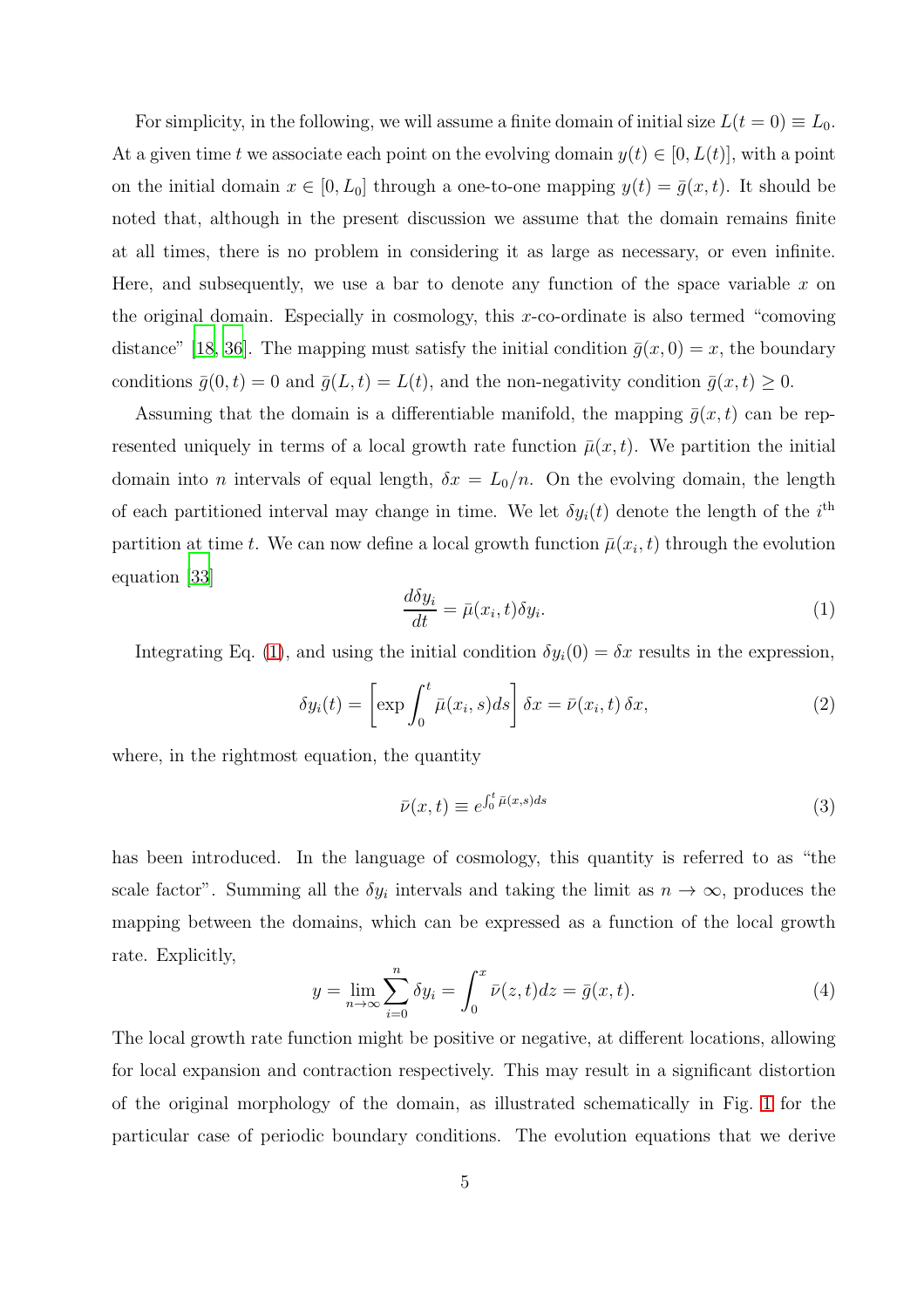are unaffected by the complexity of the distortions, with the only restriction being that the domain remains a differentiable manifold.

Our derivation of the governing evolution equations for reaction and diffusion on an evolving domain utilizes the mapping between the growing domain and the fixed domain. Note that if  $f(y, t)$  represents a function of the space variable on the evolving domain y, and  $f(x, t)$  represents the corresponding function on the fixed domain x, then these functions are related through the mapping  $\bar{q}(x, t)$  via

<span id="page-5-1"></span>
$$
f(y,t) = \bar{f}(\bar{g}^{-1}(y,t),t) = \bar{f}(x,t).
$$
\n(5)

The advantage in using the representation on the fixed domain is that this enables us to employ standard time derivatives, and then map them to the evolving domain.

It should be noted that our results are also valid for d-dimensional evolving domains when the diffusion processes along each Cartesian direction are independent, that is, when

$$
\frac{d\delta y_i^{(j)}}{dt} = \bar{\mu}^{(j)}(x_i, t)\delta y_i^{(j)},\tag{6}
$$

where the superscript j denotes the j-th Cartesian direction. An important special case is obtained when  $\bar{\mu}^{(j)}(x_i, t) = \bar{\mu}(t)$ , which corresponds to an isotropic d-dimensional exponential domain evolution.

# III. MASTER EQUATIONS FOR AUXILIARY CTRWS

#### A. Single Particles with Death Probabilities

We begin by deriving the governing equation for single particle diffusion on a growing domain with an associated death probability. Subsequently we consider an ensemble of such particles and we also include birth events. We let  $q_n(y, t|y_0, 0)$  denote the probability per unit time for a particle that started at  $y_0$  at time  $t = 0$  to arrive at y at time t after n jumps, and we suppose that initially

$$
q_0(y, t|y_0, 0) = \delta(y - y_0)\delta(t - 0^+).
$$
\n(7)

After  $n+1$  steps, the arrival probability rate can be expressed with a recursion relation as,

<span id="page-5-0"></span>
$$
q_{n+1}(y,t|y_0,0) = \int_0^{L(t)} \int_0^t \Psi(y,y'',t,t')\theta(y',t,t')q_n(y',t'|y_0,0)dt'dy'.\tag{8}
$$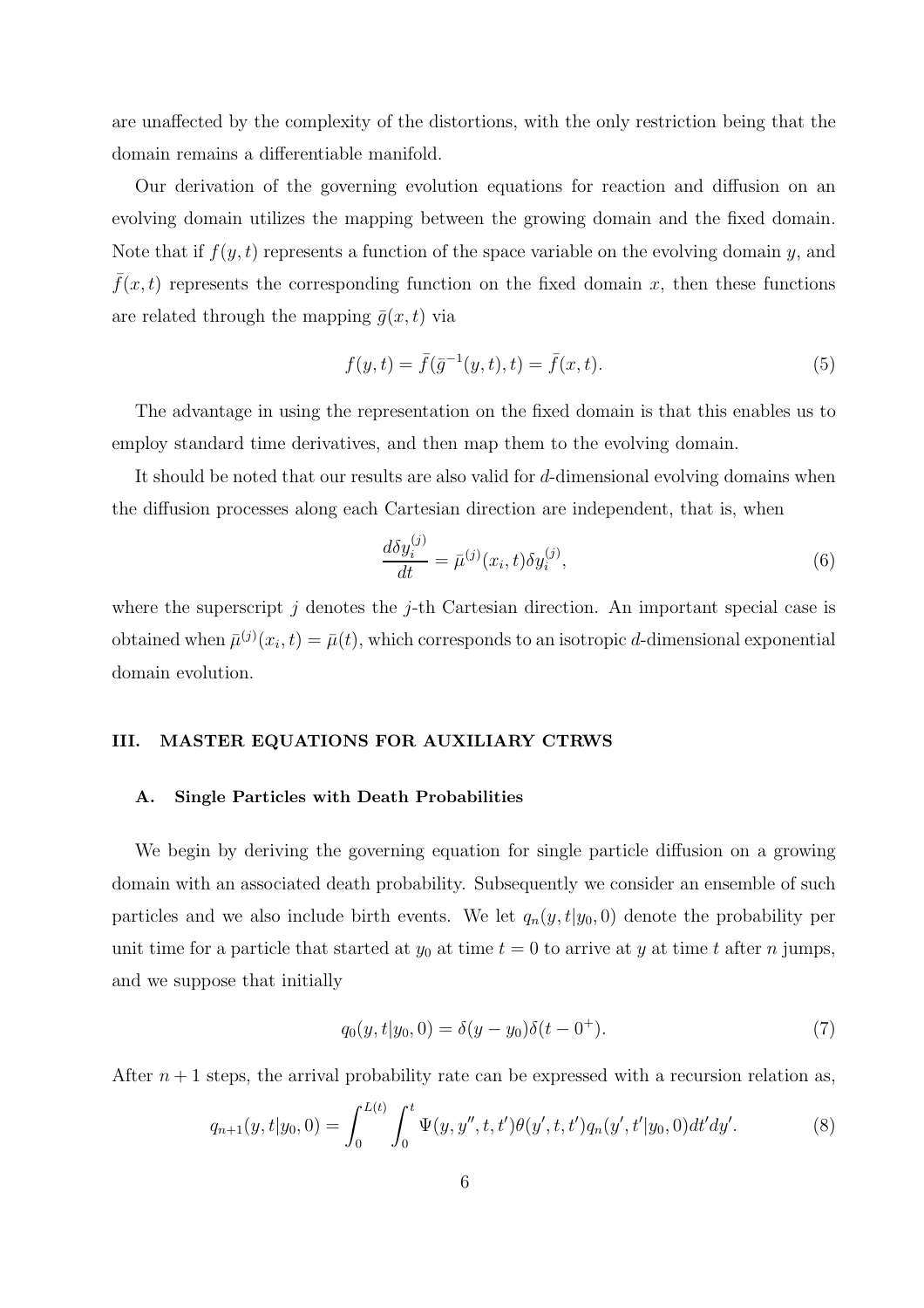

<span id="page-6-0"></span>FIG. 1. Schematic illustration of an evolving domain. Here the domain initially expands uniformly as an ellipse before local expansions and contractions lead to a more irregular profile. The red shading is used to illustrate how particular intervals evolve in time with different local space- and time- dependent growth rates. Note that, although we have depicted the 1d domain as a ring, in general, the medium would be a line with two independent ends.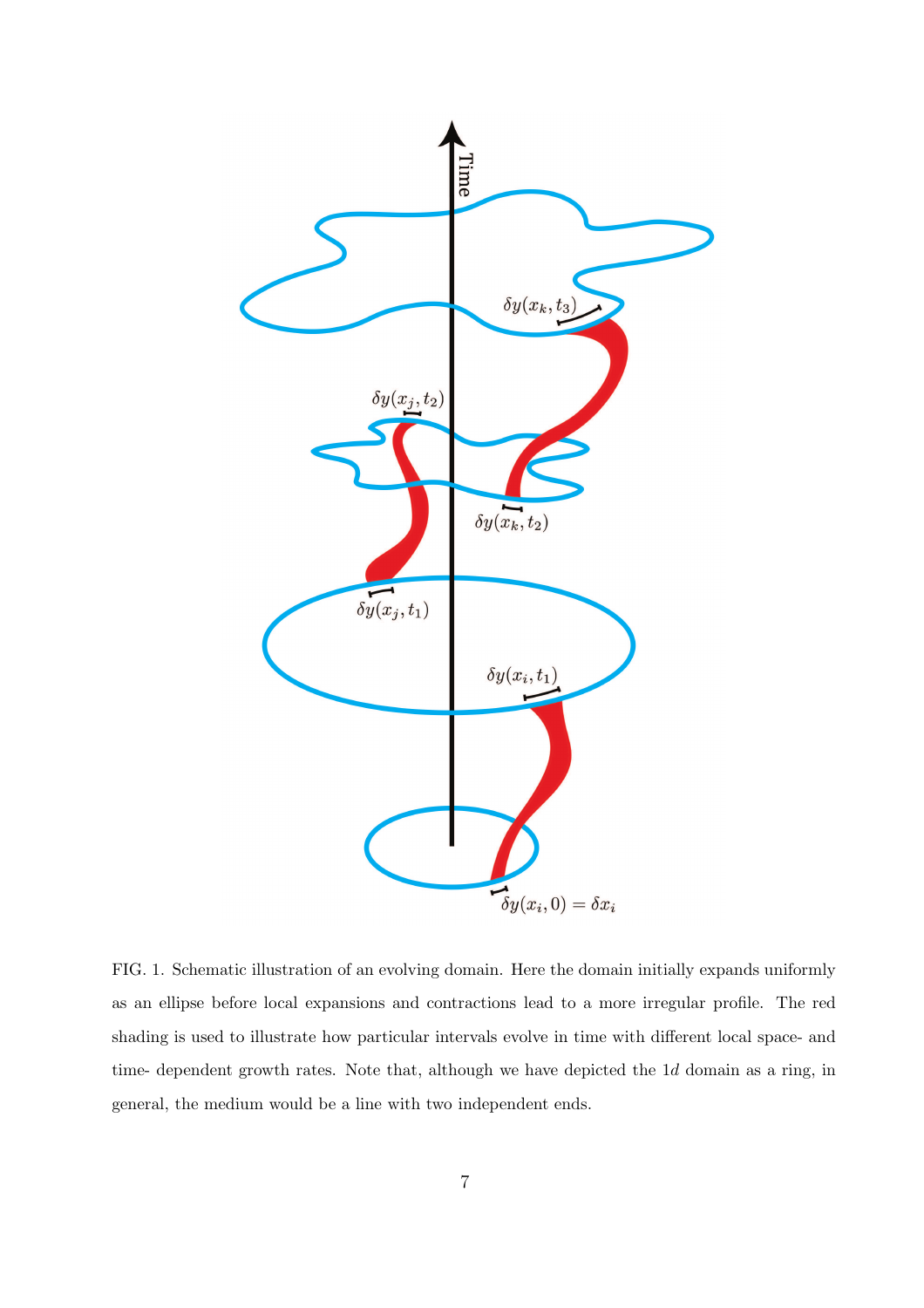The interpretation of this is that the probability rate for a particle to arrive at  $\eta$  at time t after  $n+1$  steps is the probability rate for a particle that arrived at  $y'$  at an earlier time t', then waited for a time  $t - t'$ , and survived death, before jumping to y at time t. The position  $y''$  represents the location on the growing domain of a point at time  $t$  that was at a point y' at the earlier time t'. The term  $\theta(y', t, t')$  is the probability of surviving death at a point on the domain, referenced as y' at time t', and  $\Psi(y, y'', t, t')$  is the probability density for waiting a time  $t - t'$  and transitioning from  $y''$  to y at time t.

The probability per unit time for a particle to arrive at  $y$  at time  $t$  after any number of steps is obtained by summing over all  $n$  in Eq.  $(8)$ . This results in

<span id="page-7-0"></span>
$$
q(y,t|y_0,0) = q_0(y,t|y_0,0) + \int_0^{L(t)} \int_0^t \Psi(y,y'',t,t')\theta(y',t,t')q(y',t'|y_0,0)dt'dy',
$$
 (9)

where

$$
q(y, t|y_0, 0) = \sum_{n=0}^{\infty} q_n(y, t|y_0, 0).
$$
 (10)

In Eq. [\(9\)](#page-7-0), the quantity

$$
\theta(y',t,t') = e^{-\int_{t'}^{t} \omega(y',s)ds} \tag{11}
$$

stands for the survival probability of a particle arriving at location  $y'$  at time  $t'$ , where  $\omega(y, s)\delta s$  is the (infinitesimal) probability of a particle dying between times s and  $s + \delta s$ . At this stage, it is worth noting that, while the above mortality law may not be the most general one, it does not preclude a dependence of the form  $\omega = \omega(\rho(y, t))$ , i.e., an explicit dependence of the survival probability  $\theta$  on the probability density (or "concentration")  $\rho(y, t)$  of finding a particle at position y at time t.

We assume that the transition probability density is composed of two independent probability densities: the jump density,  $\lambda(y, y'') = \lambda(y - y'')$ , for a jump of length  $y - y''$ , and the waiting time density,  $\psi(t, t') = \psi(t - t')$ , for a particle to wait for  $t - t'$  time before jumping. Hence we write,

$$
\Psi(y, y'', t, t') = \lambda(y - y'')\psi(t - t').
$$
\n(12)

<span id="page-7-1"></span>The probability of finding a particle, undergoing a CTRW on a growing domain, in the infinitesimal volume interval  $[y'', y'' + dy'']$  at time t can be written as

$$
\rho(y'',t|y_0,0)dy'' = \int_0^t \Phi(t-t')\theta(y',t,t')q(y',t'|y_0,0) dy'dt',
$$
\n(13)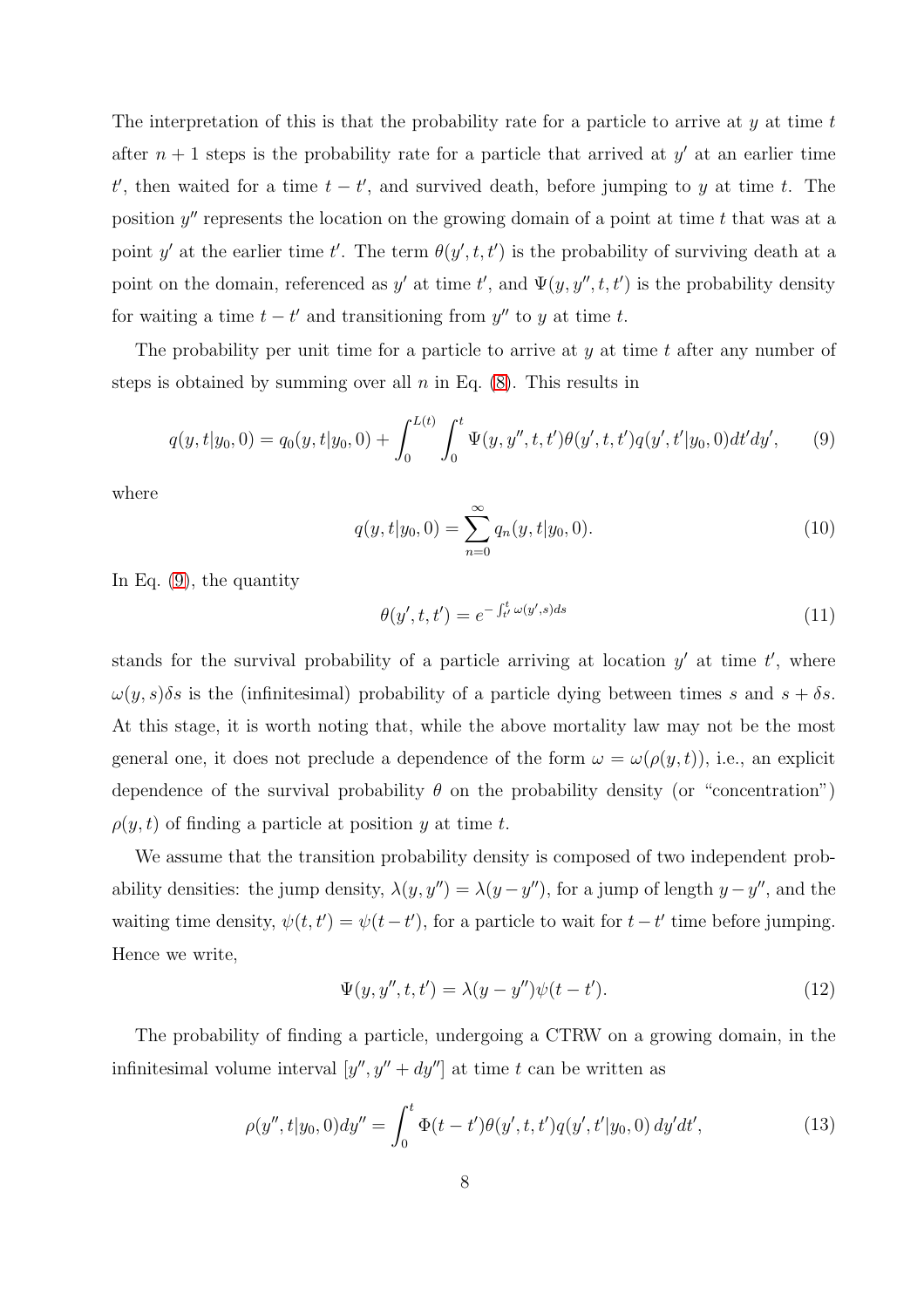where

$$
\Phi(t - t') = 1 - \int_0^{t - t'} \psi(s) ds,
$$
\n(14)

is the jump probability survival function, and  $\rho(y'', t|y_0, 0)$  is the probability density for being at y'' at time t. In order to formulate a master equation for the evolution of  $\rho(y, t|y_0, 0)$ , we find it convenient to consider an auxiliary CTRW process on the initial fixed domain [\[33](#page-37-2)]. One advantage of this is that standard time derivatives can be carried out on the fixed domain and the corresponding functions can then be mapped back to the growing domain. A second advantage is that the equations for the auxiliary process on the fixed domain can be solved in this co-ordinate system and the solutions can then be mapped on to the evolving domain. First we relate the densities on the evolving domain to associated densities on a fixed domain using the transformation of Eq. [\(4\)](#page-4-1). Explicitly, the probability of finding a particle at time t within the interval  $[y, y + dy]$  is given by

<span id="page-8-1"></span>
$$
\rho(y, t|x_0, 0) dy = \rho(y, t|x_0, 0) \frac{dy}{dx} dx
$$
  
\n
$$
= \rho(g(x, t), t|x_0, 0)\bar{\nu}(x, t) dx
$$
  
\n
$$
= \bar{\rho}(x, t|x_0, 0)\bar{\nu}(x, t) dx
$$
  
\n
$$
= \rho(x, t|x_0, 0) dx.
$$
\n(15)

The quantity  $\rho(x, t|x_0, 0)dx$  defined in the last line has a clear physical interpretation: it is the probability of finding a particle at time t within the interval  $[x, x + dx]$  on the fixed domain,  $[x, x + dx]$  being the x-interval corresponding to  $[y, y + dy]$  at time t. Because of probability conservation, one has the relation  $\rho(y, t|x_0, 0) = (dy/dx)\rho(x, t|x_0, 0)$ . Similarly, one has

$$
q(y, t|x_0, 0) dy = q(x, t|x_0, 0) dx = \bar{q}(x, t|x_0, 0)\bar{\nu}(x, t) dx.
$$
 (16)

Along the same lines, the jump length density on the fixed domain is obtained from probability conservation:

$$
\lambda(x, x', t) dx' = \lambda(y, y') dy', \qquad (17)
$$

implying,

$$
\lambda(x, x', t) = \bar{\nu}(x', t)\bar{\lambda}(x, x', t).
$$
\n(18)

On the fixed domain we now have the arrival rate probability density, for arriving at  $x$  at time t,

<span id="page-8-0"></span>
$$
\bar{q}(x,t|x_0,0) = \bar{q}_0(x,t|x_0,0) + \int_0^{L_0} \lambda(x,x',t) \int_0^t \psi(t-t')\bar{\sigma}(x',t,t')\bar{q}(x',t'|x_0,0)dt'dx'. \tag{19}
$$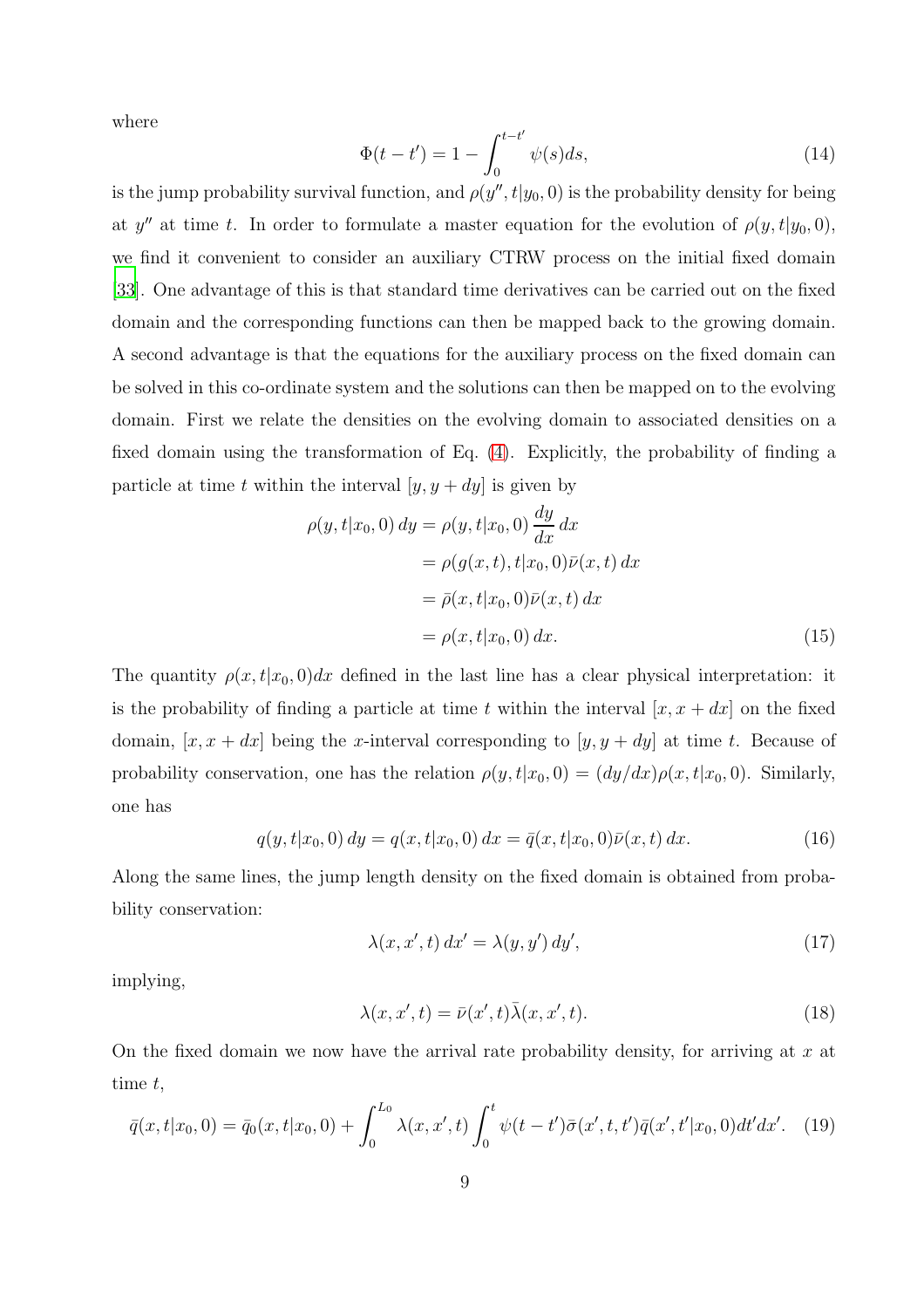and

<span id="page-9-0"></span>
$$
\bar{\rho}(x,t|x_0,0) = \int_0^t \Phi(t-t')\bar{\sigma}(x,t,t')\bar{q}(x,t'|x_0,0)dt',
$$
\n(20)

where we have defined

$$
\bar{\sigma}(x,t,t') = e^{-\int_{t'}^t \bar{\mu}(x,s)ds} \bar{\theta}(x,t,t') = \frac{\bar{\nu}(x,t')}{\bar{\nu}(x,t)} \bar{\theta}(x,t,t')
$$
(21)

with  $\bar{\theta}(x, t, t') = \theta(y, t, t').$ 

To derive the evolution equation for  $\bar{\rho}$ , we differentiate Eq. [\(20\)](#page-9-0) with respect to time. This is complicated by the discontinuity in the arrival rate density at  $t = 0$  [\[11\]](#page-35-2). Following [\[11\]](#page-35-2), we write

<span id="page-9-2"></span>
$$
\bar{q}(x,t|x_0,0) = \delta(x-x_0)\delta(t-0^+) + \bar{q}^+(x,t|x_0,0)
$$
\n(22)

and then

<span id="page-9-1"></span>
$$
\bar{\rho}(x,t|x_0,0) = \Phi(t)\bar{\sigma}(x,t,0)\delta_{x,x_0} + \int_0^t \Phi(t-t')\bar{\sigma}(x,t,t')\bar{q}^+(x,t'|x_0,0)dt',\tag{23}
$$

where  $\bar{q}^+(x,t|x_0,0)$  is right continuous at  $t=0$ . We now use Leibniz rule, and the results  $\Phi(0) = 1, \bar{\sigma}(x, t, t) = 1$  and  $\partial \Phi(t - t')/\partial t = -\psi(t - t')$  to differentiate under the integral sign, arriving at

$$
\frac{\partial \bar{\rho}(x,t|x_0,0)}{\partial t} = -\psi(t)\bar{\sigma}(x,t,0)\delta_{x,x_0} - \Phi(t) (\bar{\mu}(x,t) + \bar{\omega}(x,t)) \bar{\sigma}(x,t,0)\delta_{x,x_0} \n+ \bar{q}^+(x,t)|x_0,0) - \int_0^t \psi(t-t')\bar{\sigma}(x,t,t')\bar{q}^+(x,t'|x_0,0) dt' \n- \int_0^t \Phi(t-t')(\bar{\mu}(x,t) + \bar{\omega}(x,t))\bar{\sigma}(x,t,t')\bar{q}^+(x,t'|x_0,0) dt'.
$$
\n(24)

This can be simplified using Eqs.  $(19)$ ,  $(23)$ ,  $(20)$ ,  $(22)$  to arrive at

<span id="page-9-3"></span>
$$
\frac{\partial \bar{\rho}(x,t|x_0,0)}{\partial t} = \int_0^{L_0} \lambda(x,x',t) \int_0^t \psi(t-t') \bar{\sigma}(x',t,t') \bar{q}(x',t'|x_0,0) dt' dx' \n- \int_0^t \psi(t-t') \bar{\sigma}(x,t,t') \bar{q}(x,t'|x_0,0) dt' \n- (\bar{\mu}(x,t) + \bar{\omega}(x,t)) \bar{\rho}(x,t|x_0,0).
$$
\n(25)

We now wish to replace the terms involving q with terms involving  $\rho$ . Without loss of generality we can define a kernel  $K(t-t')$  such that

<span id="page-9-4"></span>
$$
\int_0^t \psi(t - t')\bar{q}(x, t'|x_0, 0)\bar{\sigma}(x, t, t') dt' = \int_0^t K(t - t')\bar{\rho}(x, t'|x_0, 0)\bar{\sigma}(x, t, t') dt', \tag{26}
$$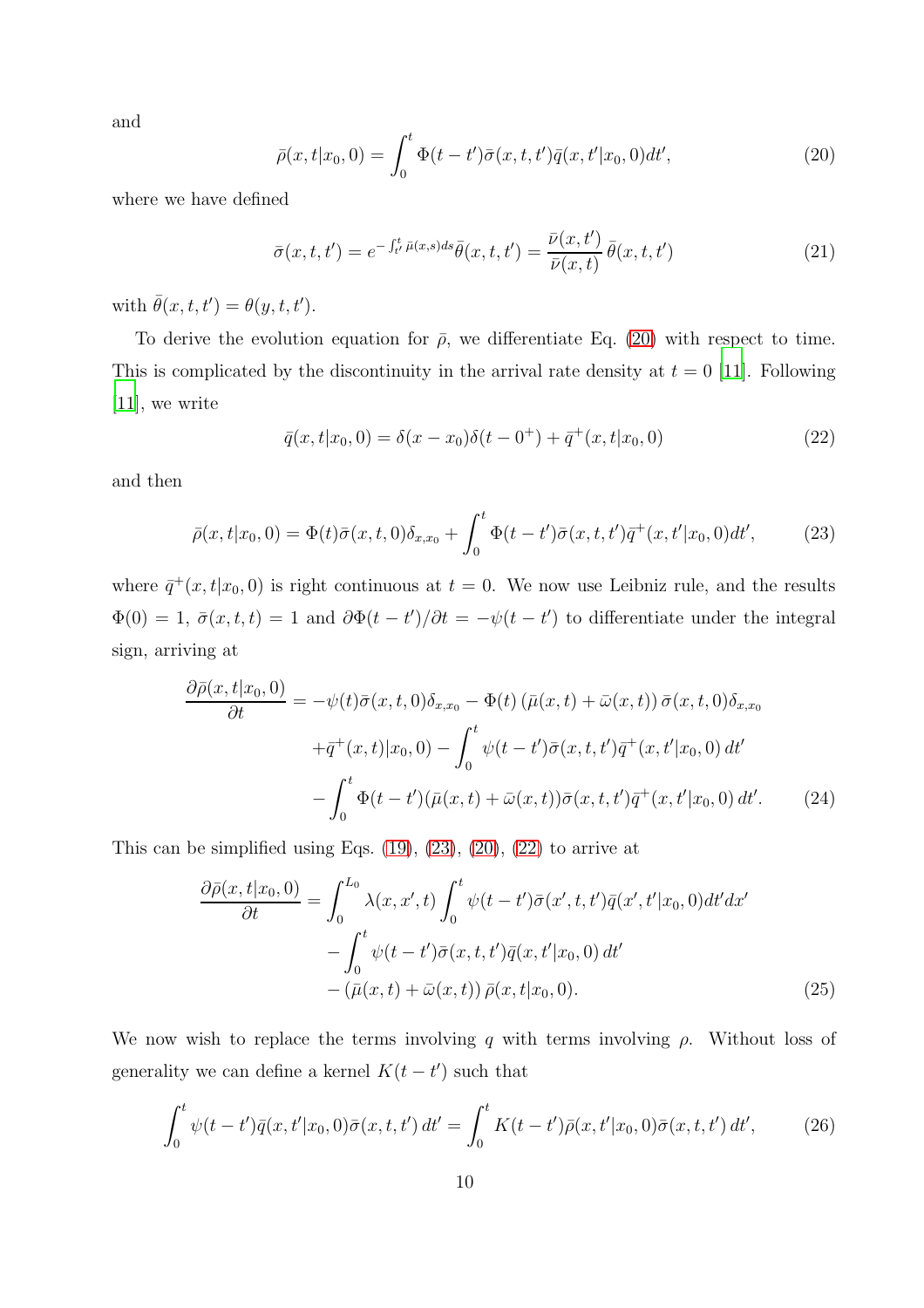and then we can write Eq. [\(25\)](#page-9-3) as

<span id="page-10-2"></span>
$$
\frac{\partial \bar{\rho}(x,t|x_0,0)}{\partial t} = \int_0^{L_0} \lambda(x,x',t) \int_0^t K(t-t') \bar{\sigma}(x',t,t') \bar{\rho}(x',t'|x_0,0) dt'dx' \n- \int_0^t K(t-t') \bar{\sigma}(x,t,t') \bar{\rho}(x,t'|x_0,0) dt' \n- (\bar{\mu}(x,t) + \bar{\omega}(x,t)) \bar{\rho}(x,t|x_0,0).
$$
\n(27)

Using the semi-group property

$$
\bar{\sigma}(x,t,0) = \bar{\sigma}(x,t,t')\bar{\sigma}(x,t',0)
$$
\n(28)

in Eq. [\(26\)](#page-9-4), and taking the Laplace transform  $\mathcal{L}[\cdot]$  with respect to time in the resulting equation, we obtain

<span id="page-10-0"></span>
$$
\mathcal{L}[\psi(t)]\mathcal{L}[\frac{\bar{q}(x,t|x_0,0)}{\bar{\sigma}(x,t,0)}] = \mathcal{L}[K(t)]\mathcal{L}[\frac{\bar{\rho}(x,t|x_0,0)}{\bar{\sigma}(x,t,0)}].
$$
\n(29)

On the other hand, we can also divide both sides of Eq. [\(13\)](#page-7-1) by  $\bar{\sigma}(x, t, 0)$  and take the Laplace transform to find

<span id="page-10-1"></span>
$$
\mathcal{L}[\frac{\bar{\rho}(x,t|x_0,0)}{\bar{\sigma}(x,t,0)}] = \mathcal{L}[\Phi(t)]\mathcal{L}[\frac{\bar{q}(x,t|x_0,0)}{\bar{\sigma}(x,t,0)}].
$$
\n(30)

Comparing Eq. [\(29\)](#page-10-0) and Eq. [\(30\)](#page-10-1), we obtain the result

<span id="page-10-3"></span>
$$
K(t) = \mathcal{L}^{-1} \left[ \frac{\mathcal{L} \left[ \psi(t) \right]}{\mathcal{L} \left[ \Phi(t) \right]} \right]. \tag{31}
$$

#### B. Ensemble of Particles with Birth and Death Probabilities

We now consider an ensemble of particles composed of individual particles that are created at particular locations, undergo random walks, and are annihilated at other locations. We hereafter assume that newborn particles are created with zero age, i.e., their "internal clock" used as a reference for the waiting time distribution is set to zero. Let us denote by  $\chi(y, t)dt$ the probability of a particle being created at y during the interval  $[t, t + dt]$ . The ensemble density of particles at location  $y$  at time  $t$ , found by summing over all possible starting points  $y_0$  and birth times  $t_0$ , is then given by

$$
u(y,t) = \int_0^{L(t)} \int_0^t \rho(y,t|y_0,t_0) \chi(y_0,t_0) dt_0 dy_0.
$$
 (32)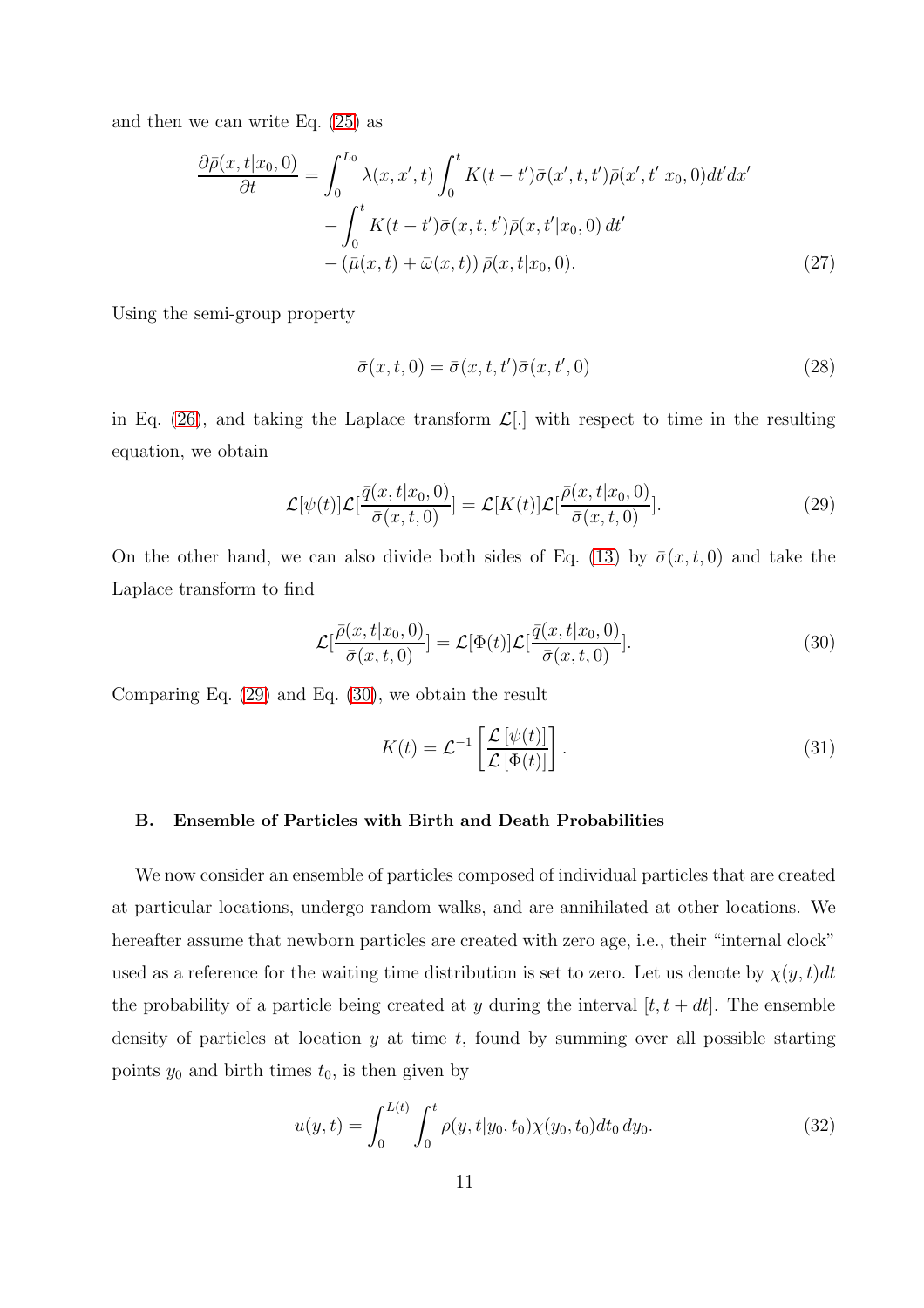The case of a single particle initially located at  $y_i$  which gives rise to no offspring is recovered by setting  $\chi(y_0, t_0) = \delta(y_i - y_0)\delta(t_0 - 0^+).$ 

Again we find it convenient to consider the auxiliary system on the fixed domain using the mapping given by Eq. [\(15\)](#page-8-1), and the auxiliary function definitions

$$
\bar{u}(x,t) = u(y,t), \quad \text{and} \quad \bar{\chi}(x,t) = \chi(y,t). \tag{33}
$$

The ensemble density of particles for the auxiliary system on the fixed initial domain is then

<span id="page-11-1"></span>
$$
\bar{u}(x,t) = \int_0^t \int_0^{L_0} \bar{\nu}(x_0,t)\bar{\rho}(x,t|x_0,t_0)\bar{\chi}(x_0,t_0)dx_0dt_0.
$$
\n(34)

The master equation for the ensemble is found by differentiating with respect to time. In this way we find

<span id="page-11-0"></span>
$$
\frac{\partial \bar{u}(x,t)}{\partial t} = \int_0^t \int_0^{L_0} \bar{\nu}(x_0, t) \frac{\partial \bar{\rho}(x, t | x_0, t_0)}{\partial t} \bar{\chi}(x_0, t_0) dx_0 dt_0 + \int_0^{L_0} \bar{\nu}(x_0, t) \bar{\rho}(x, t | x_0, t) \bar{\chi}(x_0, t) dx_0.
$$
\n(35)

This can be simplified by noting that

$$
\chi(y,t) = \int_0^{L(t)} \rho(y,t|y_0,t)\chi(y_0,t)dy_0,
$$
\n(36)

and thus

$$
\bar{\chi}(x,t) = \int_0^{L_0} \bar{\nu}(x_0,t)\bar{\rho}(x,t|x_0,t)\bar{\chi}(x_0,t)dx_0.
$$
\n(37)

We further replace the derivative in Eq.  $(35)$  using the single particle master equation Eq.  $(27)$ , together with Eq.  $(34)$ , so that

<span id="page-11-2"></span>
$$
\frac{\partial \bar{u}(x,t)}{\partial t} = \int_0^{L_0} \lambda(x,x',t) \int_0^t K(t-t')\bar{u}(x',t')\bar{\sigma}(x',t,t')dt'dx' \n- \int_0^t K(t-t')\bar{u}(x,t')\bar{\sigma}(x,t,t') dt' - (\bar{\mu}(x,t) + \bar{\omega}(x,t))\bar{u}(x,t) + \bar{\chi}(x,t).
$$
\n(38)

It is worth noting that in the limit of a non-growing domain  $\bar{\mu}(x, t) \equiv 0$ , one recovers results previously known from the literature. E.g., taking  $\bar{\theta}(x,t,t') \equiv \exp[-\int_{t'}^{t} r_{-}(\bar{u}(x,s)) ds]$  and  $\bar{\chi}(x, t) \equiv r_+(\bar{u}(x, t)) \bar{u}(x, t)$  leads to Eq. (26) in Ref. [\[8\]](#page-35-4) upon performing the appropriate changes in notation.

#### <span id="page-11-3"></span>IV. DIFFUSION LIMITS OF AUXILIARY CTRW MASTER EQUATIONS

In this section we consider the governing equations in the diffusion limit of the master equations for CTRWs on an evolving domain. The diffusion limit requires a simultaneous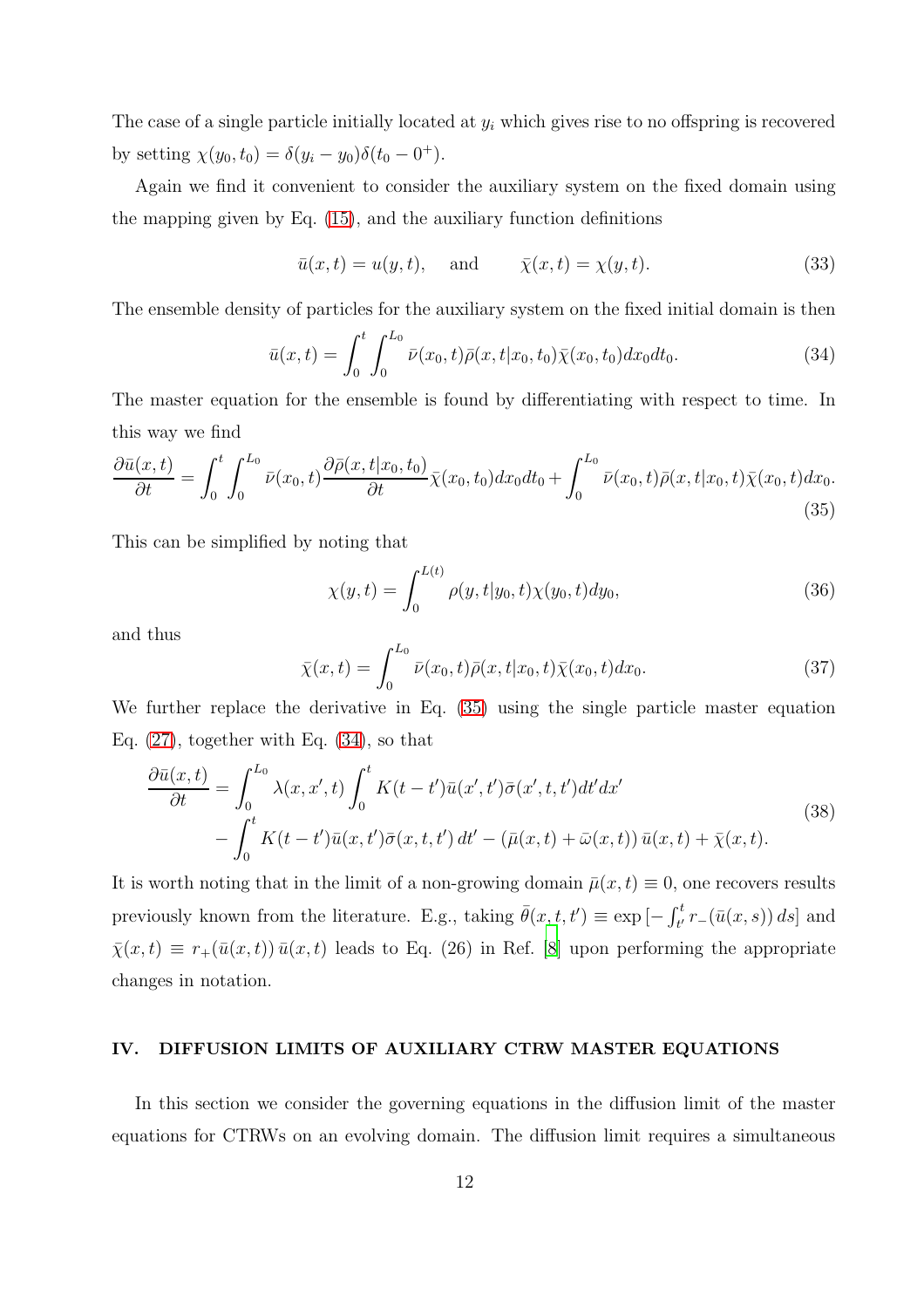limit where length scales and time scales approach zero without introducing singularities. The details of this depend on the details of the jump length and waiting time densities. For CTRWs on fixed domains a jump length density for unbiased jumps of fixed length, can result in standard diffusion if the waiting time density is an exponential, or subdiffusion if the waiting time density decays as a power law in time. We now consider these possibilities on the growing domain.

The jump length density for unbiased jumps of fixed length on the growing domain can be written as

<span id="page-12-0"></span>
$$
\lambda(y, y') = \frac{1}{2} \left( \delta(y - \Delta y - y') + \delta(y + \Delta y - y') \right),\tag{39}
$$

where  $\Delta y$  is a fixed length interval on the growing domain. The master equations that we derived above describe the evolution of an auxiliary CTRW on the fixed domain; thus we need to map the jump density on the growing domain, Eq. [\(39\)](#page-12-0), to a jump density on the fixed domain. The end positions  $y-\Delta y$  and  $y+\Delta y$  after a jump are related to their corresponding positions  $x - \epsilon^-$  and  $x + \epsilon^+$  in the fixed domain by Eq. [\(4\)](#page-4-1), i.e.,  $y - \Delta y = \bar{g}(x - \epsilon^-, t)$  and  $y + \Delta y = \bar{g}(x + \epsilon^+, t)$ . Therefore, the jump density in the fixed domain is just

<span id="page-12-1"></span>
$$
\lambda(x, x', t) = \frac{1}{2} \left( \delta(x - \epsilon^+ - x') + \delta(x + \epsilon^+ - x') \right). \tag{40}
$$

<span id="page-12-3"></span>After replacing the jump density in Eq. [\(38\)](#page-11-2) with Eq. [\(40\)](#page-12-1) we obtain

$$
\frac{\partial \bar{u}(x,t)}{\partial t} = \frac{1}{2} \int_0^t K(t-t') \bar{u}(x - \epsilon^-, t') \bar{\sigma}(x - \epsilon^-, t, t') dt' \n+ \frac{1}{2} \int_0^t K(t-t') \bar{u}(x + \epsilon^+, t') \bar{\sigma}(x + \epsilon^+, t, t') dt' \n- \int_0^t K(t-t') \bar{u}(x, t') \bar{\sigma}(x, t, t') dt' \n- (\bar{\mu}(x, t) + \bar{\omega}(x, t)) \bar{u}(x, t) + \bar{\chi}(x, t).
$$
\n(41)

In order to advance further, one now needs explicit expressions for  $\epsilon^{\pm}$  in terms of  $\Delta y$ . While we have not been able to write down an explicit expression for the step sizes  $\epsilon^+$  and  $\epsilon^{-}$ , it is straightforward to obtain the approximations (see the Appendix)

<span id="page-12-2"></span>
$$
\epsilon^{\pm} = \frac{\Delta y}{\bar{\nu}(x,t)} \mp \frac{1}{2\bar{\nu}(x,t)^2} \left( \int_0^t \frac{\partial \bar{\mu}(x,s)}{\partial x} ds \right) \Delta y^2 + O(\Delta y^3). \tag{42}
$$

Using the relations  $(42)$ , we can perform a Taylor expansion of the functions in Eq.  $(41)$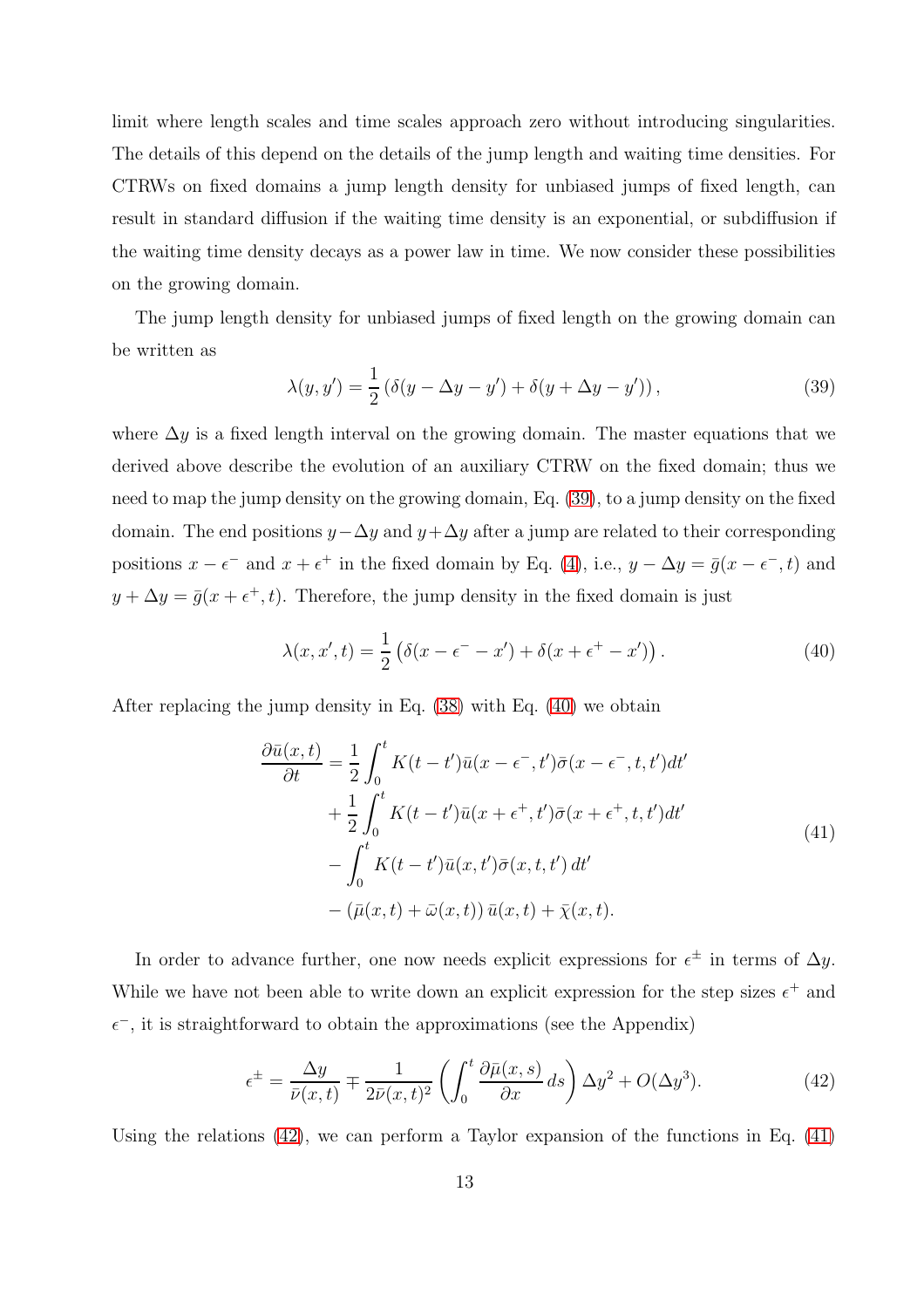around the point x, retaining terms up to order  $\Delta y^2$ . This results in

$$
\frac{\partial \bar{u}(x,t)}{\partial t} = \frac{\Delta y^2}{2\bar{\nu}(x,t)^2} \left( \frac{\partial^2}{\partial x^2} \int_0^t K(t-t') \bar{u}(x,t') \bar{\sigma}(x,t,t') dt' - \left( \int_0^t \frac{\partial \bar{\mu}(x,s)}{\partial x} ds \right) \frac{\partial}{\partial x} \int_0^t K(t-t') \bar{u}(x,t') \bar{\sigma}(x,t,t') dt' \right) - (\bar{\mu}(x,t) + \bar{\omega}(x,t)) \bar{u}(x,t) + \bar{\chi}(x,t) + O(\Delta y^3).
$$
\n(43)

# A. Standard Diffusion

In the theory of CTRWs it is well known that the standard diffusion equation can be derived from the diffusion limit of the master equation for a CTRW with nearest neighbor steps and an exponential waiting time density [\[35\]](#page-37-4),

$$
\psi(t) = \frac{1}{\tau} e^{-\frac{t}{\tau}}.\tag{44}
$$

The memory kernel given by Eq. [\(31\)](#page-10-3) can readily be evaluated in this case yielding

$$
K(t) = \frac{1}{\tau} \delta(t). \tag{45}
$$

Substituting this memory kernel into the master equation for the auxiliary CTRW, Eq. [\(41\)](#page-12-3), we obtain the result

$$
\frac{\partial \bar{u}(x,t)}{\partial t} = \frac{\Delta y^2}{2\tau \bar{\nu}(x,t)^2} \left( \frac{\partial^2}{\partial x^2} \bar{u}(x,t) \bar{\sigma}(x,t,t) - \left( \int_0^t \frac{\partial \bar{\mu}(x,s)}{\partial x} ds \right) \frac{\partial}{\partial x} \bar{u}(x,t) \bar{\sigma}(x,t,t) \right) - (\bar{\mu}(x,t) + \omega(x,t)) \bar{u}(x,t) + \bar{\chi}(x,t) + O(\Delta y^3).
$$
\n(46)

<span id="page-13-1"></span>Finally we consider the diffusion limit,  $\Delta y \rightarrow 0$  and  $\tau \rightarrow 0$  with

$$
D = \lim_{\Delta y, \tau \to 0} \frac{\Delta y^2}{2\tau},\tag{47}
$$

<span id="page-13-0"></span>and note that  $\sigma(x, t, t) = 1$ , to obtain

$$
\frac{\partial \bar{u}(x,t)}{\partial t} = \frac{D}{\bar{\nu}(x,t)^2} \left( \frac{\partial^2}{\partial x^2} \bar{u}(x,t) - \left( \int_0^t \frac{\partial \bar{\mu}(x,s)}{\partial x} ds \right) \frac{\partial}{\partial x} \bar{u}(x,t) \right) - (\bar{\mu}(x,t) + \bar{\omega}(x,t)) \bar{u}(x,t) + \bar{\chi}(x,t).
$$
\n(48)

As it turns out, the equation for the ensemble density of particles  $u(x, t)$  on the fixed domain is significantly simpler. Indeed, from Eq. [\(15\)](#page-8-1) one finds

$$
u(x,t) = \bar{\nu}(x,t)\bar{u}(x,t),\tag{49}
$$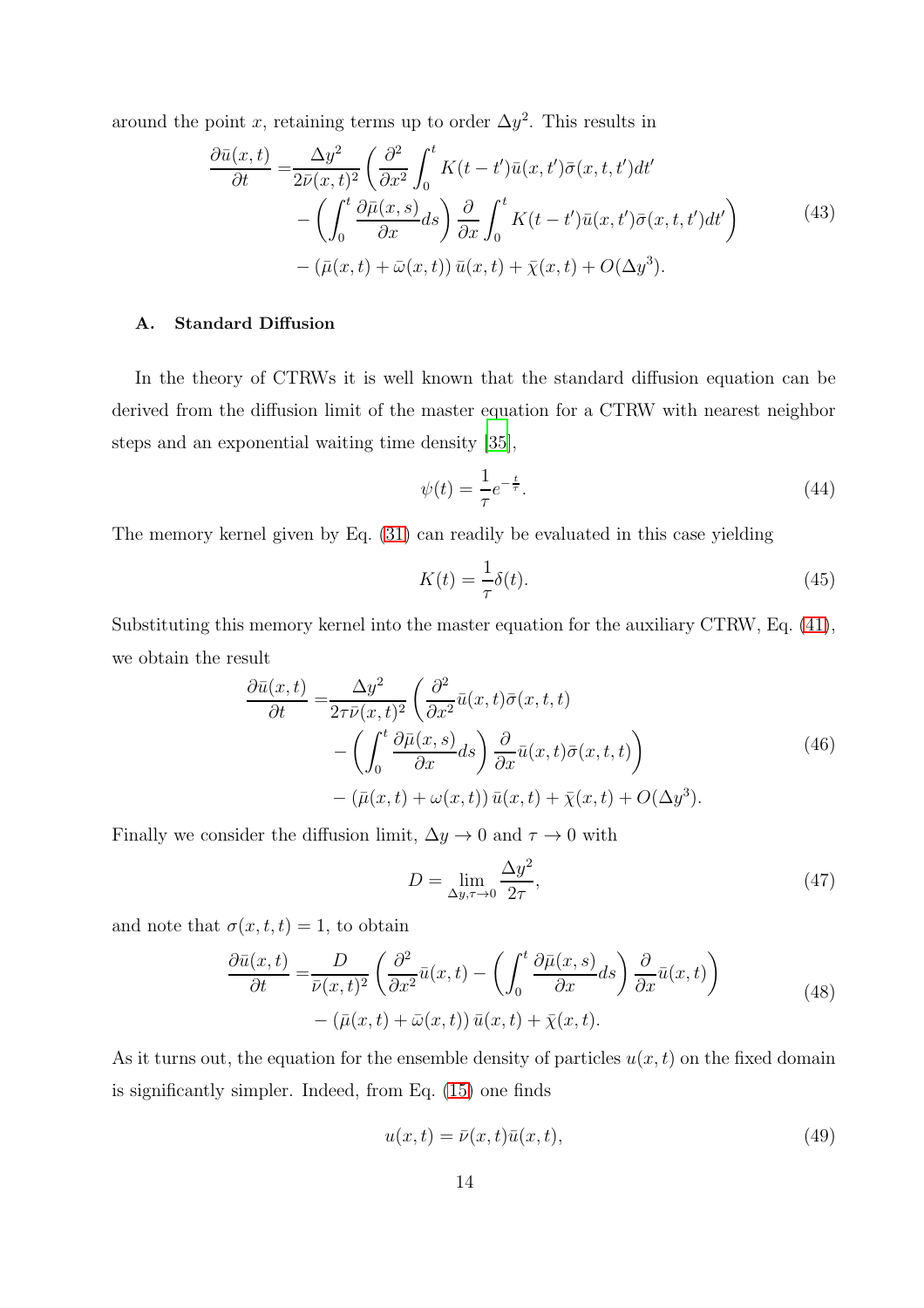and then

<span id="page-14-0"></span>
$$
\frac{\partial u(x,t)}{\partial t} = D \frac{\partial}{\partial x} \frac{1}{\bar{\nu}(x,t)} \frac{\partial}{\partial x} \frac{1}{\bar{\nu}(x,t)} u(x,t) - \bar{\omega}(x,t) u(x,t) + \bar{\chi}(x,t) \bar{\nu}(x,t). \tag{50}
$$

The first term on the right-hand-side (rhs) can be interpreted as a net probability flux, whose divergence accounts for the time change of the particle concentration inside the interval  $[x, x + dx]$  in the absence of chemical reactions. In this latter case, one has the following continuity equation:

<span id="page-14-1"></span>
$$
\frac{\partial u(x,t)}{\partial t} = D \frac{\partial}{\partial x} \frac{1}{\bar{\nu}(x,t)} \frac{\partial}{\partial x} \frac{1}{\bar{\nu}(x,t)} u(x,t).
$$
 (51)

The same equation holds if  $u(x, t)$  is replaced with a density  $\rho(x, t|x_0, 0)$  referring to a deterministic initial condition. Note that in the case of a uniformly evolving domain  $\bar{\nu} \equiv \nu(t)$ , one obtains the diffusion equation

<span id="page-14-2"></span>
$$
\frac{\partial u(x,t)}{\partial t} = \frac{D}{\nu(t)^2} \frac{\partial^2 u(x,t)}{\partial x^2},\tag{52}
$$

a result already known from previous works (it follows e.g. by taking  $v = 0$  in Eq. (36) of Ref. [\[18\]](#page-36-4)). For  $\bar{\mu} > 0$ , say, the shortening of the jump lengths on the fixed domain due to the growth process is described by a time-dependent effective diffusion coefficient which decreases as the inverse of the squared scale factor. The time dependence of the diffusion coefficient can be eliminated by introducing a new Brownian conformal time  $\tau(t) \equiv \int_0^t \nu(s)^{-2} ds$  [\[18](#page-36-4)].

# <span id="page-14-3"></span>1. Moments of  $u(x, t)$  for short times

The analytical solution of Eq. [\(50\)](#page-14-0) is not easy to obtain in general. An exception is the case of homogeneous expansion where  $\bar{\nu} \equiv \nu(t)$ . Fortunately, in more general cases, some useful information can still be extracted directly from Eq. [\(50\)](#page-14-0). In what follows, we will show how to obtain the short time behavior of the moments of  $u(x, t)$  in a systematic way. We will illustrate the procedure for the case where  $\bar{\mu}(x,t) = \mu_0 x^2$ , i.e., for  $\bar{\nu}(x,t) = \exp[\mu_0 x^2 t]$ , but the procedure can readily be carried out for other forms of the local growth function. For further simplicity, we will assume that there are no reactions, i.e.,  $\omega(x, t) = \overline{\chi} = 0$ .

We start by inserting the short-time power expansion of  $\bar{\nu}(x,t)$  into Eq. [\(50\)](#page-14-0), which yields

$$
\frac{\partial u}{\partial t} = D \frac{\partial u^2}{\partial x^2} + D \sum_{m=1}^{\infty} \sum_{r=0}^{2} (-1)^m c_{m,r} \mu_0^m t^m x^{2m+r-2} \frac{\partial^r u}{\partial x^r}
$$
(53)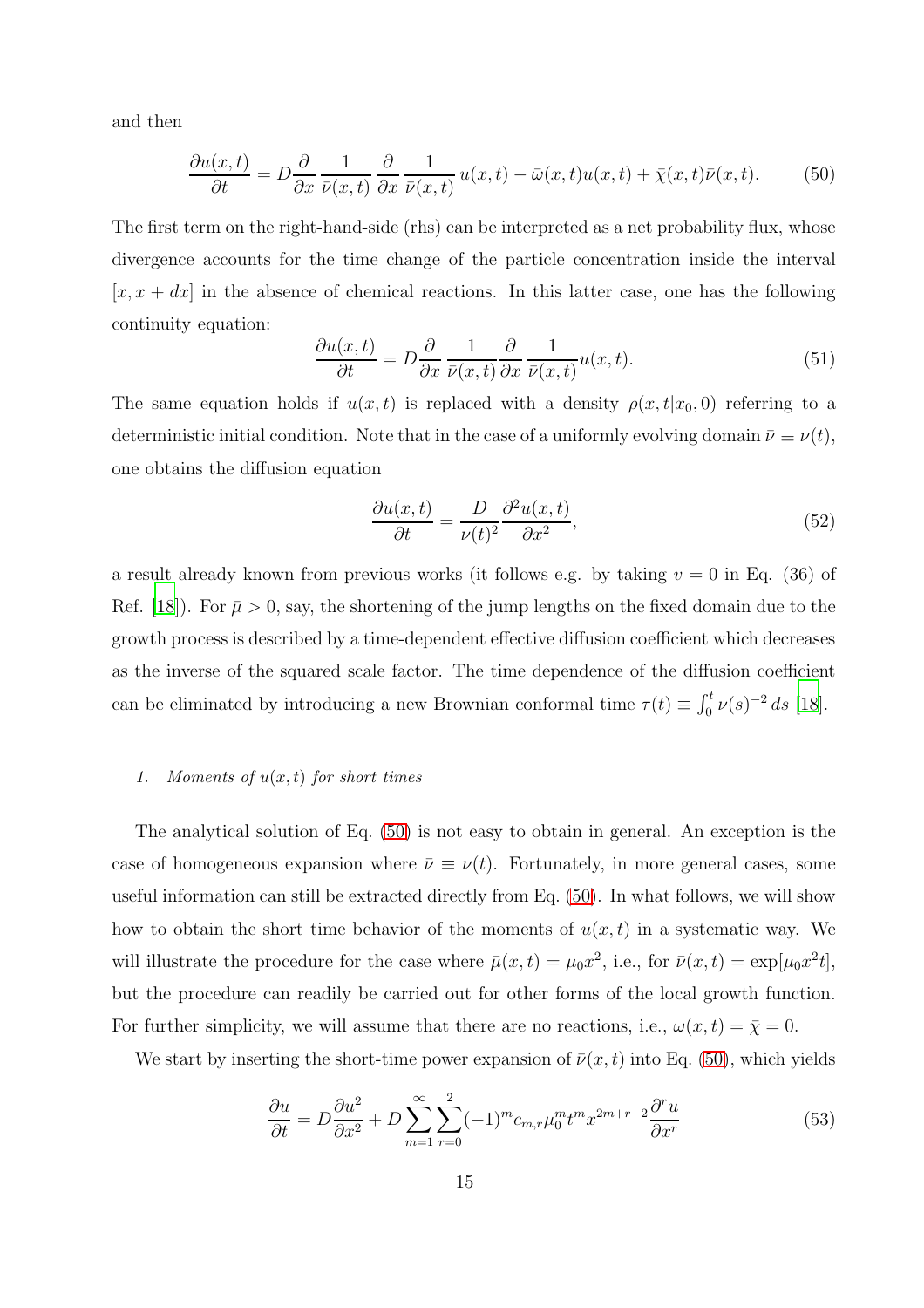with  $c_{1,0} = 2, c_{1,1} = 6, c_{1,2} = 2, c_{2,0} = 12$ , etc. Multiplying this equation by  $x^n$ , integrating the resulting equation over the whole interval, and assuming that  $x^m u$  and  $x^m \partial_x u$  are negligible for sufficiently large values of  $x$ , one finds

<span id="page-15-7"></span><span id="page-15-5"></span><span id="page-15-0"></span>
$$
\frac{d\langle x^n\rangle}{dt} = D \sum_{m=0}^{\infty} a_m n(n+m-1) (\mu_0 t)^m \langle x^{n+2m} \rangle \tag{54}
$$

with  $a_0 = 1$ ,  $a_1 = 2$ ,  $a_2 = 2$ ,  $a_3 = -4/3$ , etc. In particular, one has

<span id="page-15-1"></span>
$$
\frac{d\langle x\rangle}{dt} = D \left[ -2\mu_0 t \langle x \rangle + 4\mu_0^2 t^2 \langle x^3 \rangle - 4\mu_0^3 t^3 \langle x^5 \rangle + \cdots \right],\tag{55}
$$

$$
\frac{d\langle x^2\rangle}{dt} = D\left[2 - 8\mu_0 t \langle x^2 \rangle + 12\mu_0^2 t^2 \langle x^4 \rangle + \cdots\right],\tag{56}
$$

$$
\frac{d\langle x^3\rangle}{dt} = D\left[6\langle x\rangle - 18\mu_0 t\langle x^3\rangle + \cdots\right],\tag{57}
$$

<span id="page-15-6"></span>
$$
\frac{d\langle x^4\rangle}{dt} = D\left[12\langle x^2\rangle - 32\mu_0 t\langle x^4\rangle + \cdots\right].\tag{58}
$$

This non-closed hierarchy of equations can be solved iteratively to increasing order of powers of t. For example, assume that the initial distribution of particles  $u(x, 0)$  has non-zero moments:  $\langle x^n(0)\rangle \equiv \langle x_0^n \rangle \neq 0$ . Then, one sees that the rhs of Eq. [\(55\)](#page-15-0) is  $d\langle x\rangle/dt =$  $-2D\mu_0 t \langle x_0 \rangle + O(t^2)$  because  $\langle x^n \rangle = O(1)$ . Thus,  $\langle x \rangle = \langle x_0 \rangle - \mu_0 \langle x_0 \rangle Dt^2 + O(t^3)$ . We can improve this approximation by noting that the next-order correction contributed by the right-hand-side of Eq. [\(55\)](#page-15-0) stems from the term proportional to  $\langle x^3 \rangle$  and is quadratic in time. This is because, from Eq. [\(57\)](#page-15-1), we know that  $\langle x^3 \rangle \approx \langle x_0^3 \rangle + O(t)$ . Therefore, to order  $t^2$ , Eq. [\(55\)](#page-15-0) can be written as follows:

$$
\frac{d\langle x^3\rangle}{dt} = D \left[ -2\mu_0 t \langle x_0 \rangle + 4\mu_0^2 t^2 \langle x_0^3 \rangle \right] + O(t^3). \tag{59}
$$

Thus,

<span id="page-15-2"></span>
$$
\langle x \rangle = \langle x_0 \rangle - \mu_0 \langle x_0 \rangle D t^2 + \frac{4}{3} \mu_0^2 \langle x_0^3 \rangle D t^3 + O(t^4). \tag{60}
$$

Other moments can be evaluated with the same procedure. For example, for the third-order moment, one finds

<span id="page-15-3"></span>
$$
\langle x^3 \rangle = \langle x_0^3 \rangle + 6 \langle x_0 \rangle Dt - 9\mu_0 \langle x_0^3 \rangle Dt^2 + O(t^3). \tag{61}
$$

The result [\(60\)](#page-15-2) for  $\langle x \rangle$  can be further improved by inserting Eqs. (60) and Eq. [\(61\)](#page-15-3) into Eq. [\(55\)](#page-15-0), and then taking into account that  $\langle x^5 \rangle \approx \langle x_0^5 \rangle + O(t)$ . This iterative procedure works also for even-order moments. In this way one finds

<span id="page-15-4"></span>
$$
\langle x^2 \rangle = \langle x_0^2 \rangle + 2Dt - 4\mu_0 \langle x_0^2 \rangle Dt^2 + O(t^3)
$$
\n(62)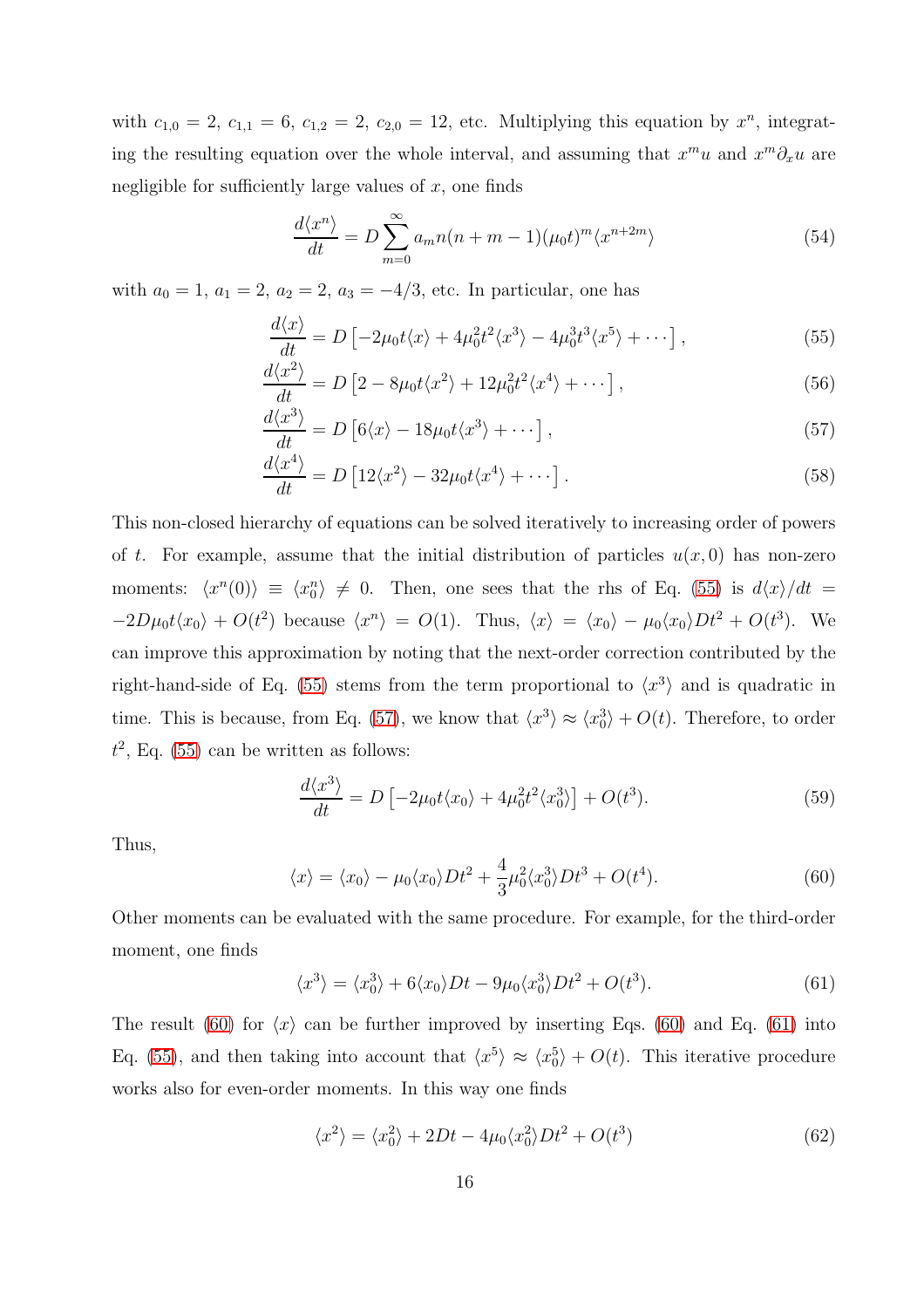and

<span id="page-16-4"></span><span id="page-16-1"></span><span id="page-16-0"></span>
$$
\langle x^4 \rangle = \langle x_0^4 \rangle + 12 \langle x_0^2 \rangle Dt + O(t^2). \tag{63}
$$

Improved expressions with an additional corrective term are given by

$$
\langle x \rangle = \langle x_0 \rangle - \mu_0 \langle x_0 \rangle Dt^2 + \frac{4}{3} \mu_0^2 \langle x_0^3 \rangle Dt^3 + \left(\frac{13}{2}D \langle x_0 \rangle - \mu_0 \langle x_0^5 \rangle \right) D \mu_0^2 t^4 + O(t^5), \tag{64}
$$

$$
\langle x^2 \rangle = \langle x_0^2 \rangle + 2Dt - 4\mu_0 \langle x_0^2 \rangle Dt^2 + \left( 4\mu_0 \langle x_0^4 \rangle - \frac{16}{3}D \right) \mu_0 Dt^3 + O(t^4),\tag{65}
$$

$$
\langle x^3 \rangle = \langle x_0^3 \rangle + 6 \langle x_0 \rangle Dt - 9\mu_0 \langle x_0^3 \rangle Dt^2 + \left( 8\mu_0 \langle x_0^5 \rangle - 38D \langle x_0 \rangle \right) \mu_0 Dt^3 + O(t^4),\tag{66}
$$

$$
\langle x^4 \rangle = \langle x_0^4 \rangle + 12 \langle x_0^2 \rangle Dt + \left( 12D - 16\mu_0 \langle x_0^4 \rangle \right) Dt^2 + O(t^3). \tag{67}
$$

By inspection, one easily notes that, at least up to the fourth-order moment, the leading correction to  $\langle x^m \rangle$  arising from the domain growth takes the form  $-m^2\mu_0\langle x_0^m \rangle Dt^2$ . We note the important role of the initial condition  $x_0$ , as opposed to the case of a uniformly evolving domain. In the case of the first-order moment, when  $\mu_0 > 0$ , the term  $-\mu_0 \langle x_0 \rangle Dt^2$  reflects an accelerated motion towards the origin as a result of the confining effect of the domain growth in x-space (for  $\mu_0 < 0$ , this motion is directed away from the origin).

In Fig. [2](#page-17-0) and Fig. [3](#page-17-1) we compare the results from Eq. [\(60\)](#page-15-2) and Eq. [\(62\)](#page-15-4), respectively, with estimates of the moments obtained from simulations and from numerical solutions of Eq. [\(51\)](#page-14-1). The simulation method for non-uniform domain evolution is a straightforward generalization of that described in Sec. III.E of Ref. [\[32\]](#page-37-1) for the case of a uniformly evolving domain. We have taken the waiting time pdf and the jump length pdf used therein to perform the simulations.

For the special case where all the particles are initially placed at  $x = 0$ , one has  $\langle x_0^n \rangle = 0$ for  $n \geq 1$ ,  $\langle x^n \rangle = 0$  for  $n =$  odd, and Eqs. [\(65\)](#page-16-0) and [\(67\)](#page-16-1) become

<span id="page-16-2"></span>
$$
\langle x^2 \rangle = 2Dt - \frac{16}{3}\mu_0 D^2 t^3 + O(t^5),\tag{68}
$$

<span id="page-16-3"></span>
$$
\langle x^4 \rangle = 12D^2t^2 + O(t^4). \tag{69}
$$

The above findings highlight yet again the importance of the initial condition, to the extent that the time dependence of the leading correction to the second- and fourth-order moments is different than that obtained for the case  $x_0 \neq 0$ . For example, the shorttime correction to leading order is cubic in the present case, and therefore weaker than the quadratic dependence obtained when  $x_0 = 0$  [cf. Eq. [\(65\)](#page-16-0)].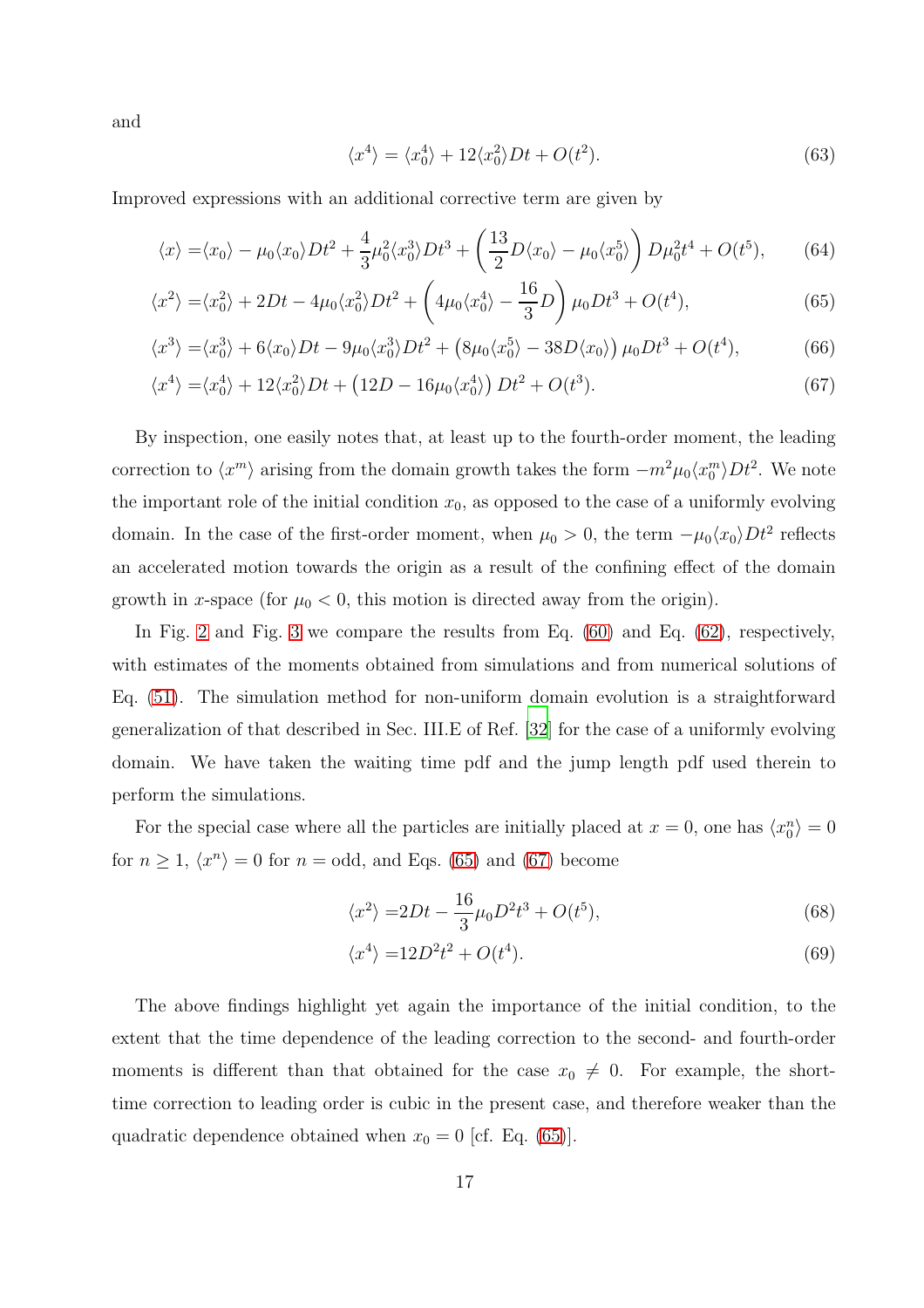

<span id="page-17-0"></span>FIG. 2.  $\langle x \rangle - x_0$  vs. time for  $\mu(x,t) = \mu_0 x^2$ ,  $u(x,0) = \delta(x-x_0)$ ,  $x_0 = 20$ ,  $D = 1/2$  and  $\mu_0 = 10^{-6}$ . The squares are simulation results. The dotted line corresponds to results obtained from the numerical solution of Eq. [\(51\)](#page-14-1). The broken and solid lines are the analytical expressions to order  $t^2$  and order  $t^3$ , respectively, given in Eq. [\(60\)](#page-15-2).



<span id="page-17-1"></span>FIG. 3.  $\langle x^2 \rangle - x_0^2$  vs. time for  $\mu(x,t) = \mu_0 x^2$ ,  $u(x,0) = \delta(x-x_0)$  with  $x_0 = 20$ ,  $D = 1/2$  and  $\mu_0 = 10^{-6}$ . The squares are simulation results. The dotted line corresponds to results obtained from the numerical solution of Eq. [\(51\)](#page-14-1). The broken and solid lines are the analytical expressions to order t and order  $t^2$ , respectively, given in Eq. [\(62\)](#page-15-4). Note that the expression of order t is just the well-known expression for a static domain (case  $\mu_0 = 0$ ).

Comparisons between moment calculations and simulations for  $\langle x^2 \rangle$ , with the initial distribution of particles given by a Dirac delta function at  $x = 0$ , are shown in Fig. [4.](#page-18-0) It is noteworthy that  $\langle x^2 \rangle$  does not scale linearly in time, as anticipated on a non-evolving domain. Note also that the moment calculations reproduce the numerical results with im-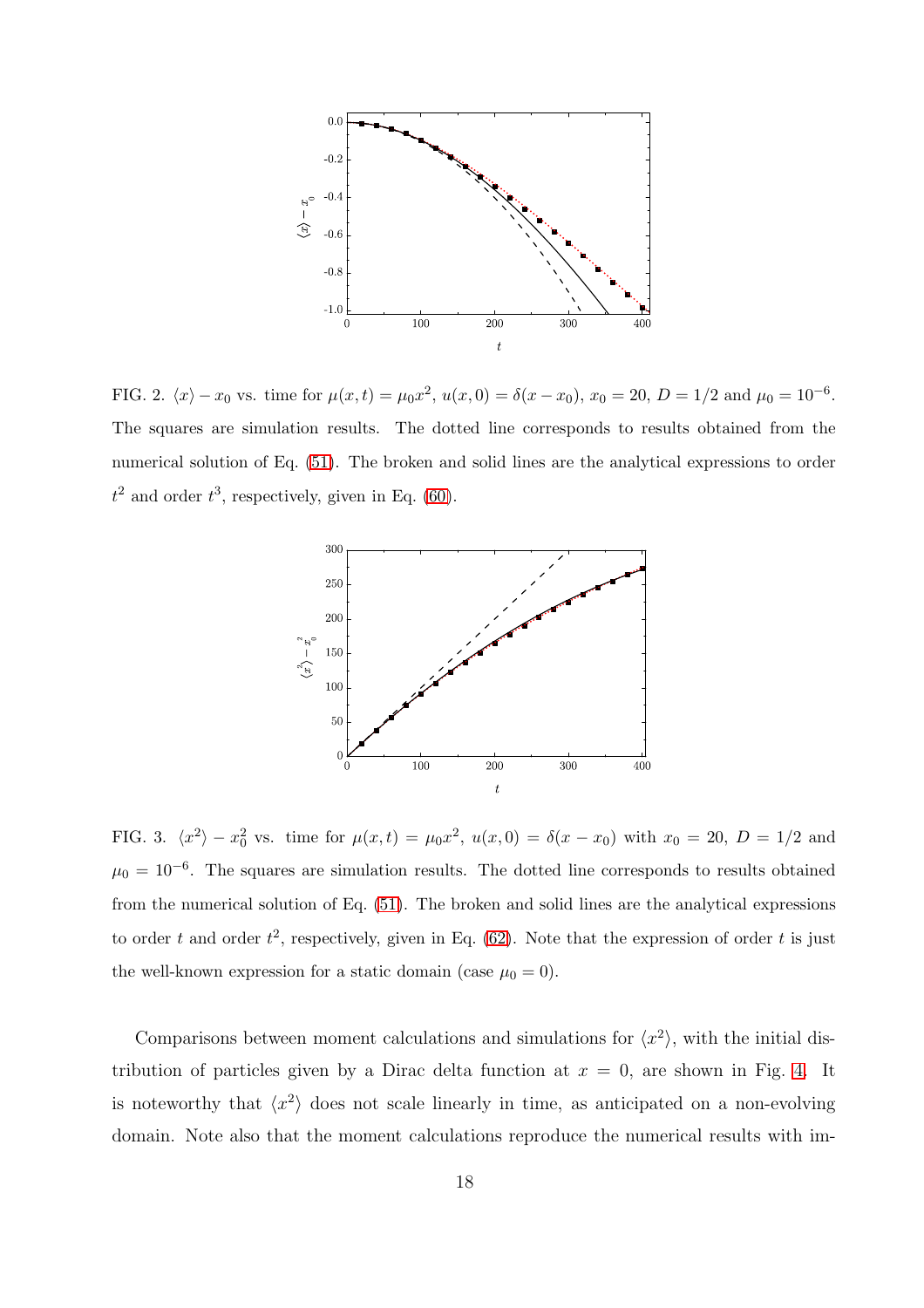

<span id="page-18-0"></span>FIG. 4.  $\langle x^2 \rangle$  vs. time for  $\mu(x,t) = \mu_0 x^2$ ,  $u(x,0) = \delta(x)$ ,  $D = 1/2$  and  $\mu_0 = 10^{-6}$ . The squares are simulation results. The dotted line corresponds to results obtained from the numerical solution of Eq.  $(51)$ . The broken and solid lines are the analytical expressions to order t (or equivalently, for a static domain) and order  $t^3$ , respectively, given in Eq. [\(68\)](#page-16-2).

proved accuracy as the order is increased. For the case  $x_0 = 0$ , it is instructive to compare the result [\(68\)](#page-16-2) with the case of a uniform exponential growth/contraction with  $\nu(t) = \exp[\hat{\mu}_0 t]$ . In this case, one has the exact result,

$$
\langle x^2 \rangle_{\text{exp}} = 2D\tau(t) = D\hat{\mu}_0^{-1} (1 - e^{-2\hat{\mu}_0 t}), \tag{70}
$$

valid for all times t. For short times this can be expanded as

$$
\langle x^2 \rangle_{\text{exp}} = 2Dt - 2D\hat{\mu}_0 t^2 + O(t^3). \tag{71}
$$

The correction (positive or negative) due to the domain evolution at early times is stronger in the uniform case, since it is proportional to  $t^2$ .

Let us focus on the case of a growing domain. In contrast with the case  $\mu(x, t) = \mu(x)$  $\mu_0 x^2$ , for a uniform exponential growth the particle motion on the fixed domain experiences a strong confinement already for small excursions from the origin, typically corresponding to short travel times t. This is due to the aforementioned effective reduction of the diffusion coefficient on the fixed domain [cf. Eq.  $(52)$ ]. Therefore, after a short time t, the correction to a pure diffusive motion is more important than in the case  $\mu(x) \propto x^2$ , where the domain growth is practically zero at short distances from the origin and  $\bar{\nu}(x, t) \approx 1$  in this regime [cf. Eq. [\(51\)](#page-14-1)]. An analogous reasoning applies for the contracting case  $\mu(x), \hat{\mu}_0 < 0$ .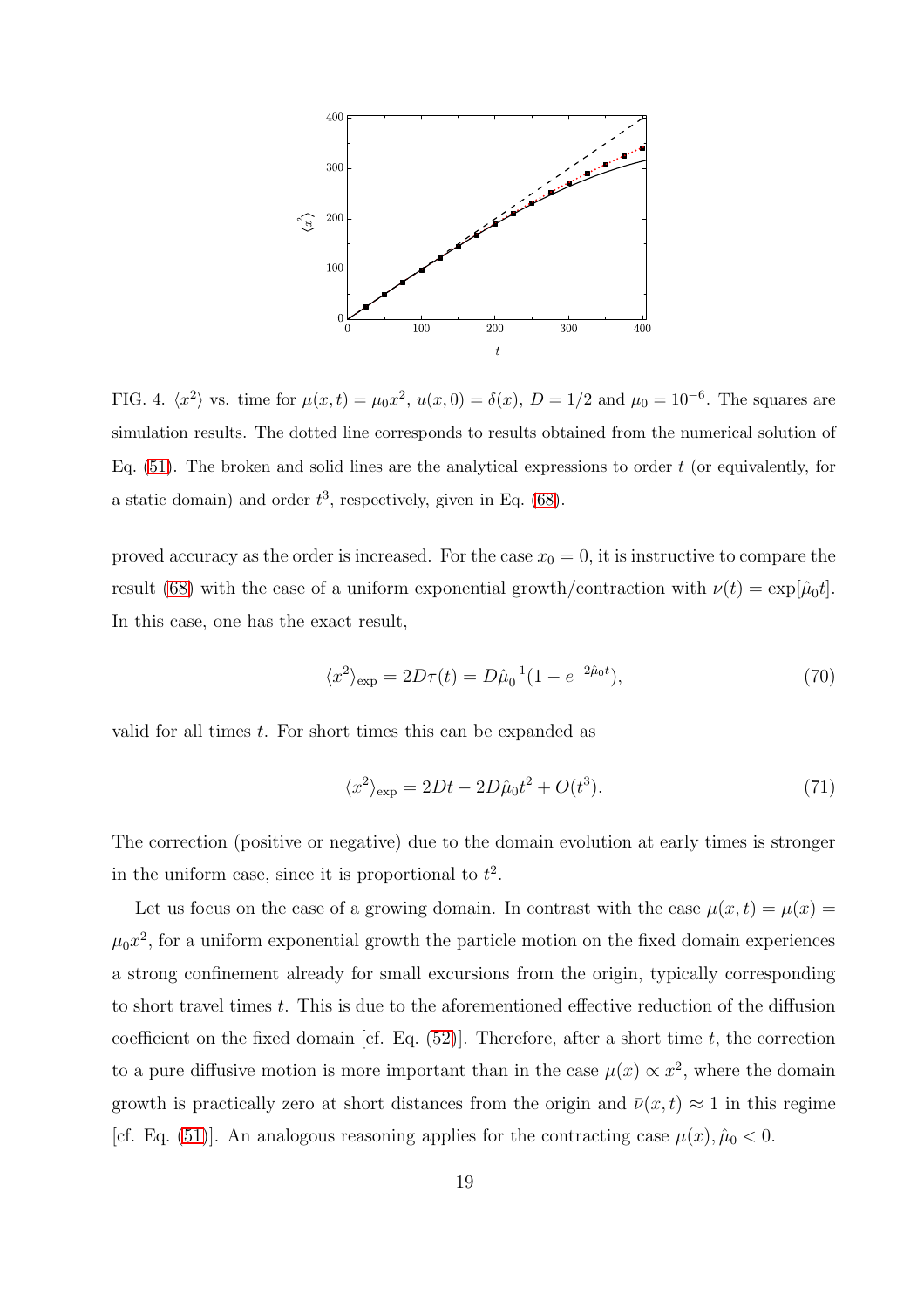Finally, it is also worth mentioning that, in the contracting case  $\mu_0 < 0$ , it is possible to obtain a hierarchy that is valid at all times, not only in the early-time regime. To this end, one uses a modified local growth rate  $\bar{\mu}(x,t) = \mu_0 x^2/(1 - \mu_0 x^2 t)$ , with  $\mu_0 < 0$ . This yields  $\nu(x,t)^{-1} = 1 - \mu_0 x^2 t$  for all times, whence the exact (albeit non-closed) hierarchy

$$
\frac{d\langle x^n\rangle}{dt} = Dn(n-1)\langle x^{n-2}\rangle - 2n^2\mu_0 Dt \langle x^n\rangle + n(n+1)\mu_0^2 Dt^2 \langle x^{n+2}\rangle,\tag{72}
$$

follows.

# 2. Moments of  $u(y, t)$  for short times

The short-time moments of  $u(x, t)$  can be employed to get the short-time moments of  $u(y, t)$  by expanding  $y^n = \bar{g}(x, t)^n$ . For example, to first order in t one has  $y^n = x^n +$ nt  $\int_0^x \bar{\mu}(z,0)dz + O(t^2)$ . In particular, for  $\bar{\mu}(x,t) = \mu_0 x^2$ , one finds

<span id="page-19-3"></span>
$$
\langle y \rangle = \langle x \rangle + \frac{1}{3} \mu_0 t \langle x^3 \rangle + \frac{1}{10} \mu_0^2 t^2 \langle x^5 \rangle + O(\langle x^7 \rangle t^3)
$$
 (73a)

and

<span id="page-19-2"></span>
$$
\langle y^2 \rangle = \langle x^2 \rangle + \frac{2}{3} \mu_0 t \langle x^4 \rangle + \frac{14}{45} \mu_0^2 t^2 \langle x^6 \rangle + O(\langle x^8 \rangle t^3). \tag{73b}
$$

Then

<span id="page-19-0"></span>
$$
\langle y \rangle = \langle y_0 \rangle + \frac{1}{3} \mu_0 \langle y_0^3 \rangle t + \left( \mu_0 \langle y_0 \rangle D + \frac{\mu_0^2}{10} \langle y_0^5 \rangle \right) t^2 + O(t^3)
$$
 (74)

and

<span id="page-19-1"></span>
$$
\langle y^2 \rangle = \langle y_0^2 \rangle + \left(2D + \frac{2}{3}\mu_0 \langle y_0^4 \rangle \right) t + \frac{2}{45} \left(90\mu_0 \langle y_0^2 \rangle D + 7\mu_0^2 \langle y_0^6 \rangle \right) t^2 + O(t^3). \tag{75}
$$

It is worth noting that the leading correction to the first and second-order moment has the same sign as  $\mu_0$  and is linear in time; therefore, it is stronger than the quadratic correction observed in the case of the x-moments. In the case of the first order moment, the leading correction can be interpreted as a deterministic drift of the form  $vt$ , with a velocity given by  $v = \mu_0 \langle y_0^2 \rangle /3$ . Note that the diffusivity D does not appear in this term; indeed, the diffusive motion is a subleading correction to the dominant drift arising from the domain evolution.

In contrast, the leading contribution of the domain evolution to the second order moment is of the same order as the intrinsic diffusive motion, leading to an apparent diffusivity  $D + \mu_0 \langle y_0^4 \rangle /3$  which describes particle spreading to dominant order.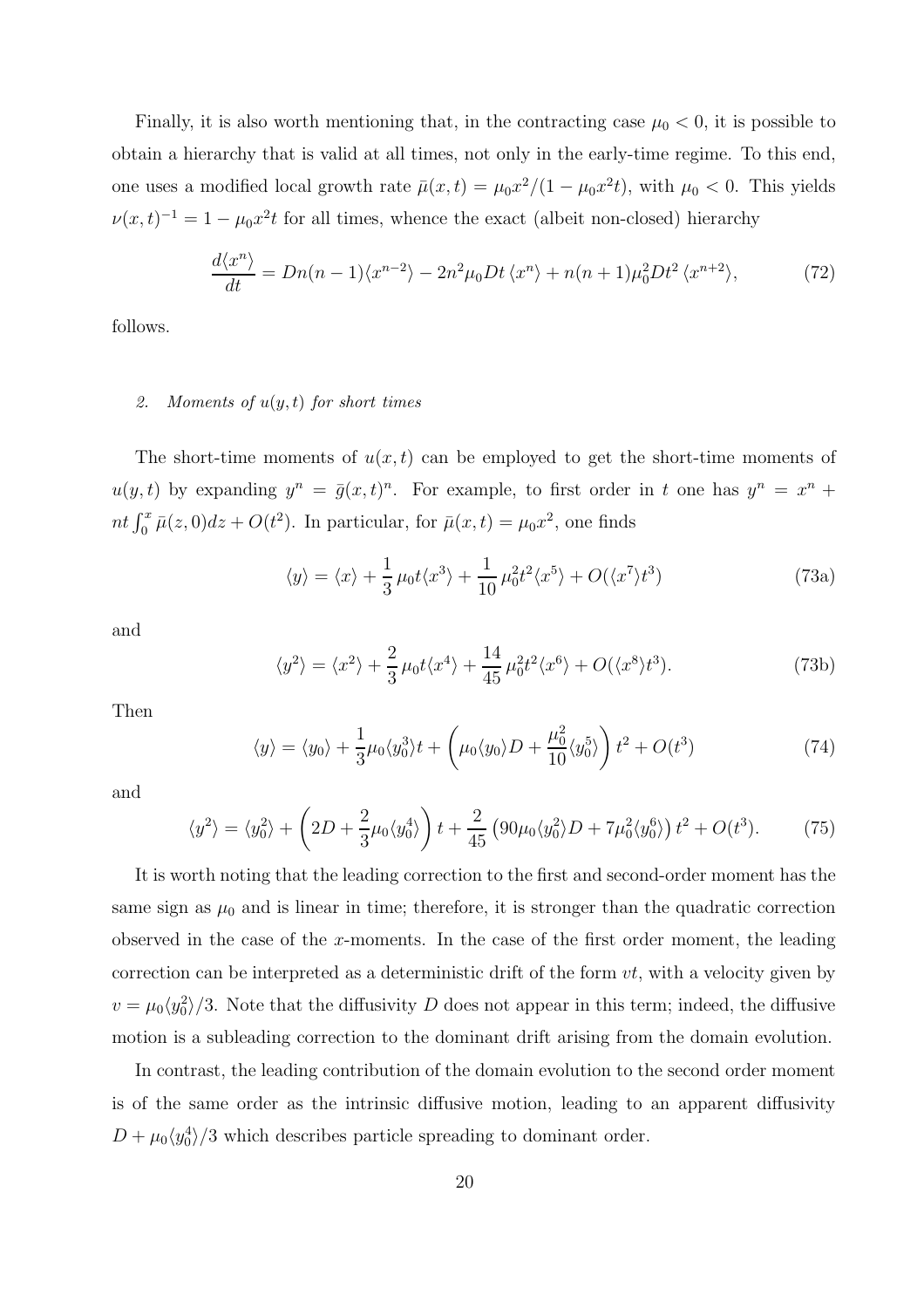

<span id="page-20-0"></span>FIG. 5.  $\langle y \rangle - y_0$  vs. time for  $\mu(x,t) = \mu_0 x^2$  and  $u(y, 0) = \delta(y - y_0)$  with  $y_0 = 20$ ,  $D = 1/2$  and  $\mu_0 = 10^{-6}$ . The squares are simulation results. The dotted line is obtained from the numerical solution of Eq.  $(51)$ . The broken and solid lines are the analytical expressions to order t and order  $t^2$ , respectively, given in Eq. [\(74\)](#page-19-0).



<span id="page-20-1"></span>FIG. 6.  $\langle y^2 \rangle - y_0^2$  vs. time for  $\mu(x,t) = \mu_0 x^2$  and  $u(y,0) = \delta(y - y_0)$  with  $y_0 = 20$ ,  $D = 1/2$  and  $\mu_0 = 10^{-6}$ . The dotted line is obtained from the numerical solution of Eq. [\(51\)](#page-14-1). The broken and solid lines are the analytical expressions to order t and order  $t^2$ , respectively, given in Eq. [\(75\)](#page-19-1).

For the case  $y = 0$ , insertion of Eqs. [\(68\)](#page-16-2) and [\(69\)](#page-16-3) into Eq. [\(73b\)](#page-19-2) yields

<span id="page-20-2"></span>
$$
\langle y^2 \rangle = 2Dt + \frac{8}{3}\mu_0 D^2 t^3 + O(t^5). \tag{76}
$$

In Figs. [5](#page-20-0) and [6](#page-20-1) we compare these results with numerical estimates of the moments  $\langle y^n \rangle$ . These results have been obtained by solving Eq. [\(51\)](#page-14-1) numerically. From the numerical solution  $u(x,t)$  one then finds  $u(y = \bar{g}(x,t), t)$  and, from this function,  $\langle y^n \rangle$ .

As complementary information, we show the numerical plots of the  $u(x, t)$  and  $u(y, t)$  for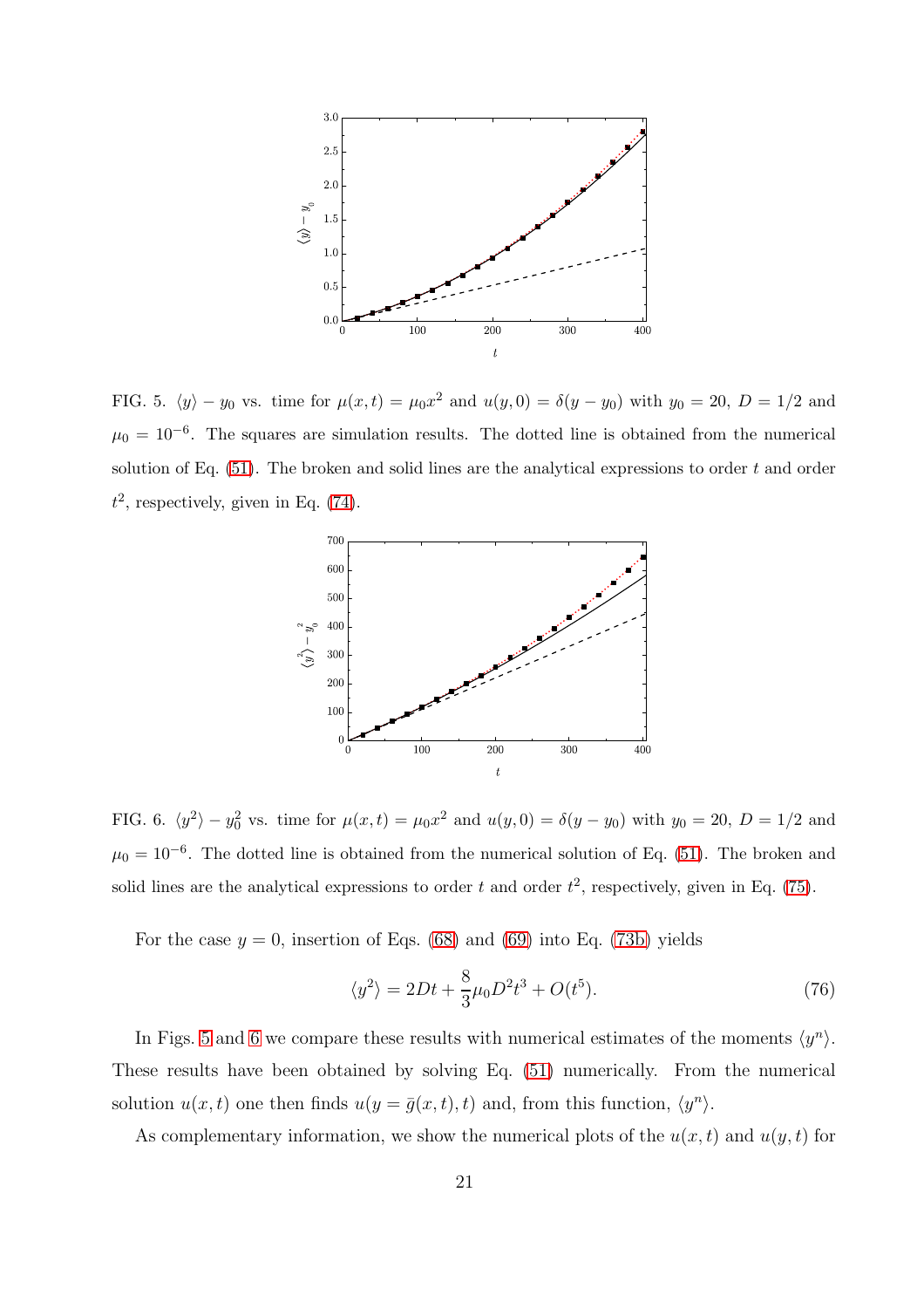

<span id="page-21-0"></span>FIG. 7. (a)  $u(x,t)$  and (b)  $u(y,t)$  for  $t = 400$ ,  $D = 1/2$ ,  $\mu_0 = 10^{-6}$ , and  $u(x,0) = \delta(x-x_0)$  with  $x_0 = 20$ . This deterministic initial condition implies  $u(x,t) = \rho(x,t)$ . The solid lines represent the numerical solution of Eq. [\(51\)](#page-14-1), whereas the squares are simulation results. The broken line corresponds to the solution for the static case  $(\mu_0 = 0)$ .



<span id="page-21-1"></span>FIG. 8. (a)  $u(x, t)$  and (b)  $u(y, t)$  for  $t = 2000$ ,  $D = 1/2$ , and  $\mu_0 = 10^{-6}$  and  $u(x, 0) = \delta(x - x_0)$ with  $x_0 = 20$ . The lines represent the numerical solution of Eq. [\(51\)](#page-14-1) whereas the squares are simulation results. The broken line corresponds to the solution for the static case  $(\mu_0 = 0)$ .

 $t = 400$  and  $t = 2000$  in Figs. [7](#page-21-0) and [8.](#page-21-1) The bimodal form of  $u(x, t = 2000)$  shows the clear influence of the evolving domain on the distribution for the auxiliary domain.

As an aside we note that, in view of the relation

$$
u(k,t) = \mathcal{F}\left\{u(x,t)\right\} = \int_{-\infty}^{\infty} e^{-ikx} u(x,t) dx = \sum_{m=0}^{\infty} \frac{(-ik)^m}{m!} \langle x^m(t) \rangle, \tag{77}
$$

the obtained expressions for the moments may be used to obtain an early-time approximation for the full Fourier-transformed probability density function by truncating the above series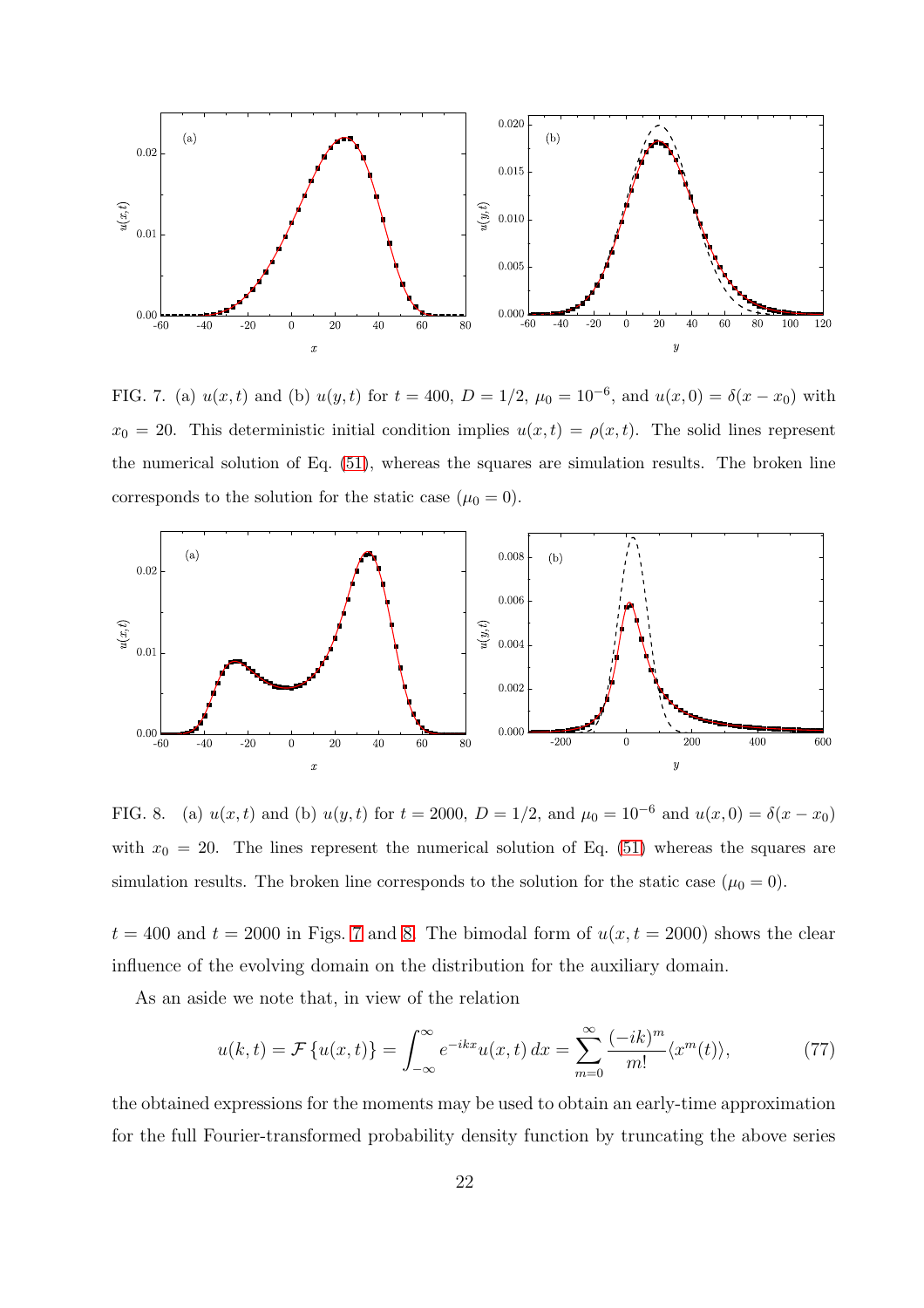to different orders.

Finally, we note that the results obtained for the moments  $\langle x^n \rangle$  in the absence of reactions,  $\omega = \bar{\chi} = 0$ , can be straightforwardly extended to include a pure death process with constant rate  $(\bar{\omega} = \omega_0, \text{ and } \bar{\chi} = 0)$ . This is done by noting that  $\hat{u}(x, t)$  for this case and the corresponding solution  $u(x, t)$  for the case without reactions, are related to one another by  $\hat{u}(x,t) = u(x,t) \exp[-\omega_0 t]$ . Therefore  $\langle \hat{x}^n \rangle = \langle x^n \rangle \exp[-\omega_0 t]$ , where  $\langle \hat{x}^n \rangle$  and  $\langle x^n \rangle$  are the moments associated with  $\hat{u}$  and  $u$ , respectively.

# B. Subdiffusion

Subdiffusion can be obtained from CTRWs with a heavy-tailed power-law waiting time density [\[35](#page-37-4)]. The Mittag-Leffler density has been widely studied in this context. This is defined as

<span id="page-22-0"></span>
$$
\psi(t) = \frac{t^{\alpha - 1}}{\tau^{\alpha}} E_{\alpha, \alpha} \left( -\left(\frac{t}{\tau}\right)^{\alpha} \right),\tag{78}
$$

where

$$
E_{\alpha,\beta}(z) = \sum_{k=0}^{\infty} \frac{z^k}{\Gamma(\alpha k + \beta)}
$$
(79)

is the Mittag-Leffler function.

Rather than substitute the corresponding memory kernel directly into the master equation, we first note a number of Laplace transform properties. Using the expression  $\mathcal{L}[\psi(t)] \equiv$  $\psi(s) = 1/(\tau^{\alpha}s^{\alpha}+1)$  for the Laplace transform of the density [\(78\)](#page-22-0) in Eq. [\(31\)](#page-10-3), we obtain [\[38\]](#page-37-7)

$$
\mathcal{L}[K(t)] = \frac{s^{1-\alpha}}{\tau^{\alpha}},\tag{80}
$$

whence the result

<span id="page-22-1"></span>
$$
\mathcal{L}\int_{0}^{t}K(t-t')Y(t')\,dt'=\frac{s^{1-\alpha}}{\tau^{\alpha}}\mathcal{L}[Y(t)],\tag{81}
$$

follows by straightforward application of the convolution theorem for the Laplace transform.

We note, on the other hand, that

<span id="page-22-2"></span>
$$
\mathcal{L}[{}_0\mathcal{D}_t^{1-\alpha}Y(t)] = s^{1-\alpha}\mathcal{L}[Y(t)],\tag{82}
$$

where  $\mathcal{D}_{t}^{1-\alpha}Y(t)$  denotes the Grünwald-Letnikov fractional derivative of order  $1-\alpha$  of the function  $Y(t)$ . This operator is known to be equivalent to the Riemann-Liouville fractional derivative,

$$
{}_{0}D_{t}^{1-\alpha}(Y(x,t)) = \frac{1}{\Gamma(\alpha)} \frac{\partial}{\partial t} \int_{0}^{t} \frac{Y(x,t')}{(t-t')^{1-\alpha}} dt'
$$
\n(83)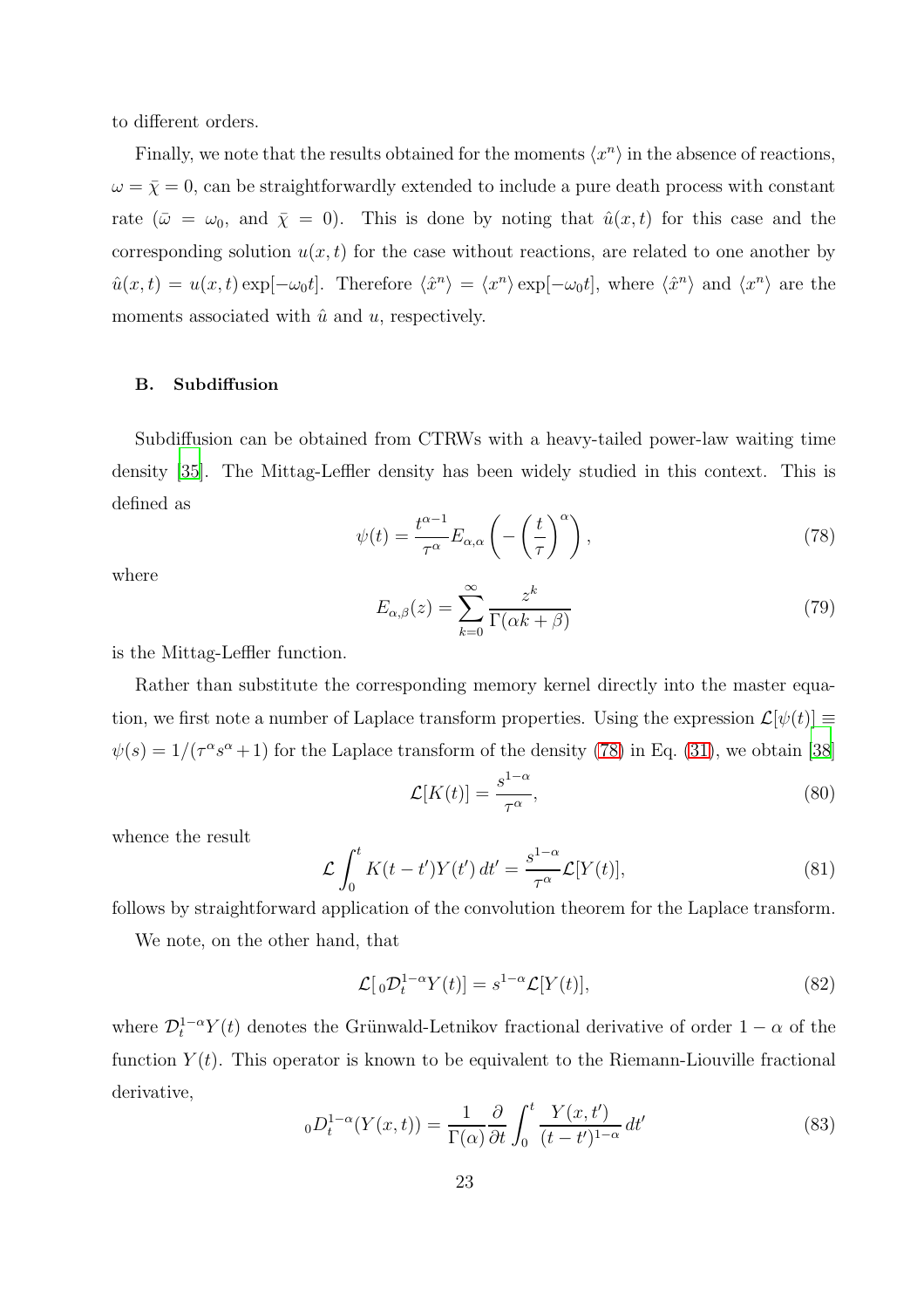for sufficiently smooth functions (see e.g. Eqs. (13-15) in Ref. [\[39](#page-37-8)]).

Comparing Eq. [\(81\)](#page-22-1)with Eq. [\(82\)](#page-22-2), we find that for a Mittag-Leffler memory kernel one has

$$
\int_0^t K(t - t')Y(t') dt' = \frac{1}{\tau^{\alpha}} {}_0\mathcal{D}_t^{1-\alpha} Y(t).
$$
 (84)

Consequently, the auxiliary CTRW master equation, Eq. [\(41\)](#page-12-3), can be written as

$$
\frac{\partial \bar{u}(x,t)}{\partial t} = \frac{\Delta y^2 \bar{\nu}(x,t)^{-2}}{2\tau^{\alpha}} \left( \frac{\partial^2}{\partial x^2} \left( \bar{\sigma}(x,t,0) \, {}_{0} \mathcal{D}_t^{1-\alpha} \frac{\bar{u}(x,t)}{\bar{\sigma}(x,t,0)} \right) - \left( \int_0^t \frac{\partial \bar{\mu}(x,s)}{\partial x} ds \right) \frac{\partial}{\partial x} \left( \bar{\sigma}(x,t,0) \, {}_{0} \mathcal{D}_t^{1-\alpha} \frac{\bar{u}(x,t)}{\bar{\sigma}(x,t,0)} \right) - (\bar{\mu}(x,t) + \bar{\omega}(x,t)) \, \bar{u}(x,t) + \bar{\chi}(x,t) + O(\Delta y^3). \tag{85}
$$

We consider the diffusion limit,  $\Delta y \to 0$  and  $\tau \to 0$  with

$$
D = \lim_{\Delta y, \tau \to 0} \frac{\Delta y^2}{2\tau^{\alpha}},\tag{86}
$$

<span id="page-23-0"></span>and then

$$
\frac{\partial \bar{u}(x,t)}{\partial t} = D_{\alpha} \bar{\nu}(x,t)^{-2} \left( \frac{\partial^2}{\partial x^2} \left( \bar{\sigma}(x,t,0) \, {}_{0} \mathcal{D}_{t}^{1-\alpha} \frac{\bar{u}(x,t)}{\bar{\sigma}(x,t,0)} \right) - \left( \int_0^t \frac{\partial \bar{\mu}(x,s)}{\partial x} ds \right) \frac{\partial}{\partial x} \left( \bar{\sigma}(x,t,0) \, {}_{0} \mathcal{D}_{t}^{1-\alpha} \frac{\bar{u}(x,t)}{\bar{\sigma}(x,t,0)} \right) - (\bar{\mu}(x,t) + \bar{\omega}(x,t)) \, \bar{u}(x,t) + \bar{\chi}(x,t).
$$
\n(87)

Eq. [\(87\)](#page-23-0) can be rewritten as

$$
\frac{\partial \bar{u}(x,t)}{\partial t} = D_{\alpha} \bar{\nu}(x,t)^{-1} \frac{\partial}{\partial x} \left[ \bar{\nu}(x,t)^{-1} \frac{\partial}{\partial x} \left( \bar{\sigma}(x,t,0) \, {}_{0} \mathcal{D}_{t}^{1-\alpha} \frac{\bar{u}(x,t)}{\bar{\sigma}(x,t,0)} \right) \right] \tag{88}
$$
\n
$$
- \left( \bar{\mu}(x,t) + \bar{\omega}(x,t) \right) \bar{u}(x,t) + \bar{\chi}(x,t)
$$

or, in terms of the ensemble density of particles on the fixed domain,  $u(x, t) = \bar{\nu}(x, t)\bar{u}(x, t)$ , as

<span id="page-23-1"></span>
$$
\frac{\partial u(x,t)}{\partial t} = D_{\alpha} \frac{\partial}{\partial x} \left\{ \bar{\nu}(x,t)^{-1} \frac{\partial}{\partial x} \left[ \bar{\nu}(x,t)^{-1} e^{-\int_0^t \bar{\omega}(x,s)ds} {}_0 \mathcal{D}_t^{1-\alpha} \frac{u(x,t)}{e^{-\int_0^t \bar{\omega}(x,s)ds}} \right] \right\}
$$
\n
$$
- \bar{\omega}(x,t) u(x,t) + \bar{\chi}(x,t) \bar{\nu}(x,t) \tag{89}
$$

where we have used the relationship

$$
\bar{\sigma}(x,t,0) = \bar{\theta}(x,t,0)\bar{\nu}(x,t)^{-1} = e^{-\int_0^t \bar{\omega}(x,s)ds}\bar{\nu}(x,t)^{-1}.
$$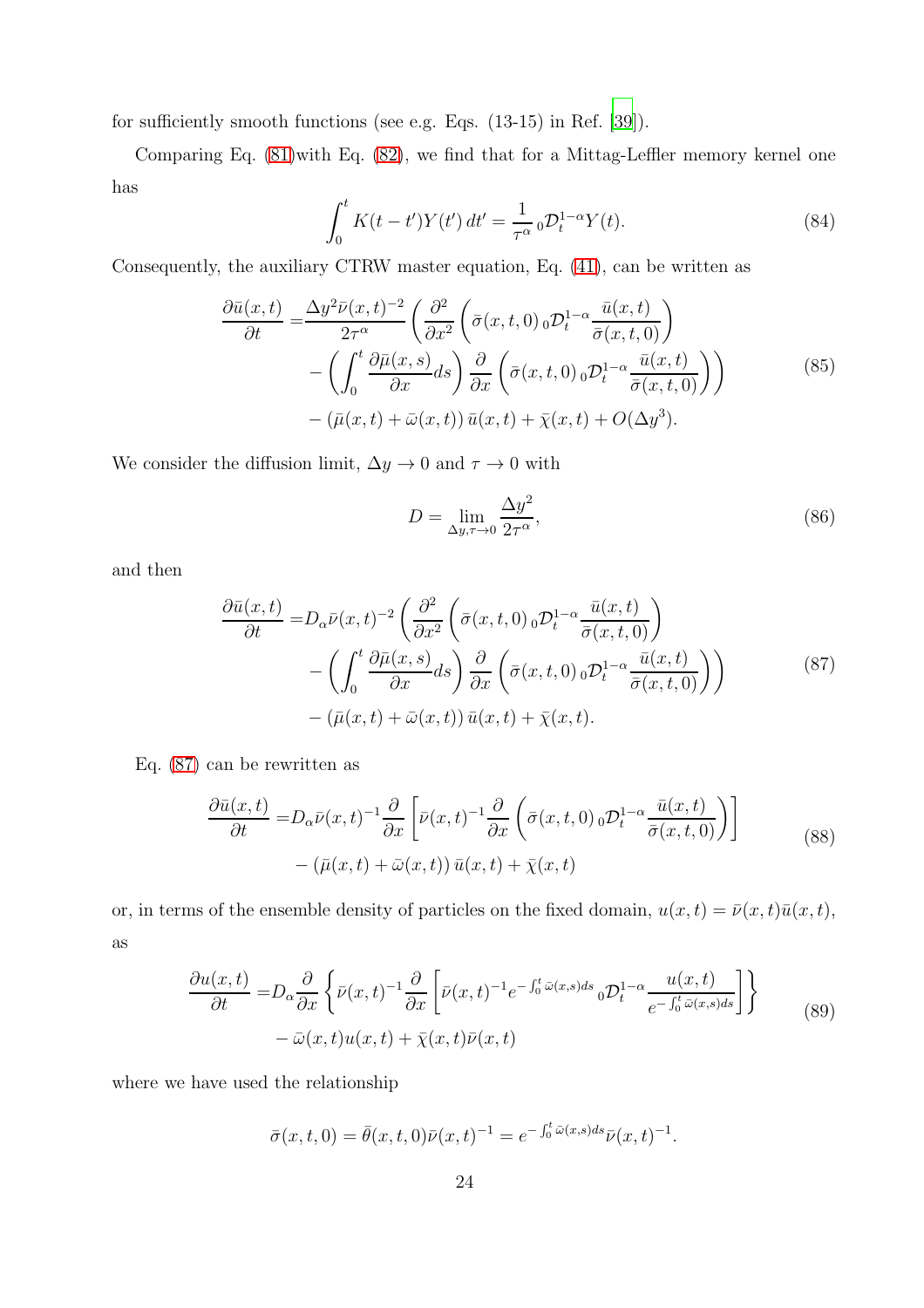

<span id="page-24-0"></span>FIG. 9. Numerical solution  $u(y, t)$  (solid line) and simulation results (squares) for  $\alpha = 1/2$ ,  $D_{\alpha} =$  $1/2, \mu_0 = 10^{-5}, \omega(x,t) = \omega_0 = 5 \times 10^{-5}$  and  $u(x,0) = \delta(x)$ . The broken line is the corresponding solution for the case of a static domain.

For the case  $\omega(x,t) = \omega(t)$  one finds a simpler expression in terms of  $u^*(x,t) = u(x,t)e^{\int_0^t \overline{\omega}(s)ds}$ ,

$$
\frac{\partial u^*(x,t)}{\partial t} = D_{\alpha} \left\{ \frac{\partial}{\partial x} \bar{\nu}(x,t)^{-1} \frac{\partial}{\partial x} \left[ \bar{\nu}(x,t)^{-1} {}_{0} \mathcal{D}_{t}^{1-\alpha} u^*(x,t) \right] \right\} + \bar{\chi}(x,t) \bar{\nu}(x,t) e^{-\int_{0}^{t} \bar{\omega}(x,s)ds}.
$$
\n(90)

In general, Eq. [\(89\)](#page-23-1) cannot be solved exactly, but one can resort to numerical methods instead. For example, in Fig. [9,](#page-24-0) we show the numerical solution of Eq. [\(89\)](#page-23-1) for a particular yet representative case. The solution has been obtained by means of a straightforward extension of the fractional Crank-Nicolson method described in Ref. [\[40\]](#page-37-9).

# 1. Moments of  $u(x, t)$  for short times

We proceed here in the same way as for the case of normal diffusion. For example, assume that we have an expansion of the form  $\mu(x,t) = \mu_0 x^2$ , and no reactions. Then, it is easy to see that the hierarchy of moment equations obtained for subdiffusion is recovered from that in Sec. [IV A 1,](#page-14-3) Eqs. [\(54\)](#page-15-5)–[\(58\)](#page-15-6), by simply replacing  $\langle x^n \rangle$  with  ${}_0\mathcal{D}_t^{1-\alpha}\langle x^n \rangle$  and D with  $D_{\alpha}$ . The iterative procedure for solving this hierarchy of equations is also similar to that employed in Sec. [IV A 1.](#page-14-3) The first two equations for odd-order moments are [cf. Eqs. [\(55\)](#page-15-0)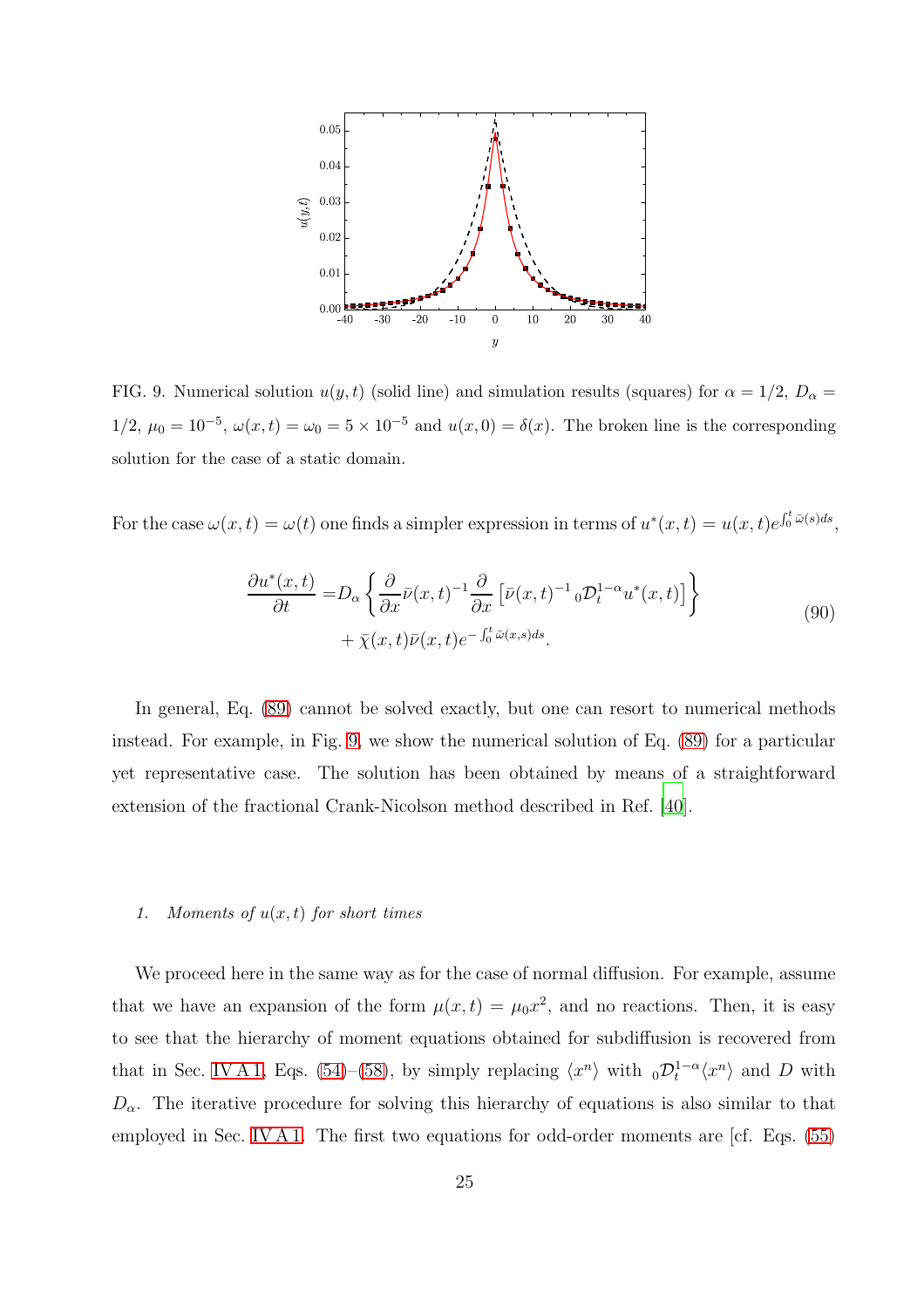and [\(57\)](#page-15-1)]:

$$
\frac{d\langle x\rangle}{dt} = D_{\alpha} \left[ -2\mu_0 t_0 \mathcal{D}_t^{1-\alpha} \langle x \rangle + 4\mu_0^2 t^2 {}_0 \mathcal{D}_t^{1-\alpha} \langle x^3 \rangle - 4\mu_0^3 t^3 {}_0 \mathcal{D}_t^{1-\alpha} \langle x^5 \rangle + \cdots \right],\tag{91}
$$

$$
\frac{d\langle x^3\rangle}{dt} = D_\alpha \left[ 6_0 \mathcal{D}_t^{1-\alpha} \langle x \rangle - 18\mu_0 t_0 \mathcal{D}_t^{1-\alpha} \langle x^3 \rangle + \cdots \right].
$$
\n(92)

To order  $t^0$  we have  $\langle x^n \rangle(t) = \langle x^n \rangle(0) \equiv \langle x^n_0 \rangle$ , and so Eq. [\(91\)](#page-25-0) can be approximated, to order  $t^{\alpha}$ , by

<span id="page-25-1"></span>
$$
\frac{d\langle x\rangle}{dt} = -2\mu_0 t D_{\alpha 0} \mathcal{D}_t^{1-\alpha} \langle x_0 \rangle + o(t^{\alpha}) = -2\mu_0 D_{\alpha} \langle x_0 \rangle \frac{t^{\alpha}}{\Gamma(\alpha)} + o(t^{\alpha}). \tag{93}
$$

Here we have used the fact that  $_0\mathcal{D}_t^{1-\alpha}1 = t^{\alpha-1}/\Gamma(\alpha)$ , which is a special case of the more general result

<span id="page-25-4"></span><span id="page-25-0"></span>
$$
{}_{0}\mathcal{D}_{t}^{1-\alpha}t^{\beta} = \frac{\Gamma(1+\beta)}{\Gamma(\alpha+\beta)}t^{\alpha+\beta-1}.
$$
\n(94)

The integration of Eq. [\(93\)](#page-25-1) yields

<span id="page-25-2"></span>
$$
\langle x \rangle = \langle x_0 \rangle - \frac{2\mu_0 \langle x_0 \rangle}{(1+\alpha)\Gamma(\alpha)} D_\alpha t^{1+\alpha} + o\left(t^{1+\alpha}\right). \tag{95}
$$

Similarly, one finds

<span id="page-25-3"></span>
$$
\langle x^3 \rangle = \langle x_0^3 \rangle + \frac{6\mu_0 \langle x_0 \rangle}{\Gamma(1+\alpha)} D_\alpha t^\alpha + o(t^\alpha). \tag{96}
$$

We can improve these approximations in an iterative way. For example, from the approxi-mations in Eqs. [\(95\)](#page-25-2) and [\(96\)](#page-25-3), we find that the equation for  $d\langle x\rangle/dt$  to order  $t^{1+\alpha}$ , is

$$
\frac{d\langle x\rangle}{dt} = -2\mu_0 D_\alpha t_0 \mathcal{D}_t^{1-\alpha} \langle x_0\rangle + 4\mu_0^2 D_\alpha t^2 {}_0 \mathcal{D}_t^{1-\alpha} \langle x_0^3\rangle + o\left(t^{1+\alpha}\right). \tag{97}
$$

Taking into account Eq. [\(94\)](#page-25-4) and integrating the resulting equations, we easily find the first-order moment up to order  $t^{2+\alpha}$ :

<span id="page-25-5"></span>
$$
\langle x \rangle = \langle x_0 \rangle - \frac{2\mu_0 \langle x_0 \rangle D_\alpha}{(1+\alpha)\Gamma(\alpha)} t^{1+\alpha} + \frac{4\mu_0^2 \langle x_0^3 \rangle D_\alpha}{(2+\alpha)\Gamma(\alpha)} t^{2+\alpha} + o(t^{2+\alpha}). \tag{98}
$$

It is easy to see that the insertion of Eqs. [\(95\)](#page-25-2) and [\(96\)](#page-25-3) into Eq. [\(91\)](#page-25-0) leads to an equation for  $d\langle x\rangle/dt$  to order  $t^{1+2\alpha}$ , which would in turn lead to an expression for the first-order moment to order  $t^{2+2\alpha}$ , and so on.

Let us briefly discuss the difference in behavior between the normal diffusive and the subdiffusive case. From Eq. [\(98\)](#page-25-5), we immediately see that the leading correction to the case of a static domain is of the order  $t^{1+\alpha}$ , i.e., stronger than the quadratic correction predicted by Eq. [\(64\)](#page-16-4). This reflects the fact that the domain growth plays a more dominant role when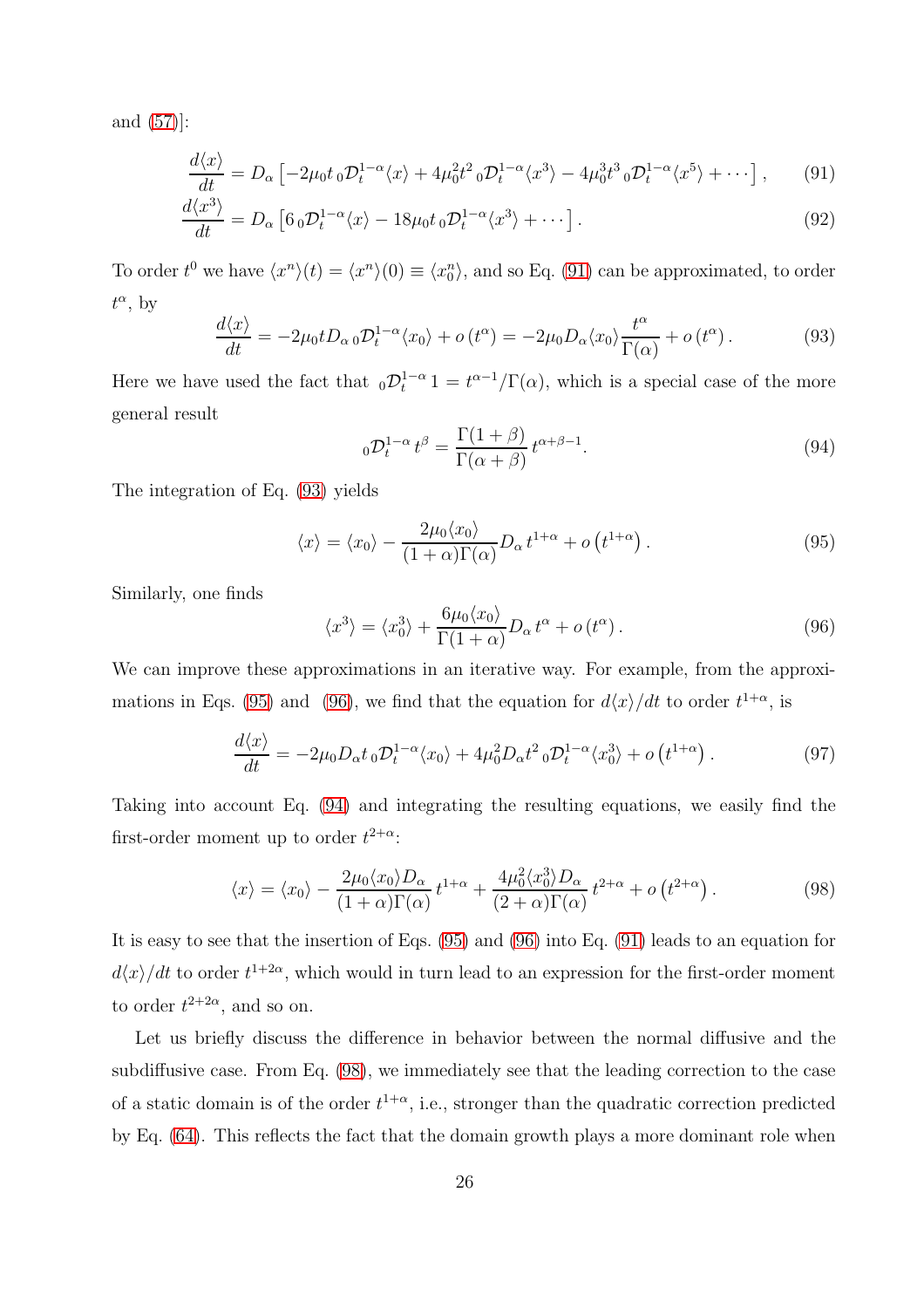the intrinsic particle motion is subdiffusive rather than diffusive. The result corresponding to normal diffusion is recovered in the limit  $\alpha \to 1$ .

The short time behavior of even-order moments can be obtained in a similar way. The equations for the first two even-order moments are [c.f. Eqs. [\(56\)](#page-15-7) and [\(58\)](#page-15-6)]:

$$
\frac{d\langle x^2\rangle}{dt} = D_\alpha \left[2_0 \mathcal{D}_t^{1-\alpha} \langle x^0 \rangle - 8\mu_0 t_0 \mathcal{D}_t^{1-\alpha} \langle x^2 \rangle + 12\mu_0^2 t^2 {}_0 \mathcal{D}_t^{1-\alpha} \langle x^4 \rangle + \cdots \right],\tag{99}
$$

$$
\frac{d\langle x^4\rangle}{dt} = D_\alpha \left[12_0 \mathcal{D}_t^{1-\alpha} \langle x^2 \rangle - 32\mu_0 t_0 \mathcal{D}_t^{1-\alpha} \langle x^4 \rangle + \cdots \right].
$$
\n(100)

To order  $t^{-1+\alpha}$ , the equation for  $\langle x^2 \rangle$  reads

<span id="page-26-2"></span><span id="page-26-0"></span>
$$
\frac{d\langle x^2\rangle}{dt} = 2D_{\alpha 0}\mathcal{D}_t^{1-\alpha}1 + o\left(t^{-1+\alpha}\right),\tag{101}
$$

so that

<span id="page-26-1"></span>
$$
\langle x^2 \rangle = \langle x_0^2 \rangle + \frac{2D_\alpha}{\Gamma(1+\alpha)} t^\alpha + o(t^\alpha). \tag{102}
$$

Note that, to this order, the expansion plays no role.

Assume that all the subdiffusive particles are initially placed at  $x = 0$ . In this case  $\langle x_0^n \rangle = 0$  for  $n \ge 1$ . Inserting this expression into Eq. [\(100\)](#page-26-0), one sees that the equation for  $d\langle x^4 \rangle / dt$  to order  $t^{-1+2\alpha}$  takes the form

$$
\frac{d\langle x^4\rangle}{dt} = \frac{24}{\Gamma(2\alpha)} D_\alpha^2 t^{-1+2\alpha} + o\left(t^{-1+2\alpha}\right). \tag{103}
$$

Consequently,

<span id="page-26-5"></span>
$$
\langle x^4 \rangle = \frac{24D_\alpha^2}{\Gamma(1+2\alpha)} t^{2\alpha} + o\left(t^{2\alpha}\right). \tag{104}
$$

An improved differential equation for  $\langle x^2 \rangle$  can be obtained by taking advantage of the fact that we now know a more accurate expression for  $\langle x^2 \rangle$  [c.f., Eq. [\(102\)](#page-26-1)] which can be inserted into Eq. [\(99\)](#page-26-2). The resulting equation is

<span id="page-26-3"></span>
$$
\frac{d\langle x^2\rangle}{dt} = \frac{2D_\alpha}{\Gamma(\alpha)} t^{-1+\alpha} - \frac{16D_\alpha^2 \mu_0}{\Gamma(2\alpha)} t^{2\alpha} + o\left(t^{2\alpha}\right). \tag{105}
$$

Note that, to this order, it is not necessary to include the moment  $\langle x^4 \rangle$  (and, a fortiori, higher order moments), since the contribution coming from this term will be at least of order  $t^{1+3\alpha}$ . The integration of Eq. [\(105\)](#page-26-3) yields

<span id="page-26-4"></span>
$$
\langle x^2 \rangle = \frac{2D_\alpha}{\Gamma(1+\alpha)} t^\alpha - \frac{16D_\alpha^2 \mu_0}{(1+2\alpha)\Gamma(2\alpha)} t^{1+2\alpha} + o(t^{1+2\alpha}). \tag{106}
$$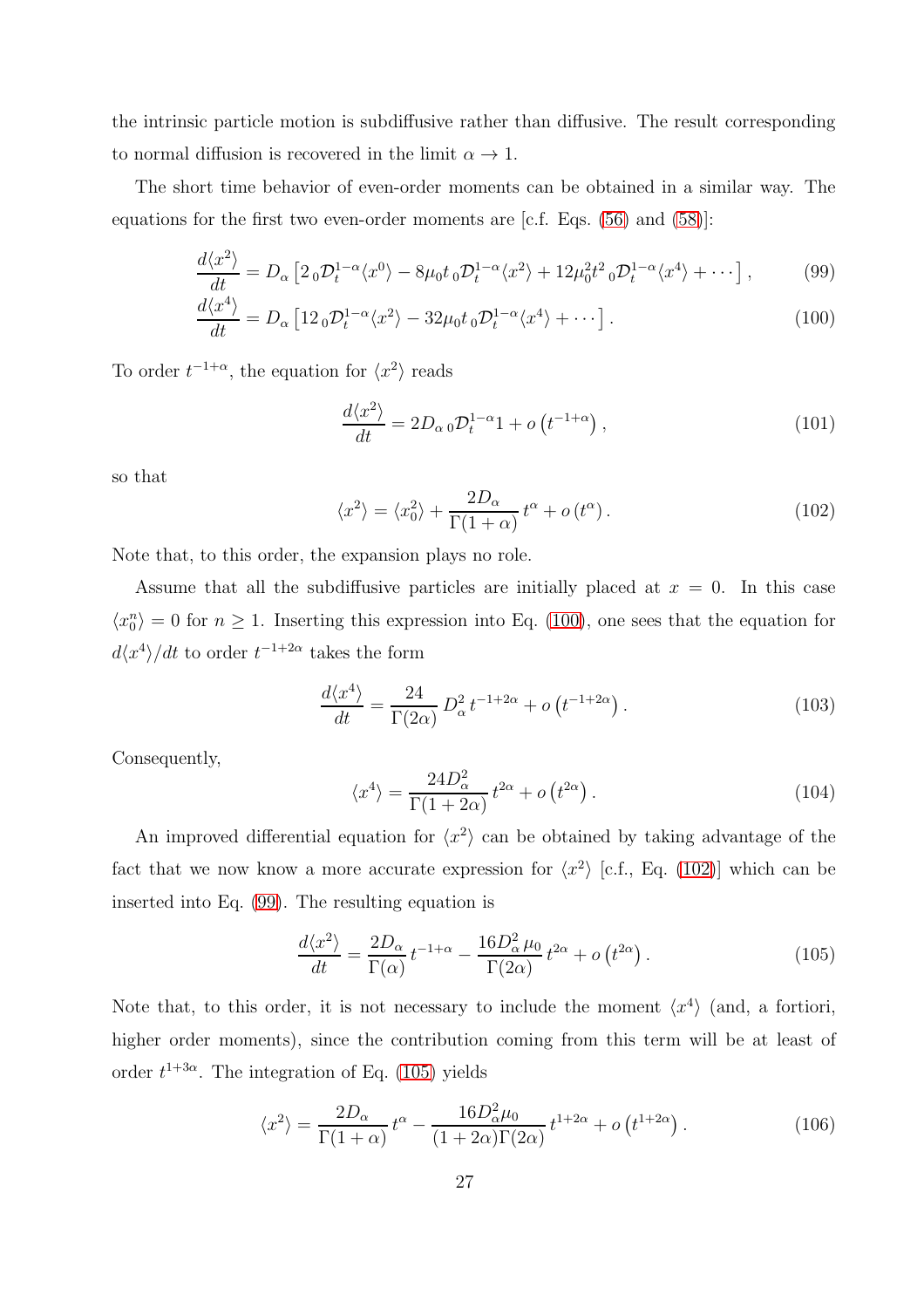

<span id="page-27-0"></span>FIG. 10.  $\langle x^2 \rangle$  versus time for  $\mu(x,t) = \mu_0 x^2, u(x,0) = \delta(x), D = 1/2$  and  $\mu_0 = 10^{-6}$  for subdiffusive particles with  $\alpha = 1/2$ . The dotted line represents numerical results, whereas the squares are simulation results. The broken line corresponds to the static case, i.e., to the main term in Eq. [\(105\)](#page-26-3), whereas the solid line corresponds to the analytical short time approximation given by the full equation [\(105\)](#page-26-3).

The main term is simply the standard exact expression for the mean square displacement of a subdiffusive particle evolving on a static domain. In Fig. [10](#page-27-0) we compare the approximation given by Eq. [\(106\)](#page-26-4) with results obtained by numerical integration and by random walk simulations. From Eq.  $(106)$ , one clearly sees that the leading correction introduced by the domain evolution is of the order  $t^{1+2\alpha}$ , as opposed to the cubic correction characteristic of the normal diffusive case [cf. Eq. [\(68\)](#page-16-2)]. Once again, the limit  $\alpha \to 1$  yields the result for normal diffusion.

The short-time behavior of the moments of  $u(y, t)$  for subdiffusion is readily obtained by the method already used in the normal diffusive case. Note that Eqs. [\(73a\)](#page-19-3)-[\(73b\)](#page-19-2) continue to hold in the subdiffusive case. Inserting Eqs.  $(96)$ ,  $(98)$ ,  $(104)$  and  $(106)$  into Eqs.  $(73a)-(73b)$  $(73a)-(73b)$ , we find

$$
\langle y \rangle = \langle y_0 \rangle + \frac{1}{3} \mu_0 \langle y_0^3 \rangle t + \frac{2\mu_0 \langle y_0 \rangle}{\Gamma(2+\alpha)} D_\alpha t^{1+\alpha} + \frac{\mu_0^2}{10} \langle y_0^5 \rangle t^2 + o(t^2)
$$
 (107)

for  $y_0 \neq 0$ . Note that the linear drift term already encountered in the normal diffusive case remains dominant. For  $y_0 = 0$ , one has

$$
\langle y^2 \rangle = \frac{2D_\alpha}{\Gamma(1+\alpha)} t^\alpha + \frac{16\mu_0 D_\alpha^2}{\Gamma(2+2\alpha)} t^{1+2\alpha} + o\left(t^{1+2\alpha}\right),\tag{108}
$$

implying that the first correction arising from the domain evolution is proportional to  $t^{1+2\alpha}$ , and thus more important than the cubic correction given by Eq. [\(76\)](#page-20-2).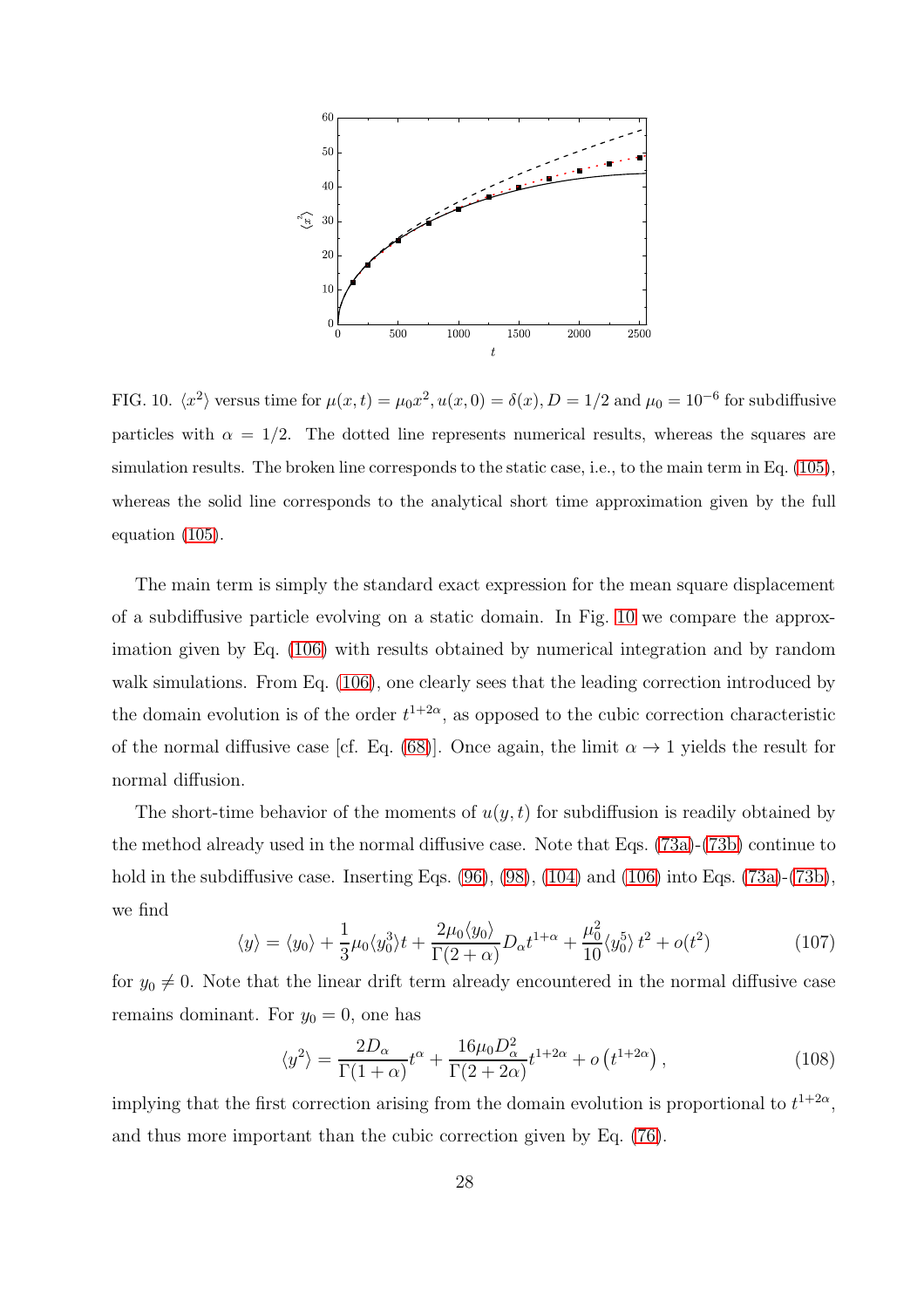# V. EVOLUTION EQUATIONS FOR DIFFUSION AND REACTIONS ON EVOLV-ING DOMAINS

In the preceding section we derived the evolution equations for the diffusion limits of the master equations for an auxiliary CTRW with standard diffusion, and with subdiffusion. The auxiliary CTRW was defined as a CTRW on a fixed domain, with variable jump lengths, corresponding to a CTRW on an evolving domain with fixed nearest neighbour jump lengths. The evolution equations were obtained in the co-ordinate system of the fixed domain. In this section we obtain the corresponding evolution equations in the co-ordinate system of the evolving domain by mapping the equations, Eq. [\(48\)](#page-13-0) for standard diffusion, and Eq. [\(87\)](#page-23-0) for subdiffusion back to the growing domain. It is important to note that this is largely a formality. The governing equations are easier to solve for the auxiliary process on the fixed domain.

We recall that the space co-ordinate  $\gamma$  on the evolving domain can be represented by  $\bar{g}(x, t)$ , and we have defined functions on the growing domain,  $\zeta(y, t) = \zeta(\bar{g}(x, t), t) = \bar{\zeta}(x, t)$ in terms of functions on the fixed domain using the mapping, Eq. [\(5\)](#page-5-1). In this way we identify:

$$
u(y,t) = \bar{u}(x,t),\tag{109}
$$

$$
\mu(y,t) = \bar{\mu}(x,t),\tag{110}
$$

$$
\nu(y,t) = \bar{\nu}(x,t) = \frac{\partial \bar{g}(x,t)}{\partial x} = e^{\int_0^t \bar{\mu}(x,s)ds},\tag{111}
$$

$$
\eta(y,t) = \bar{\eta}(x,t) = \frac{\partial \bar{g}(x,t)}{\partial t} = \int_0^x \bar{\mu}(z,t) e^{\int_0^t \bar{\mu}(z,s)ds} dz.
$$
\n(112)

Many results can now be obtained in a straightforward way from simple chain rules, for example,

$$
\frac{\partial \bar{\mu}(x,t)}{\partial x} = \frac{\partial \mu(y,t)}{\partial y} \nu(y,t). \tag{113}
$$

Note that

$$
\frac{\partial \bar{\nu}(x,t)}{\partial x} = \left(\int_0^t \frac{\partial \bar{\mu}(x,s)}{\partial x} ds\right) e^{\int_0^t \bar{\mu}(x,s) ds} = \left(\int_0^t \frac{\partial \bar{\mu}(x,s)}{\partial x} ds\right) \bar{\nu}(x,t),\tag{114}
$$

and

$$
\frac{\partial \bar{\nu}(x,t)}{\partial x} = \left(\frac{\partial \nu(y,t)}{\partial y}\right) \frac{\partial y}{\partial x} = \left(\frac{\partial \nu(y,t)}{\partial y}\right) \bar{\nu}(x,t),\tag{115}
$$

so that

$$
\int_0^t \frac{\partial \bar{\mu}(x,s)}{\partial x} ds = \frac{\partial \nu(y,t)}{\partial y}.
$$
\n(116)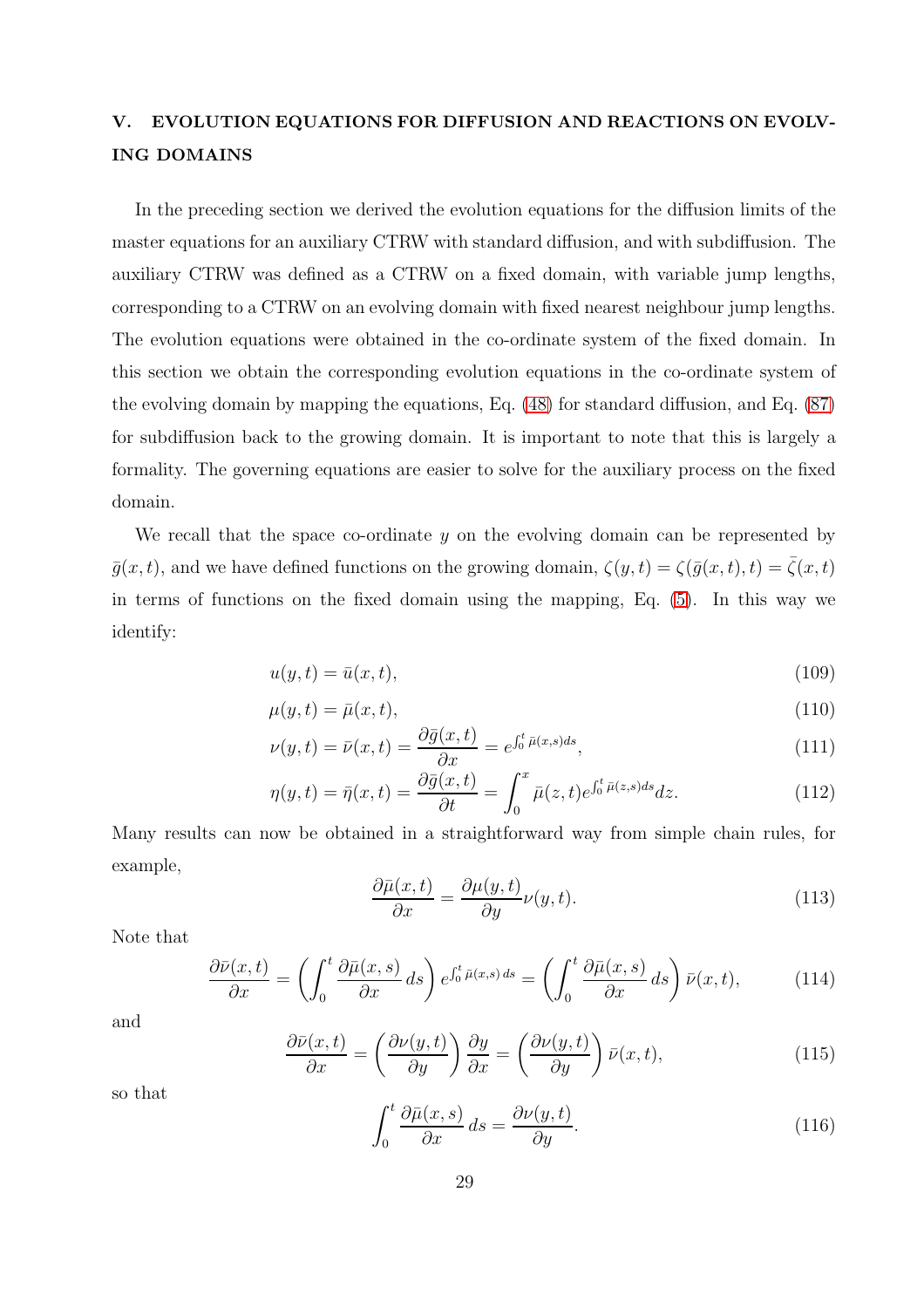We also note that

$$
\frac{\partial \bar{\nu}(x,t)}{\partial t} = \bar{\mu}(x,t)e^{\int_0^t \bar{\mu}(x,s)ds} = \bar{\mu}(x,t)\bar{\nu}(x,t),\tag{117}
$$

and then

<span id="page-29-0"></span>
$$
\frac{\partial \bar{\nu}(x,t)}{\partial t} = \mu(y,t)\nu(y,t). \tag{118}
$$

Partial derivatives, with respect to time, of functions on the fixed domain are replaced with material derivatives of the corresponding functions on the growing domain. Thus, if  $\zeta(y,t) = \overline{\zeta}(x,t)$ , then

<span id="page-29-1"></span>
$$
\frac{\partial \bar{\zeta}(x,t)}{\partial t} = \frac{\partial \zeta(y,t)}{\partial t} + \frac{\partial \zeta(y,t)}{\partial y} \frac{\partial y}{\partial t}.
$$
\n(119)

Finally in this preamble we note the following result, obtained by combining Eqs. [\(118\)](#page-29-0) and [\(119\)](#page-29-1),

$$
\mu(y,t) = \frac{1}{\nu(y,t)} \left( \frac{\partial \nu(y,t)}{\partial t} + \frac{\partial \nu(y,t)}{\partial y} \eta(y,t) \right).
$$
\n(120)

# A. Standard Diffusion

Using the results presented earlier in Section V, it is now straightforward to transform the evolution equation for the auxiliary process with standard diffusion, Eq. [\(46\)](#page-13-1), to an evolution equation in the co-ordinates of the evolving domain. There are various ways to express the resulting equation,

<span id="page-29-2"></span>
$$
\frac{\partial u(y,t)}{\partial t} = D \frac{\partial^2 u(y,t)}{\partial y^2} - \eta(y,t) \frac{\partial u(y,t)}{\partial y} - (\mu(y,t) + \omega(y,t))u(y,t) + \chi(y,t), \qquad (121)
$$

or

$$
\frac{\partial u(y,t)}{\partial t} = D \frac{\partial^2 u(y,t)}{\partial y^2} - \eta(y,t) \frac{\partial u(y,t)}{\partial y} + \left( \frac{1}{\sigma(y,t)} \frac{\partial \sigma(y,t)}{\partial t} + \frac{\partial \sigma(y,t)}{\partial y} \eta(y,t) \right) u(y,t) + \chi(y,t), \tag{122}
$$

or

$$
\frac{\partial u(y,t)}{\partial t} = D \frac{\partial^2 u(y,t)}{\partial y^2} - \eta(y,t) \frac{\partial u(y,t)}{\partial y} \n- \left( \frac{1}{\nu(y,t)} \frac{\partial \nu(y,t)}{\partial t} + \frac{1}{\nu(y,t)} \frac{\partial \nu(y,t)}{\partial y} \eta(y,t) \right) u(y,t) \n- \omega(y,t)u(y,t) + \chi(y,t).
$$
\n(124)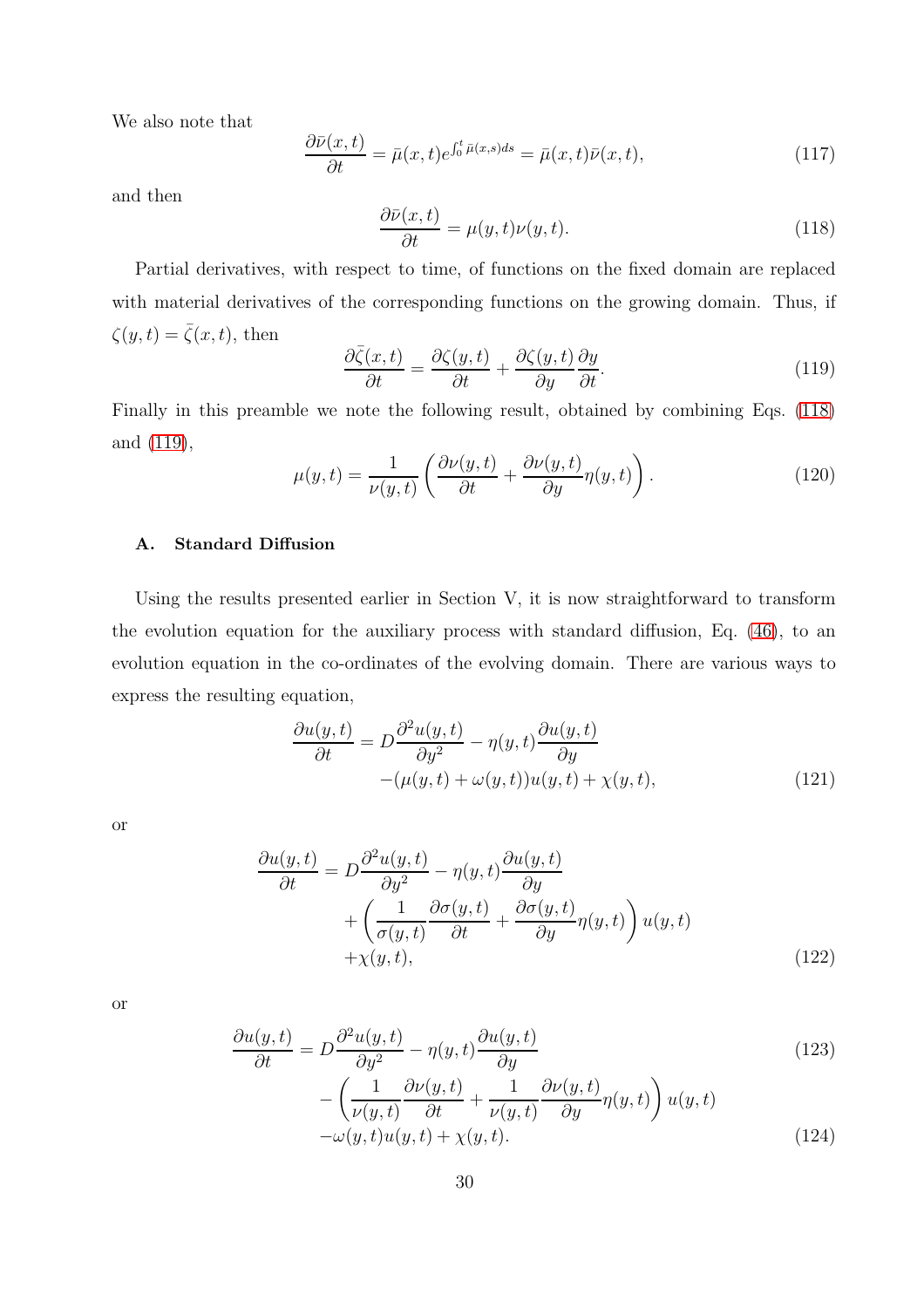#### B. Subdiffusion

We now carry out the transformation of the evolution equation for the auxiliary process with standard diffusion, Eq. [\(87\)](#page-23-0), to an evolution equation in the co-ordinates of the evolving domain. In this transformation, the fractional derivatives with respect to time of functions on the fixed domain are replaced with co-moving fractional derivatives on the evolving domain, defined as [\[33\]](#page-37-2),

$$
{}_{0}^{g}C_{t}^{1-\alpha}f(y,t) = \frac{1}{\Gamma(\alpha)}\frac{\partial}{\partial t}\int_{0}^{t}f(\bar{g}(\bar{g}^{-1}(y,t),t'),t')(t-t')^{\alpha-1}dt'.\tag{125}
$$

The evolution equation for subdiffusion with reactions on the evolving domain can now be written as

$$
\frac{\partial u(y,t)}{\partial t} = D_{\alpha} \frac{\partial^2}{\partial y^2} \left( \sigma(y,t,0) \, {}_0^g C_t^{1-\alpha} \left( \frac{u(y,t)}{\sigma(y,t,0)} \right) \right) - \eta(y,t) \frac{\partial u(y,t)}{\partial y} \qquad (126)
$$

$$
- (\mu(y,t) + \omega(y,t)) u(y,t) + \chi(y,t).
$$

<span id="page-30-0"></span>Note that if we take the limit as  $\alpha \to 1$  in Eq. [\(126\)](#page-30-0), we recover the equation for standard diffusion with reactions on an evolving domain, Eq. [\(121\)](#page-29-2). Note also that if the growth rate is zero,  $\bar{\mu}(x, t) = 0$ , then  $\eta(y, t) = 0$  and  $y = x$ , and Eq. [\(126\)](#page-30-0) reduces to the equation for subdiffusive transport with reactions on a fixed domain [\[6,](#page-35-5) [7\]](#page-35-6), i.e.,

$$
\frac{\partial u(x,t)}{\partial t} = D_{\alpha} \frac{\partial^2}{\partial x^2} \left( \theta(x,t,0) \, {}_{0} \mathcal{D}_t^{1-\alpha} \left( \frac{u(x,t)}{\theta(x,t,0)} \right) \right) \n- \omega(x,t) u(x,t) + \chi(x,t).
$$
\n(127)

Finally we note that if there are no reactions then Eq. [\(126\)](#page-30-0) reduces to

$$
\frac{\partial u(y,t)}{\partial t} = D_{\alpha} \frac{\partial^2}{\partial y^2} \left( e^{-\int_0^t \bar{\mu}(\bar{g}^{-1}(y,t),s) ds} \, \frac{g}{\omega} \mathcal{C}_t^{1-\alpha} \left( \frac{u(y,t)}{e^{-\int_0^t \bar{\mu}(\bar{g}^{-1}(y,t),s) ds}} \right) \right) - \eta(y,t) \frac{\partial u(y,t)}{\partial y} \qquad (128)
$$
\n
$$
-\mu(y,t)u(y,t).
$$

This is in agreement with Eq. (40) in Ref. [\[33](#page-37-2)] in the special case of uniform growth where  $\mu(y, t) = r$  and  $y(x, t) = xe^{rt}$  so that  $\eta(y) = ry$ .

#### VI. EXAMPLE

In this section, we will show how our formalism could be used for describing a specific reaction-diffusion process occurring in a growing surface. In order to apply the equations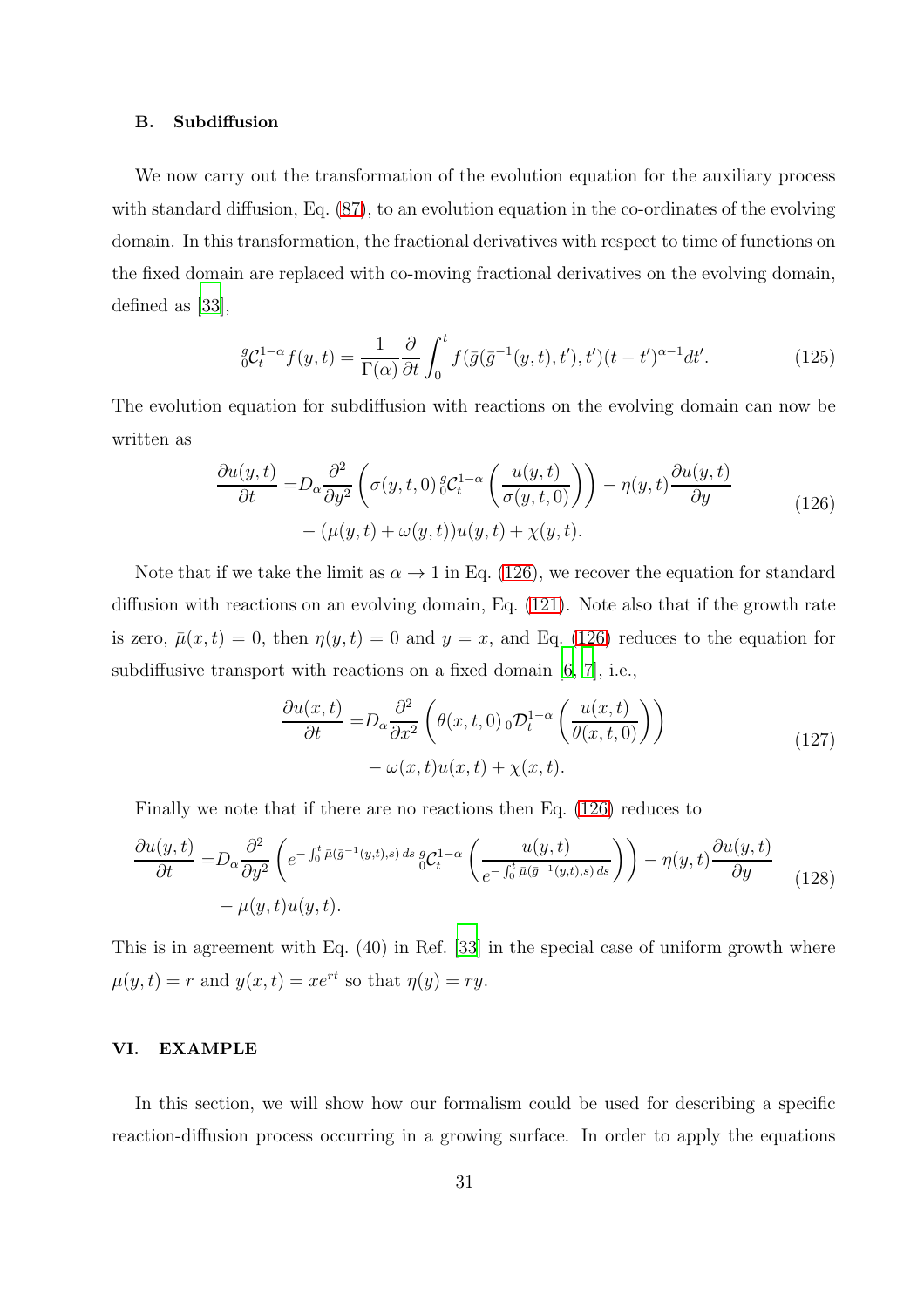in this paper, it is necessary to have explicit expressions for the domain growth function  $\bar{\mu}(x, t)$  and the birth and death rates  $\bar{\chi}(x, t)$  and  $\bar{\omega}(x, t)$ . As an illustration we consider a population with logistic growth dynamics, spreading along an evolving interface whose height  $h(r, t)$  above a horizontal baseline  $r \in [0, L]$  is given by

$$
\frac{\partial h(r,t)}{\partial t} = v + \lambda \left( 1 + \frac{1}{2} \left( \frac{\partial h(r,t)}{\partial r} \right)^2 \right). \tag{129}
$$

In this model, v represents a vertical growth rate parameter,  $\lambda$  represents a surface normal growth rate parameter, and it is assumed that the height is a slowing varying function of  $r$ , i.e.,  $\partial h/\partial r \ll 1$ . This surface growth model has been used to model laminations in growing stromatolites [\[41](#page-37-10), [42](#page-37-11)]. The application considered here could model the lateral spread of microbicides on the surface of a growing stromatolite.

The arc length along the interface is given by

$$
s(r,t) = \int_0^r \sqrt{1 + \left(\frac{\partial h(r',t)}{\partial r'}\right)^2} dr'.
$$
 (130)

The initial fixed domain co-ordinate  $x \in [0, L_0]$  can then be defined as

<span id="page-31-0"></span>
$$
x = s(r, 0),\tag{131}
$$

and the evolving domain co-ordinate  $y \in [0, L(t)]$  is given as

<span id="page-31-1"></span>
$$
y(x,t) = s(r(x),t). \tag{132}
$$

Note that Eq. [\(131\)](#page-31-0) defines  $r(x)$  used in Eq. [\(132\)](#page-31-1). The growth rate  $\bar{\mu}(x,t)$  can then be obtained by differentiating Eq.  $(4)$  with respect to x, taking the logarithm, and differentiating with respect to  $t$ ,

$$
\bar{\mu}(x,t) = \frac{\partial}{\partial t} \log \left(\frac{\partial y}{\partial x}\right). \tag{133}
$$

In logistic growth a population with number density  $u(x, t)$  evolves via

$$
\frac{\partial u(x,t)}{\partial t} = \gamma u(x,t) \left( 1 - \frac{u(x,t)}{u_0} \right),\tag{134}
$$

where  $u_0$  is the threshold carrying capacity and  $\gamma$  is a net per capita growth rate. This then identifies

$$
\bar{\chi}(x,t) = \gamma u(x,t) \quad \text{and} \quad \bar{\omega}(x,t) = \frac{\gamma u(x,t)}{u_0}.
$$
\n(135)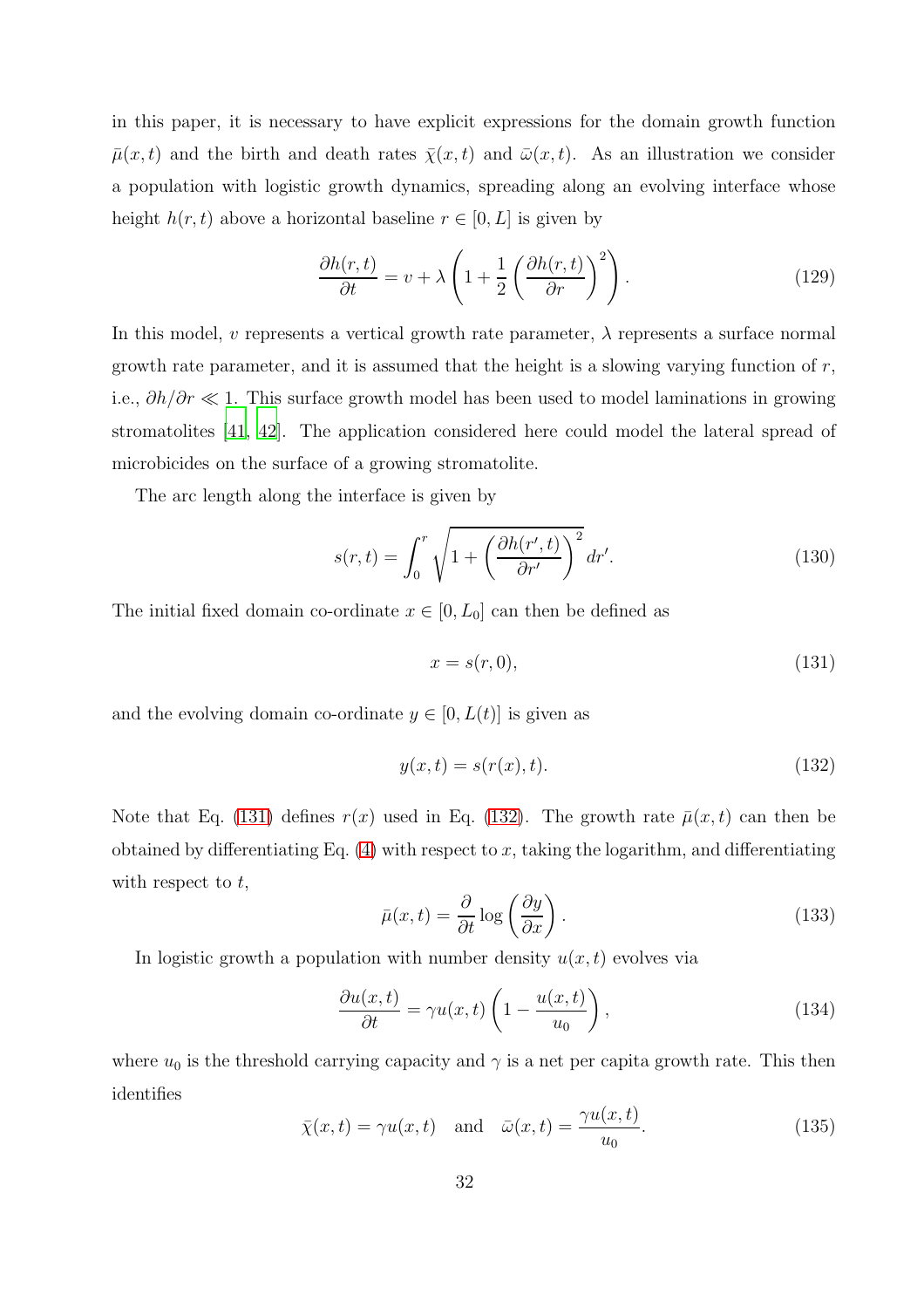The expressions for  $\bar{\mu}(x, t)$ ,  $\bar{\omega}(x, t)$  and  $\bar{\chi}(x, t)$  can be employed in the evolution equations of  $u(x, t)$  with standard diffusion, Eq. [\(50\)](#page-14-0), or subdiffusion, Eq. [\(89\)](#page-23-1), and the solutions  $u(x, t)$ can be mapped onto corresponding locations  $y$  at time  $t$  on the evolving domain using Eq. [\(132\)](#page-31-1). The solutions of Eq. [\(50\)](#page-14-0) or Eq [\(89\)](#page-23-1) could be obtained using numerical methods such as a modification of the fractional Crank-Nicolson of Ref. [\[40\]](#page-37-9) or a modification of the discrete time random walk algorithm presented in Ref. [\[43\]](#page-37-12).

#### VII. SUMMARY AND OUTLOOK

In this paper we have derived evolution equations for a system undergoing diffusion and reactions on an arbitrarily evolving one-dimensional domain. Evolution equations have been obtained for both standard diffusion and subdiffusion. The evolution equations were obtained from the following sequence of steps. First we identified a general mapping between the initial fixed domain and the evolving domain. We then derived master equations for an auxiliary CTRW on a fixed domain with birth and death processes, corresponding to a CTRW with unbiased fixed length steps on a growing domain with birth and death processes. We considered particular waiting time densities, corresponding to standard diffusion in one case and subdiffusion in another, and we obtained diffusion limits of the master equations for the auxiliary process on the fixed domain. We then mapped the governing equations back to the evolving domain.

We developed an iterative method for obtaining analytic expressions for short time moments for standard diffusion and for subdiffusion on an evolving domain. We showed that the moments calculated in this way compared favourably with moment evaluations obtained from numerical solutions of the governing equations, and from numerical simulations of the processes.

Beyond this quantitative agreement, let us briefly enumerate some key features of the underlying physics. We have seen that the short-time behavior of the moments in the absence of reactions is characterized by the strong influence of the initial condition. In this paper, we have largely focused on particular case  $\mu = \mu_0 x^2$  (with  $\mu_0 > 0$ , say) which lends itself particularly well to analytical treatment. In terms of x-coordinates, when a particle starts away from  $x = 0$ , it is dragged towards the origin in an accelerated fashion. In the case of normal diffusion, the behavior of  $\langle x^2 \rangle$  is characterized by a correction to the standard contribution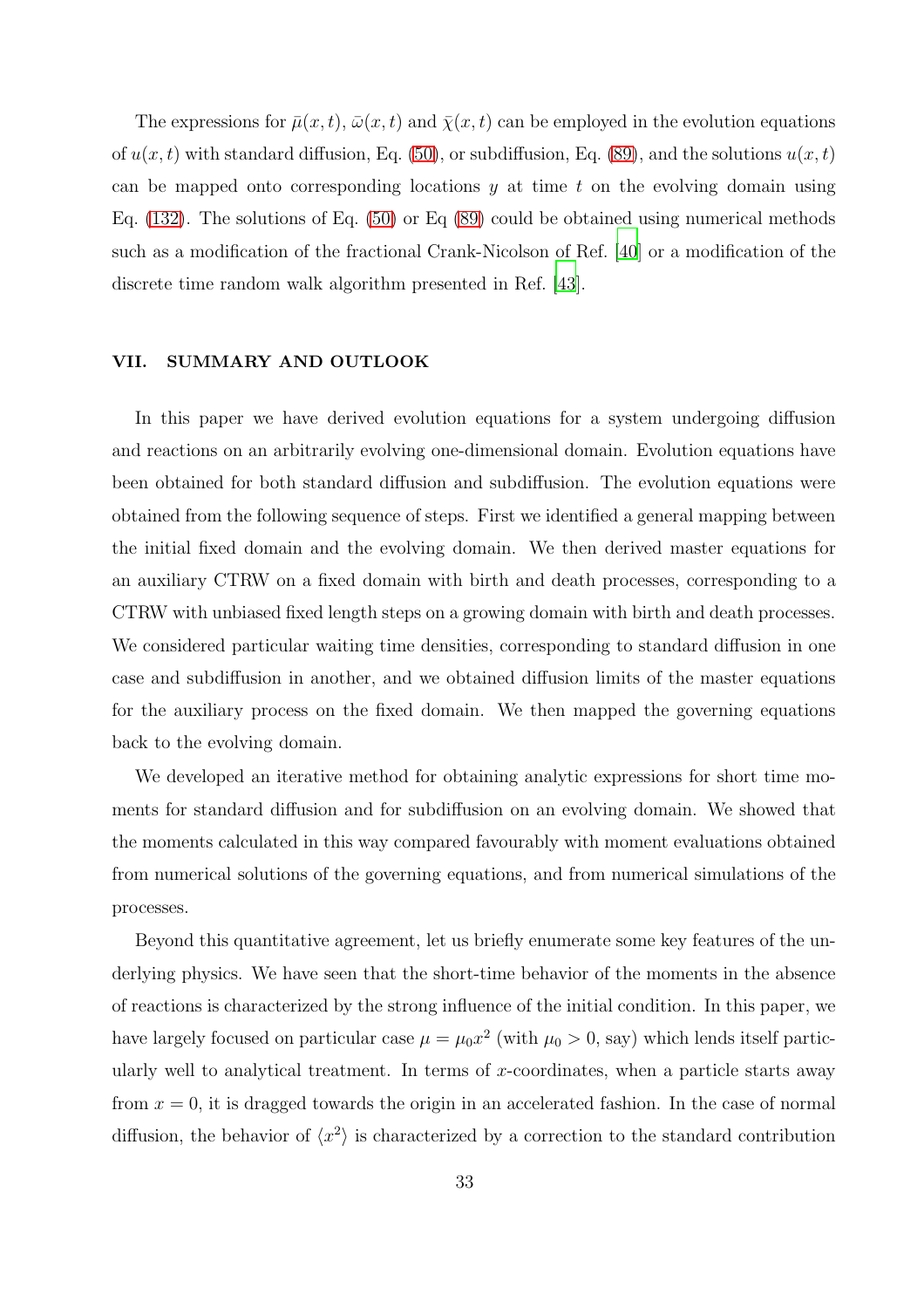$2Dt$  which is quadratic in time and which also contains the diffusion coefficient D. When the particle starts at the origin, the correction to the diffusive contribution is quadratic rather than cubic. For any starting point  $y_0 \neq 0$ , the behavior of  $\langle y \rangle$  is characterized by a linear correction which does not depend on the diffusivity  $D$ . The apparent diffusivity in y-coordinates is also modified by an additive contribution that stems from the domain evolution. In the subdiffusive case, the corrections associated with the domain evolution are stronger, since the relative influence of subdiffusive transport is less important than that of Brownian diffusion.

As an application we considered how a diffusion process in an evolving domain corresponding to surface growth, above a horizontal baseline, driven by constant vertical growth and surface normal growth could be described in terms of the formalism developed in this paper. The co-ordinates for the evolving domain represent the arc length along the surface in this application. A general framework for applications would require extensions in higher spatial dimensions, consideration of different boundary conditions, inclusion of forces, and inclusion of stochastic fluctuations.

We close by noting that the obtained results may be relevant for the study of encountercontrolled reactions in non-uniformly evolving domains. Consider, for example, two pulses describing two diffusing particles that evolve on a domain with expansion rate  $\mu \propto x^2$ . Further, assume that these particles react instantaneously upon encounter. Strictly speaking, the computation of the reaction rate is a first-passage problem, but an approximation based on the overlap of the two pulses (defined via the respective pulse widths/second order moments) may yield acceptable results for a suitable parameter choice. If the initial separation is small enough, the reaction rate will be dominated by the short-time regime, and some of our results might prove useful. As we have seen, for a given initial separation, the reaction rate may display significant differences depending on the initial location of the pulses with respect to the origin. More generally, the study of first passage problems in nonuniformly evolving domains may be of interest for biological applications. An example are target and trapping problems, such as the subdiffusive trapping problem studied in Ref. [\[44\]](#page-37-13). An extension of the results available in the literature for the case of a static domain may unveil interesting effects arising from the interplay between intrinsic transport and domain evolution.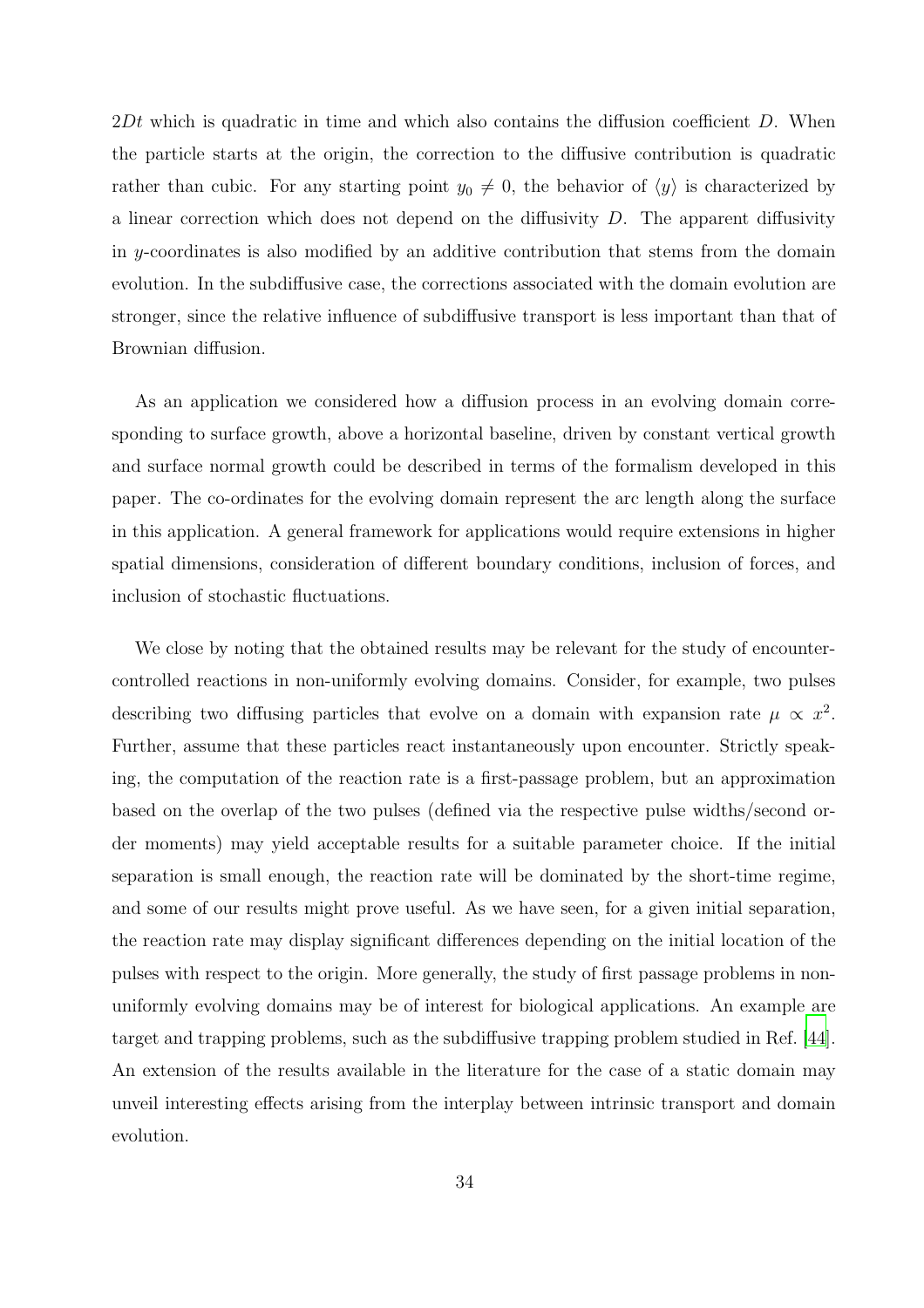#### ACKNOWLEDGMENTS

C. N. A., and B. I. H. acknowledge support by the Australian Commonwealth Government (ARC DP200100345). E. A., F. L. V., and S. B. Y. acknowledge support by the Spanish Agencia Estatal de Investigación Grant (partially financed by the ERDF) No. FIS2016-76359-P and by the Junta de Extremadura (Spain) Grant (also partially financed by the ERDF) No. GR18079. In addition, F. L. V. acknowledges financial support from the Junta de Extremadura through Grant No. PD16010 (partially financed by FSE funds).

#### Appendix: Non-uniform nearest neighbour steps on a fixed domain

Here we relate nearest neighbour jump lengths of a fixed size  $\Delta y$  on the growing domain to corresponding jump lengths  $\epsilon^+$  and  $\epsilon^-$  for the auxiliary CTRW on the original fixed domain. The jump lengths on the  $\epsilon^+$  and  $\epsilon^-$  were defined in Sec. [IV](#page-11-3) by the relations  $y - \Delta y = \bar{g}(x - \epsilon^-, t)$  and  $y + \Delta y = \bar{g}(x + \epsilon^+, t)$ . Taking into account that  $y = \bar{g}(x, t)$ , we can rewrite these expressions as

$$
\pm \Delta y = \bar{g}(x \pm \epsilon^{\pm}, t) - \bar{g}(x, t). \tag{A.1}
$$

We now take Taylor series expansions around the point  $x$  and retain leading order terms in  $\epsilon^+$  and  $\epsilon^-$  to arrive at

$$
\Delta y = \epsilon^{\pm} \bar{g}(x, t) \pm \frac{(\epsilon^{\pm})^2}{2} \bar{g}_{xx}(x, t) + O((\epsilon^{\pm})^3). \tag{A.2}
$$

We can now solve the above quadratic approximations for  $\epsilon^+$  and  $\epsilon^-$ , noting that both terms must vanish when  $\Delta y = 0$ , to arrive at

$$
\epsilon^{\pm} \approx \frac{\mp \bar{g}_x(x,t) \pm \bar{g}_x(x,t)\sqrt{1 + \frac{2\bar{g}_{xx}(x,t)}{\bar{g}_x(x,t)^2}\Delta y}}{\bar{g}_{xx}}.\tag{A.3}
$$

We now expand each of these terms as a series expansion in powers of  $\Delta y$ , arriving at

$$
\epsilon^{\pm} = \frac{\Delta y}{\bar{g}_x(x,t)} \mp \frac{\bar{g}_{xx}(x,t)}{2\bar{g}_x(x,t)^3} \Delta y^2 + O(\Delta y^3)
$$
(A.4)

Finally, using Eq. [\(4\)](#page-4-1) we obtain Eqs. [\(42\)](#page-12-2).

<span id="page-34-0"></span><sup>[1]</sup> A. Okubo, Diffusion and ecological problems: Mathematical models, Biomathematics 10, 114 (1980).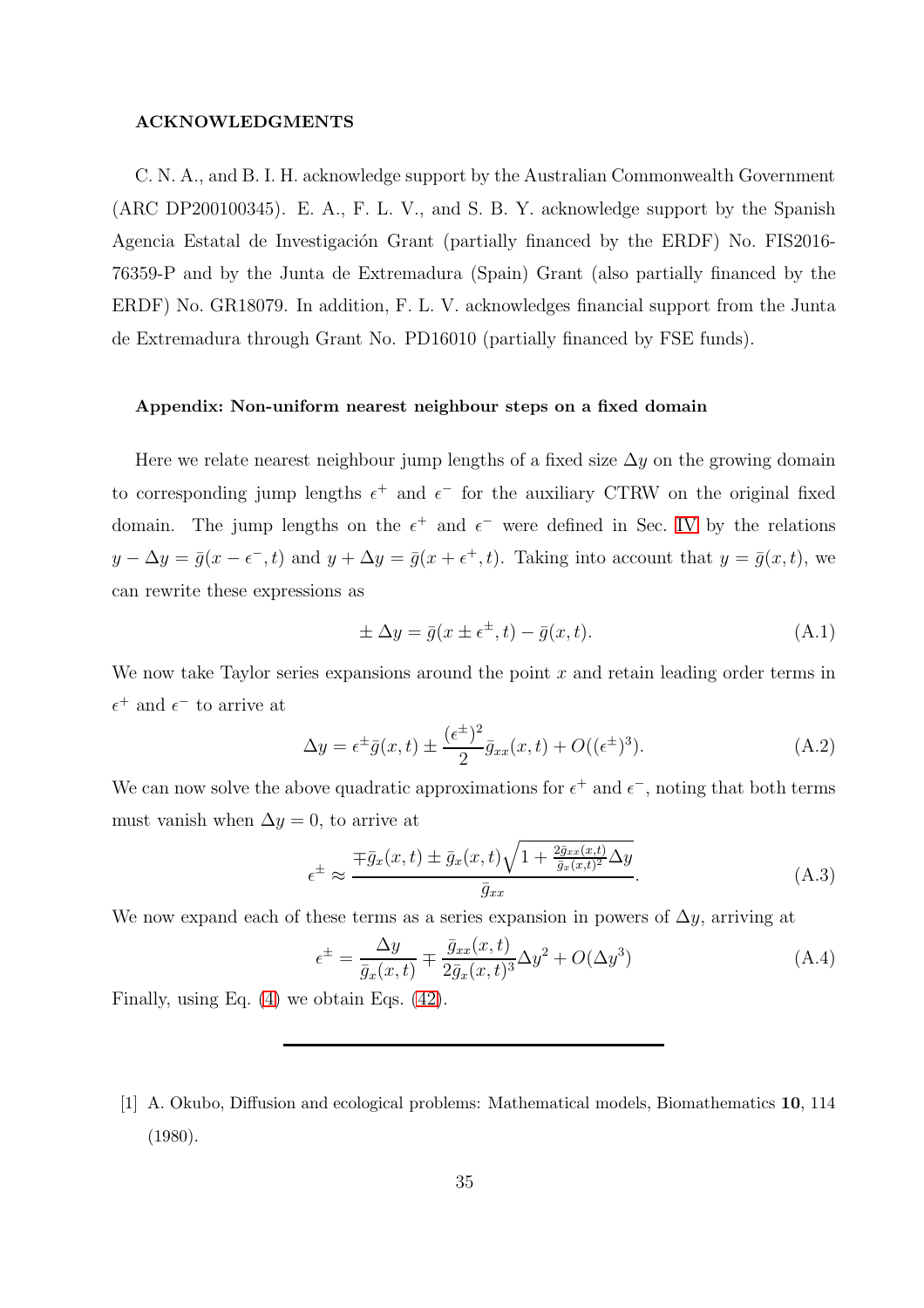- [2] N. F. Britton, Reaction-diffusion equations and their applications to biology (Academic Press, London, 1986).
- <span id="page-35-0"></span>[3] J. D. Murray, Mathematical Biology. II Spatial Models and Biomedical Applications (Springer, New York, 2003).
- <span id="page-35-1"></span>[4] B. I. Henry and S. L. Wearne, Fractional reaction-diffusion, Physica A 276, 448 (2000).
- [5] B. I. Henry, T. A. M. Langlands, and S. L. Wearne, Anomalous diffusion with linear reaction dynamics: From continuous time random walks to fractional reaction-diffusion equations, Phys. Rev. E 74, 031116 (2006).
- <span id="page-35-5"></span>[6] I. M. Sokolov, M. G. W. Schmidt, and F. Sagués, Reaction-subdiffusion equations, Phys. Rev. E 73, 031102 (2006).
- <span id="page-35-6"></span>[7] T. A. M. Langlands, B. I. Henry, and S. L. Wearne, Anomalous subdiffusion with multispecies linear reaction dynamics, Phys. Rev. E 77, 021111 (2008).
- <span id="page-35-4"></span>[8] S. Fedotov, Non-Markovian random walks and nonlinear reactions: Subdiffusion and propagating fronts, Phys. Rev. E 81, 011117 (2010).
- [9] E. Abad, S. B. Yuste, and K. Lindenberg, Reaction-subdiffusion and reaction-superdiffusion equations for evanescent particles performing continuous-time random walks, Phys. Rev. E 81, 031115 (2010).
- [10] S. B. Yuste, E. Abad, and K. Lindenberg, Reaction-subdiffusion model of morphogen gradient formation, Phys. Rev. E 82, 061123 (2010).
- <span id="page-35-2"></span>[11] C. N. Angstmann, I. C. Donnelly, and B. I. Henry, Continuous time random walks with reactions forcing and trapping, Math. Model. Nath. Phenom. 8, 17 (2013).
- <span id="page-35-3"></span>[12] E. J. Crampin, E. A. Gaffney, and P. K. Maini, Reaction and diffusion on growing domains: scenarios for robust pattern formation, Bull. Math. Biol. 61, 1093 (1999).
- [13] E. J. Crampin and P. K. Maini, Modelling biological pattern formation: the role of domain growth, Comments Theor. Biol. 6, 229 (2001).
- [14] R. E. Baker, C. A. Yates, and R. Erban, From microscopic to macroscopic descriptions of cell migration on growing domains, Bull. Math. Biol. 72, 719 (2010).
- [15] T. E. Woolley, R. E. Baker, E. A. Gaffney, and P. K. Maini, Stochastic reaction and diffusion on growing domains: understanding the breakdown of robust pattern formation, Phys. Rev. E 84, 046216 (2011).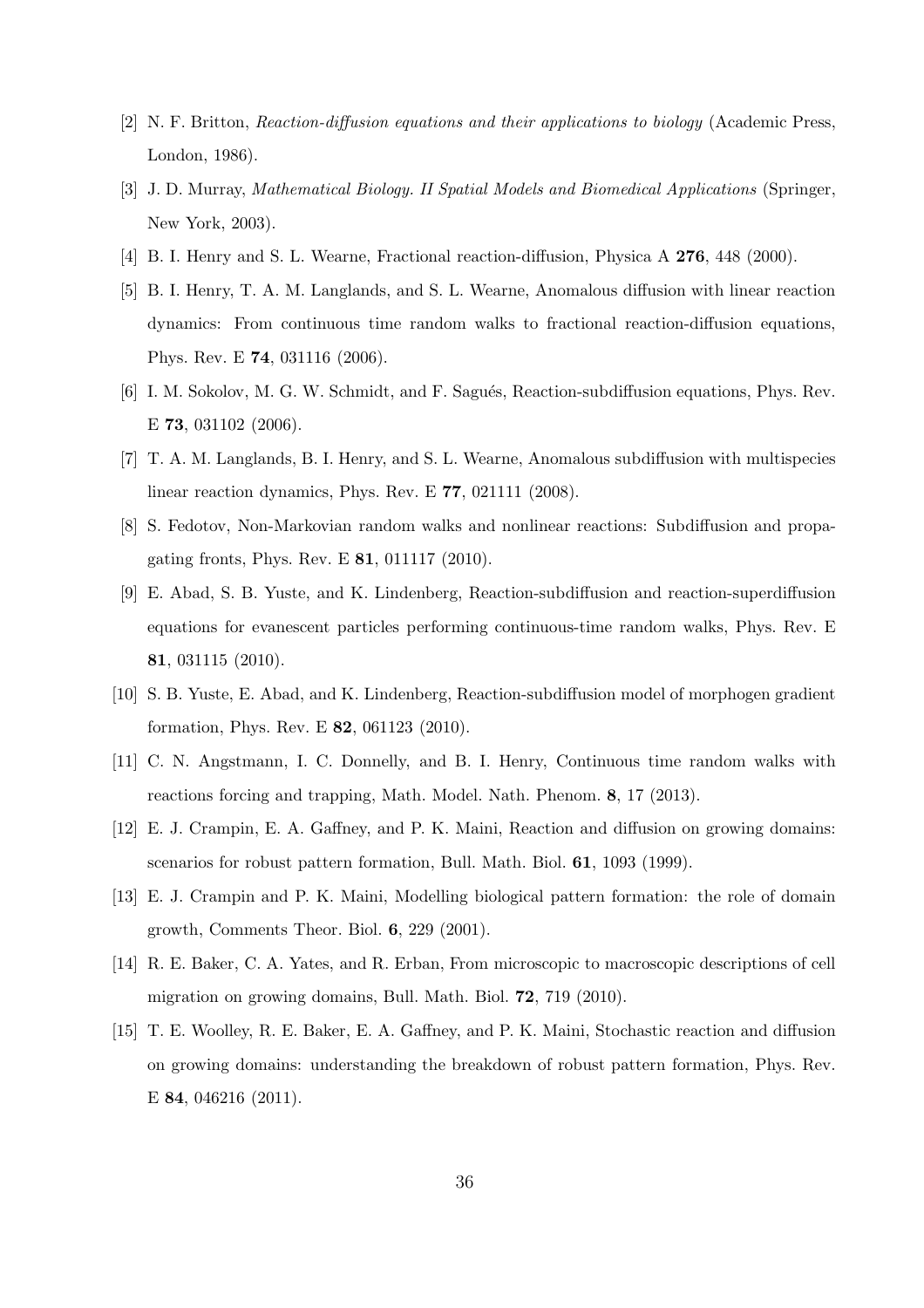- [16] C. A. Yates, R. E. Baker, R. Erban, and P. K. Maini, Going from microscopic to macroscopic on nonuniform growing domains, Phys. Rev. E 86, 021921 (2012).
- [17] M. J. Simpson, J. A. Sharp, L. C. Morrow, and R. E. Baker, Exact solutions of coupled multispecies linear reaction-diffusion equations on a uniformly growing domain, PLoS One 10, e0138894 (2015).
- <span id="page-36-4"></span>[18] S. B. Yuste, E. Abad, and C. Escudero, Diffusion in an expanding medium: Fokker-Planck equation, Green's function, and first-passage properties, Phys. Rev. E 94, 032118 (2016).
- [19] A. Madzvamuse and R. Barreira, Domain-growth-induced patterning for reaction-diffusion systems with linear cross-diffusion, Discrete Cont. Dyn. Syst. B 23, 2775 (2018).
- <span id="page-36-3"></span>[20] F. Le Vot, C. Escudero, E. Abad, and S. B. Yuste, Encounter-controlled coalescence and annihilation on a one-dimensional growing domain, Phys. Rev. E 98 032137 (2018).
- <span id="page-36-0"></span>[21] R. A. Van Gorder, V. Klika, and A. L. Krause, Turing conditions for pattern forming systems on evolving manifolds, [arXiv:1904.09683v](http://arxiv.org/abs/1904.09683)2 [nlin.PS].
- <span id="page-36-1"></span>[22] D. A. Benson, S. W. Wheatcraft, and M. M. Meerschaert, The fractional-order governing equation of Lévy motion, Water Resour. Res. 36, 1413 (2000).
- [23] M. Levy and B. Berkowitz, Measurement and analysis of non-fickian dispersion in heterogeneous porous media, J. Contam. Hydrol. 64, 203 (2003).
- [24] M. Weiss, M. Elsner, F. Kartberg, and T. Nilsson, Anomalous subdiffusion is a measure for cytoplasmic crowding in living cells, Biophys. J. 87, 3518 (2004) .
- [25] F. Santamaria, S. Wils, E. De Schutter, G. J. Augustine, Anomalous diffusion in Purkinje cell dendrites caused by spines, Neuron 52, 635 (2006) .
- [26] N. Malchus and M. Weiss, Elucidating anomalous protein diffusion in living cells with fluorescence correlation spectroscopy: facts and pitfalls, J. Fluoresc. 20, 19 (2010).
- [27] T. Akimoto, E. Yamamoto, K. Yasuoka, Y. Hirano, and M. Yasui, Non-Gaussian fluctuations resulting from power-law trapping in a lipid bilayer, Phys. Rev. Lett. 107 178103 (2011).
- [28] I. Eliazar and J. Klafter, Anomalous is ubiquitous, Ann. Phys. 326, 2517 (2011).
- [29] I. M. Sokolov, Models of anomalous diffusion in crowded environments, Soft Matter 8, 9043  $(2012)$ .
- <span id="page-36-2"></span>[30] R. P. Joyner, J. H. Tang, J. Helenius, E. Dultz, C. Brune, L. J. Holt, S. Huet, D. J. Mueller, and K. Weis, A glucose-starvation response regulates the diffusion of macromolecules, Elife 5, e09376 (2016).